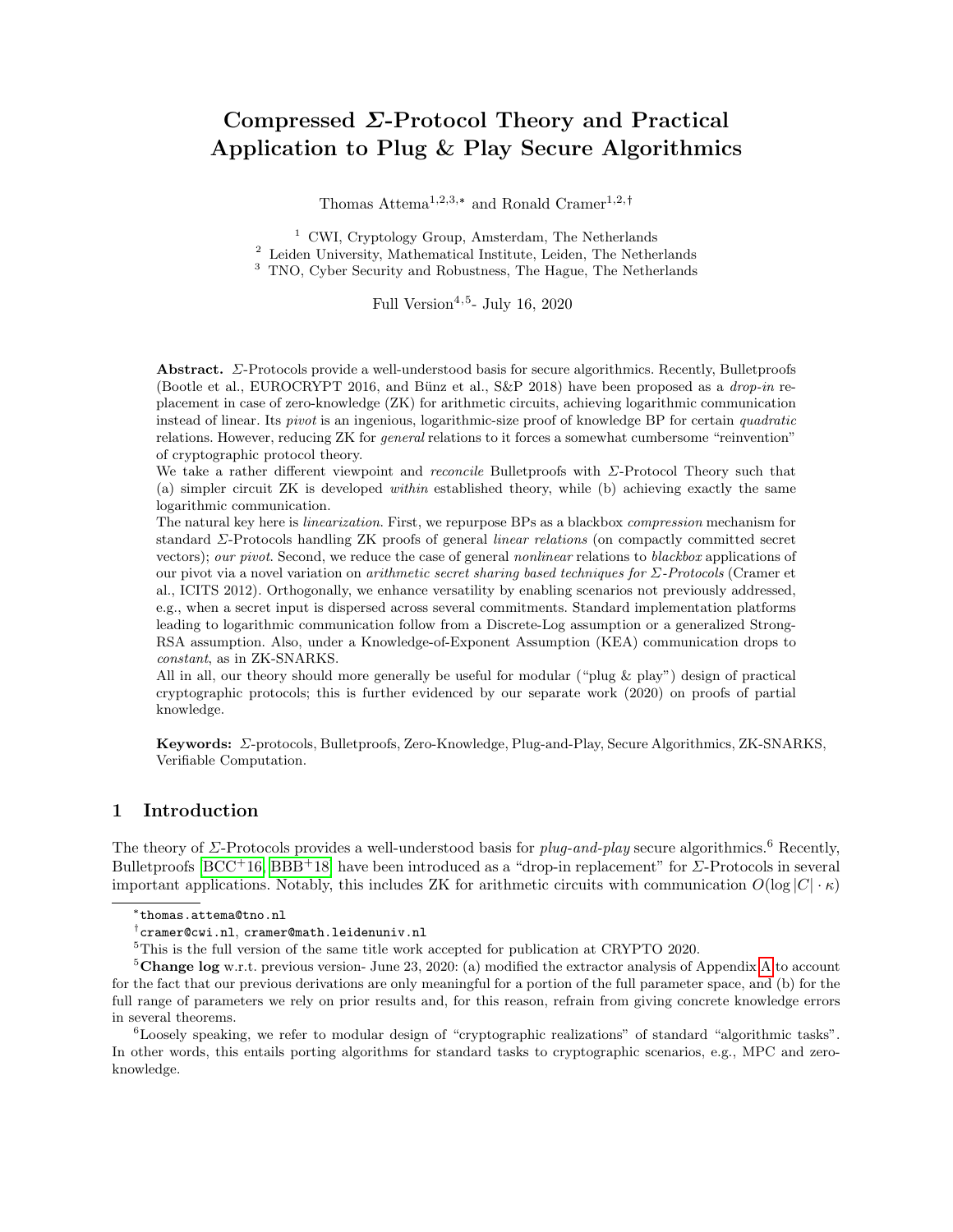bits where |C| is the circuit size<sup>7</sup> and  $\kappa$  is the security parameter, down from  $O(|C| \cdot \kappa)$  bits. A similar result holds for range proofs.

At the heart of Bulletproofs is an interactive proof of knowledge between a Prover and Verifier showing that a Pedersen commitment to a vector of large length  $n$  satisfies a multi-variate polynomial equation of degree 2, defined with an inner product. We refer to this PoK by BP. Concretely, suppose G is a cyclic group of prime order q (denoted multiplicatively) supporting discrete-log-based cryptography. Suppose, furthermore, that  $\mathbf{g} = (g_1, \ldots, g_n) \in \mathbb{G}^n$  and  $h \in \mathbb{G}$  (each  $g_i$  as well as h generators of  $\mathbb{G}$ ) have been set up once-and-for-all such that, for parties that may subsequently act as provers, finding nontrivial linear relations between them is computationally as hard as computing discrete logarithms in  $\mathbb{G}$ . For each  $\mathbf{x} \in \mathbb{Z}_q^n$ , define  $\mathbf{g}^{\mathbf{x}} = \prod_{i=1}^n g_i^{x_i}$ . A Pedersen-commitment P to a vector  $\mathbf{x} \in \mathbb{Z}_q^n$  is then computed as  $P = \mathbf{g}^{\mathbf{x}} \cdot h^{\rho}$  where  $\rho \in \mathbb{Z}_q$  is selected uniformly at random. This commitment is information-theoretically hiding and, on account of the set-up, computationally binding. Note that it is compact in the sense that, independently of  $n$ , a commitment is a single G-element. Suppose that n is even and write  $n = 2m$ . Setting  $\mathbf{x} = (\mathbf{x}_0, \mathbf{x}_1) \in \mathbb{Z}_q^m \times \mathbb{Z}_q^m$ , a Bulletproof allows the prover to prove that it can open P such that the inner-product  $\langle x_0, x_1 \rangle$  equals some value claimed by the prover.<sup>8</sup>

BPs stand out in that they ingeniously reduce communication to  $O(\log n)$  elements from  $O(n)$  via traditional methods. Although this is at the expense of introducing logarithmic number of moves (instead of constant), its public-coin nature ensures that it can be rendered non-interactive using the Fiat-Shamir heuristic [\[FS86\]](#page-23-1). However, design of BP applications meet with a number of technical difficulties. First, BPs are not zero-knowledge, and second, cryptographic protocol theory has to be "reinvented" with the quadratic constraint proved as its "pivot". This leads to practical yet rather opaque, complex protocols where applying natural plug-and-play intuition appears hard.

#### 1.1 Summary of Our Contributions

In this work we take a different approach. We reconcile Bulletproofs with theory of Σ-Protocols such that (a) applications can follow (established) cryptographic protocol theory, thereby dispensing with the need for "reinventing" it, while (b) enjoying exactly the same communication reduction. We do this by giving a precise perspective on BPs as a significant strengthening of the power of Σ-protocols. We believe this novel perspective is rather useful for intuitive, plug-and-play or modular design of practical secure algorithmics. Perhaps surprisingly our approach yields the same communication complexity; up to and including the constants.

We combine two essential components. First, we isolate a natural, *alternative pivot*: compact commitment with "arbitrary linear form openings". Given a Pedersen commitment to a long vector x, consider a ZKPoK that the prover knows **x**, while also revealing, for an *arbitrary*, *public, linear form L*, the scalar  $L(\mathbf{x})$  correctly and nothing else. This has a simple  $\Sigma$ -Protocol. We then *compress* it by replacing the final (long) provermessage with an appropriate BP that the prover knows it. Indeed, the relation that this message is required to satisfy turns out amenable to deployment of a suitable BP. As a result, PoK and honest-verifier ZK are preserved, but overall communication drops from linear to logarithmic. In the process, we simplify, for a portion of the full parameter space relevant to our applications, known run-time analyses of knowledge extractors involved and give concrete estimates. For the remainder, we continue to rely on known analyses. On top of this, we introduce further necessary utility enhancements. First, without increasing overall complexity, we show, using the pivot as black-box, how to open several linear form evaluations instead of just one. Second, using this and by plug  $\&$  play with our basic theory, we show how to handle the application scenario where the secret, long vector is initially "dispersed" across several commitments, by compactifying these into a single compact commitment first. This is useful in important applications. From this point on, the only fact about the pivot that we will need is that we have access to a compact commitment scheme that allows a ZKPoK with low overall communication, showing that the prover knows the long secret committed vector and

<sup>7</sup>Actually, the result only depends on the number of inputs and multiplication gates.

<sup>8</sup>Alternatively, this inner-product value may be taken as part of the committed vector.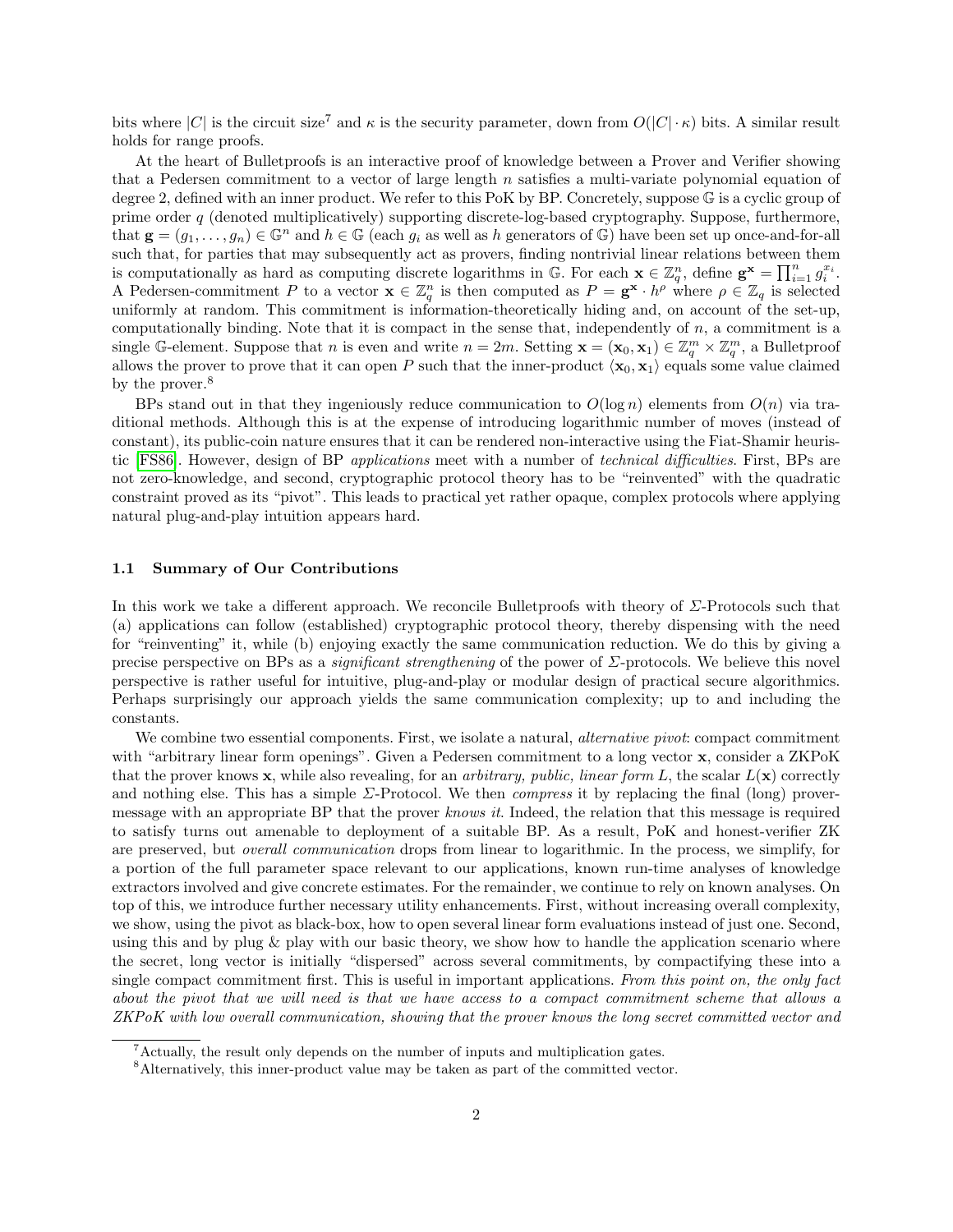showing the correct openings of several linear evaluations on that committed vector; the technical details do not matter anymore.

Second, the pivot's *significance* now surfaces when integrated with a novel variation on – hitherto largely overlooked – arithmetic secret sharing based techniques for  $\Sigma$ -Protocols [\[CDP12\]](#page-23-2), inspired by MPC. These techniques allow for linearization of "nonlinear relations". Mathematically, solving the linear instances first and then "linearizing" the non-linear ones is perhaps among the most natural problem solving strategies; here, this fits seamlessly with Sigma-protocol theory and our adaptation of [\[CDP12\]](#page-23-2). It is in these adaptations that free choice of linear forms in the pivot is fully exploited; the maps arising from our adaptation of [\[CDP12\]](#page-23-2) do not form a well-structured subclass of maps. All in all, this yields simple logarithmic communication solutions for circuit ZK. Similarly for range proofs, which are now trivial to design. We also offer trade-offs, i.e., "square-root" complexity in constant rounds. Our results are based on either of three assumptions, the Discrete Logarithm assumption, an assumption derived from the Strong-RSA assumption, or a Knowledgeof-Exponent derived assumption.

We proceed as follows. We start by outlining our program, in nearly exclusively conceptual fashion. We believe that the fact that it is possible to do so further underscores our main points. Later on we detail how this program deviates exactly from the paths taken in the recent literature.

#### <span id="page-2-0"></span>1.2 A More Detailed View of Our Program

#### A. Our Pivotal Σ-Protocol

We isolate a basic  $\Sigma$ -protocol  $\Pi_0$  that, given a compact commitment to a secret vector **x** of large length n, allows to partially open it. Concretely, given an arbitrary, public, linear form L, only the value  $L(\mathbf{x})$  is released and nothing else. Briefly, the prover has a compact commitment  $P$  to a long secret vector  $\bf{x}$ . By a simple twist on basic  $\Sigma$ -protocol theory, the prover then selects a compact commitment A to a secret random vector  $\mathbf r$ . The prover sends, as first move, this commitment A and the values  $y = L(\mathbf{x})$  and  $y' = L(\mathbf{r})$ . In the second move, the verifier sends a random challenge  $c \in \mathbb{Z}_q$ . In the third, final move, the prover then opens the commitment  $AP<sup>c</sup>$  to a vector **z** (i.e., **z** is its committed vector; we leave the randomness underlying the commitment implicit here). Finally, the verifier checks the opening of the commitment and checks that  $L(\mathbf{z}) = cy + y'$ . The communication in this  $\Sigma$ -protocol is dominated by the *opening of AP<sup>c</sup>*. The latter amounts to  $O(n\kappa)$ bits (where  $\kappa$  is the security parameter), whereas the remainder of the protocol has  $O(\kappa)$  bits in total. That said, it is an honest-verifier zero-knowledge proof of knowledge (with unconditional soundness). In addition, we describe an amortized version of this basic  $\Sigma$ -protocol, i.e., a  $\Sigma$ -protocol  $\Pi_0^{\text{Am}}$  that, given s compact commitments to secret vectors  $x_1, \ldots, x_s$  and a linear form L, allows to open  $L(\mathbf{x}_1), \ldots, L(\mathbf{x}_s)$  and nothing else. The communication costs of this amortized Σ-protocol are exactly s−1 elements more than that of the basic  $\Sigma$ -protocol (i.e., the evaluations at the  $s-1$  additional input vectors).

Using the pivotal  $\Sigma$ -protocol as a black-box, its utility can be *enhanced*, which will be important later on. More concretely, many linear forms can be opened for essentially the price of a single one. First, by deploying a "polynomial amortization trick" (known, e.g., from MPC) we can do any number of nullity checks without any substantial increase in complexity. Second, building on this trick, we can extend the utility to the opening of several arbitrary linear forms  $L_1, \ldots, L_s$  instead of a single one, at the cost of increasing the communication by exactly  $s - 1$  values in  $\mathbb{Z}_q$  (i.e., the evaluations of  $s - 1$  additional forms). Finally, we note the entire discussion on these enhancements holds *verbatim* when we replace linear forms by affine forms. 9

Note that we have identified two distinct *intractability assumptions*, each of which supports this pivot: the Discrete Logarithm assumption (as used in prior work involving Bulletproofs  $[BCC^+16, BBB^+18]$  $[BCC^+16, BBB^+18]$  $[BCC^+16, BBB^+18]$  $[BCC^+16, BBB^+18]$ ) but also one derived from the Strong-RSA assumption (as nailed down in a recent work [\[BFS20\]](#page-23-3) on Bulletproofs and their improved applications). The introduction focuses on the DL assumption, but the  $\Sigma$ -protocol for the solution derived from the Strong-RSA assumption follows similarly. Our program can be based on either platform. In addition, we show how to base the program on a specific knowledge of exponent assumption.

<sup>9</sup> I.e., a linear form plus a constant.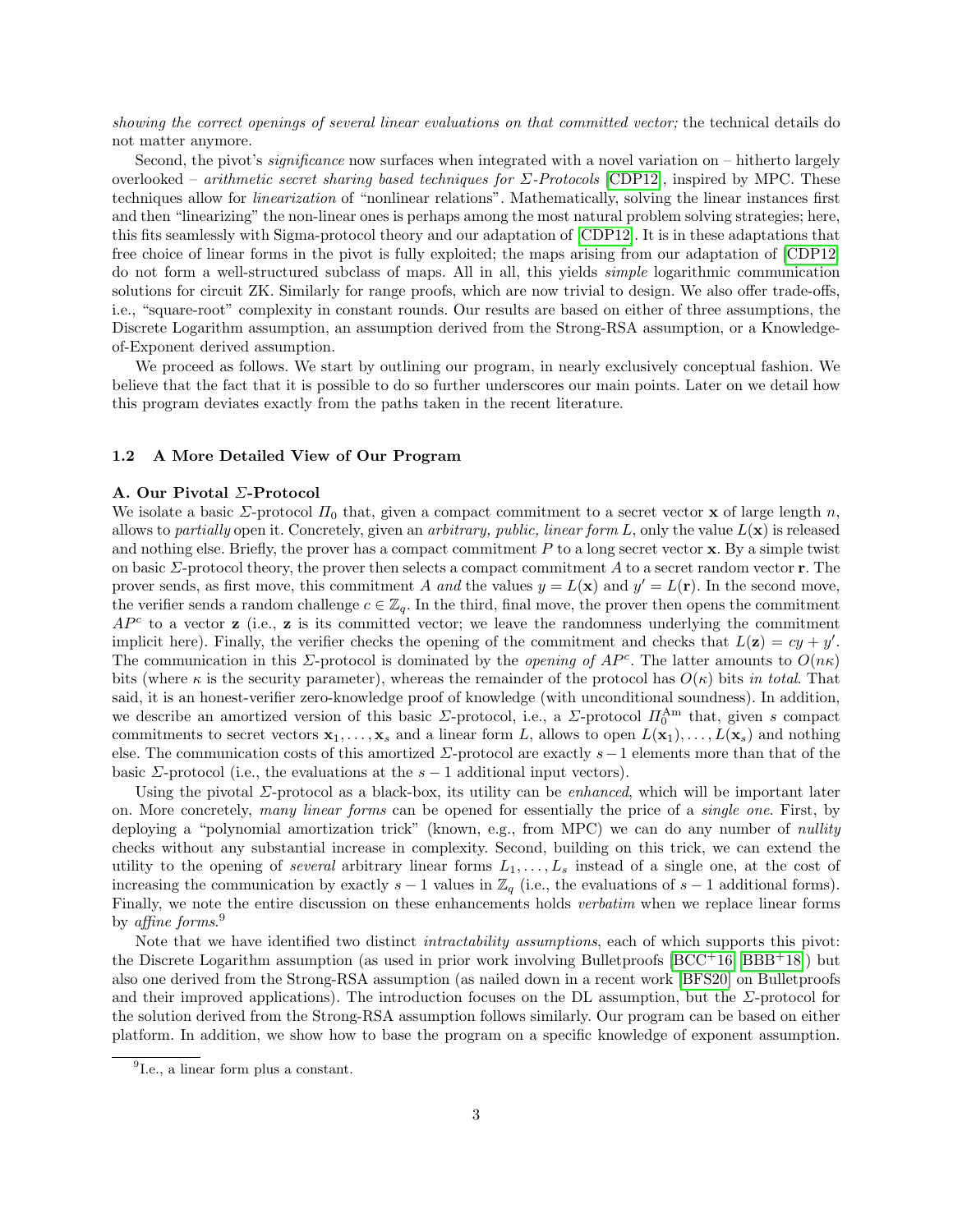However, such assumptions are known to be unfalsifiable and, therefore, not without controversy. The details of our pivotal Σ-protocol can be found in Section [3,](#page-9-0) and the utility enhancements are described in Section [5.](#page-14-0)

#### B. Compressing the Pivot

We argue that protocol  $\Pi_0$  can be *compressed* using the ideas underlying Bulletproofs, yielding a protocol  $\Pi_c$  that has the same functionality and is still an honest-verifier zero-knowledge proof of knowledge for the relation in question, but that has communication  $O(\kappa \log n)$  bits *instead*, and  $O(\log n)$  moves. Technically the compression degrades the soundness from unconditional to computational, and protocols with computational soundness are called arguments of knowledge. However, we will use the terms proof and argument of knowledge interchangeably. The compression techniques directly carry over to amortized  $\Sigma$ -protocol  $\Pi_0^{\text{Am}}$ . See below for variations achieving unconditional soundness.

Main compression idea. The idea is simply as follows, starting from  $\Pi_0$ . Suppose that P is the commitment in question. The linear forms are constants as they are part of the relation proved, so they will not be made explicit for now. Furthermore suppose that the prover has sent the message a as first move of  $\Pi_0$ , and that the verifier has subsequently sent challenge c as the second move. Thus, in the third –and final– move, the prover would be required to send the reply  $z$ . The verifier would, finally, apply the verification function  $\phi$  attached to  $\Pi_0$  to check that  $\phi(P; a, c, z) = 1$ , and accept only if this is the case. To define the compressed protocol  $\Pi_c$ , instead of requiring the prover to send the long vector z, a suitable adaptation of Bulletproof's PoK (BP) will be deployed to let the prover convince the verifier that it knows some z such that  $\phi(P; a, c, z) = 1$ , which is much more efficient. Note that it is immaterial that the Bulletproof part is not zero knowledge as, in  $\Pi_0$ , the prover would have *revealed z* anyway.

This will ensure the claimed communication reduction, i.e.,  $O(\kappa \log n)$  bits in  $O(\log n)$  moves. We show that, as a trade-off, we may opt for constant number of rounds (instead of logarithmic) and  $O(\kappa\sqrt{n})$  communication (instead of logarithmic). But of course, in non-interactive Fiat-Shamir mode (which clearly applies here), the logarithmic variant may be preferable.

Note that this compression idea equally applies to the enhancements of the basic utility as discussed above. It gives essentially the same complexities. Of course, this assumes that the number of openings of linear forms is not too large; it is not sensitive to the number of nullity checks though. The details of the compression idea can be found in Section [4.](#page-10-0)

Refined Analysis of Knowledge Extractors. In the theory of Σ-protocols [\[Cra96\]](#page-23-4), it is well known that special soundness implies knowledge soundness with knowledge error  $1/q$ , where q is the size of the challenge set. Depending on a choice for the definition of knowledge soundness, this result can either be shown by an application [\[Cra96\]](#page-23-4) of Jensen's inequality, or by a more intricate variation of the classical heavy-row type approach [\[Dam10\]](#page-23-5).

Recently, and particularly for the above mentioned compression techniques, natural generalizations of special soundness have become relevant. However, the mentioned proof techniques are no longer directly applicable. The nature of the compression techniques namely significantly reduces the efficiency of the corresponding knowledge extractors. For this reason prior works  $[BCC^+16, BBB^+18]$  $[BCC^+16, BBB^+18]$  $[BCC^+16, BBB^+18]$  $[BCC^+16, BBB^+18]$  resort to alternative arguments without computing the exact knowledge error. See also [\[Wik18\]](#page-24-1) and [\[HKR19\]](#page-23-6) for a discussion on extractor efficiency and knowledge errors.

Here, we show that an adaptation of the proof using Jensen's inequality does apply for a portion of the full parameter space relevant to our applications. This results in a simple proof and an exact knowledge error for this portion of the parameter space. For parameters that do not fall in this range we resort to prior results  $[BCC^+16, BBB^+18]$  $[BCC^+16, BBB^+18]$  $[BCC^+16, BBB^+18]$  $[BCC^+16, BBB^+18]$ . The details of the extractor analysis can be found in Appendix [A.](#page-24-0)

Compressed Pivot with Unconditional Soundness. In addition, we show two approaches for realizing our compressed pivot with unconditional soundness, rather than computational. In our first approach we simply omit the step of the BP compression in which the linear-form evaluation is incorporated into the commitment, and execute that part "in the open". This works for us here since we only consider linear constraints in the compressed pivot and no quadratic ones. As a result, unconditional soundness is achieved. This approach increases the communication costs by a factor 2.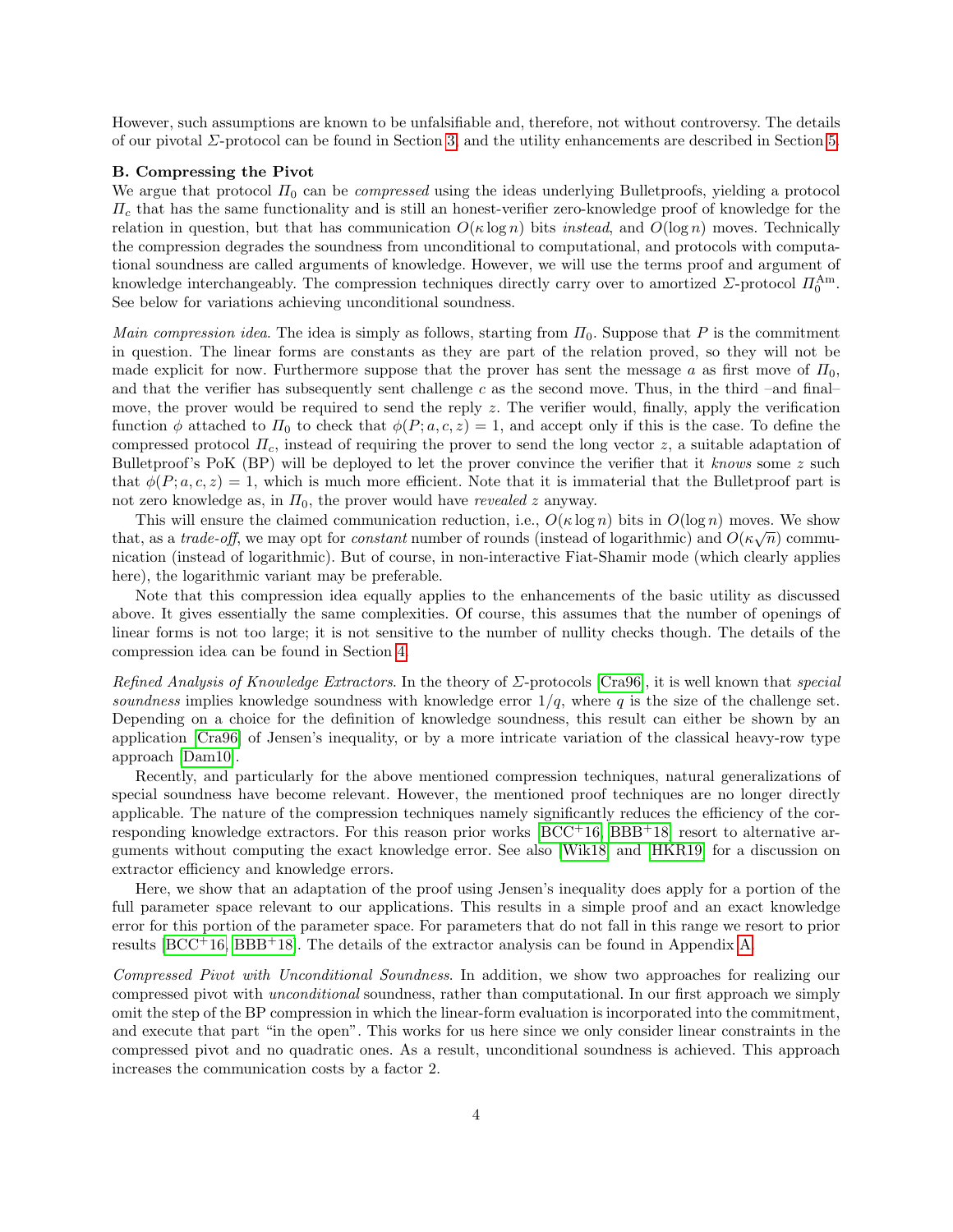Our second approach is based on the observation that an unconditionally sound ZKPoK for opening linear forms can be based on black-box access to an unconditionally sound ZKPoK for just proving knowledge of an opening of a Pedersen vector commitment. The reduction uses structural information of a given linear form (i.e., it depends on the null-space and selection of a basis for it). By removing the provisions for linear forms from the compressed pivot  $\Pi_c$  the required black-box is realized. The details can be found in Appendix [C.](#page-32-0)

### C. Compactifying a Vector of Commitments

Our compressed pivot may be summarized as compact commitments to long secret vectors that allow for very efficient partial openings, i.e., arbitrary linear forms applied to the secret committed vector. As we show later on, this is sufficient for proving any (nonlinear) relation. To make this work, all relevant prover data (secret data vector plus secret auxiliary data, such a random coins) is required to be committed to in a single compact commitment.

However, in many relevant practical scenarios, we must assume that the commitment to the prover's secret data vector, about which something is to be proved in zero knowledge, has already been produced before the zero knowledge protocol is run. In order to handle this, we require the prover to *compactify* these commitments together with the secret auxiliary data in a single commitment.

We consider two extreme scenarios: (1) the prover has a single compact commitment to the secret data vector about which some zero knowledge proof is to be conducted and (2) same, except that the prover has individual commitments to the coordinates of that secret data vector. For each scenario we give a conceptually clean realization by plug & play with our basic theory. We note that scenario 1 has not been addressed by previous work.

For the first scenario the prover uses new generators to commit to the auxiliary information. Using the compressed  $\Sigma$ -protocol, the prover shows that this is indeed a commitment that *exclusively* involves the new generators. Prover and verifier multiply the two compact commitments to obtain a single compact commitment to all relevant data.

For the second scenario, a basic (amortized) Σ-protocol shows that the prover knows openings to all individual commitments. From this basic protocol, we define a new Σ-protocol as follows. The prover appends the first message a of the basic protocol with a compact commitment containing all relevant data and the randomness sampled in the first move of the basic Σ-protocol. After receiving the challenge the prover's response can now be computed as a public linear form (parameterized by the challenge  $c$ ) evaluated at the vector to which the prover committed. Instead of sending this message directly, the prover and verifier run the interactive protocol to open the associated linear form on the compact vector commitment. The verifier checks that the opening of the vector commitment is also an opening of the commitment in the  $\Sigma$ -protocol. As a result the prover has shown that it knows openings to all the individual commitments and that these openings are contained in the compact commitment together with the auxiliary data. The details on the compactification of vector commitments can be found in Section [5.3.](#page-16-0)

### D. Plug-and-Play Secure Algorithmics from Compressed Pivot

We will now explain the power of our compressed pivot. It will turn out that we only need black-box access. Our key point is to show how to combine this with a hitherto largely overlooked part of  $\Sigma$ -protocol theory, namely the work of [\[CDP12\]](#page-23-2) that shows how to prove *arbitrary constraints* on committed vectors by exploiting techniques from secure multi-party computation based on arithmetic secret sharing, more concretely, the ideas underlying the Commitment Multiplication Protocol from [\[CDM00\]](#page-23-7). For more information, see Section 12.5.3 in [\[CDN15\]](#page-23-8) for a general description of efficient zero-knowledge verification of secret multiplications in terms of arbitrary (strongly-multiplicative) arithmetic secret sharing. It is this combination of "compact commitments with linear openings" and arithmetic secret sharing that allows for "linearizing nonlinear relations". So this explains also why our compressed pivot does not need any "direct" provision to handle nonlinearity.

We need to make some appropriate adaptations to make this work for us here. We first outline the technique from [\[CDP12\]](#page-23-2) and then we discuss adaptations. The work of [\[CDP12\]](#page-23-2) considers homomorphic commitment schemes where the secret committed to is not a vector of large length, but a *single element* of  $\mathbb{Z}_q$  instead. The primary result is a  $\Sigma$ -protocol showing the correctness of commitments to m multiplication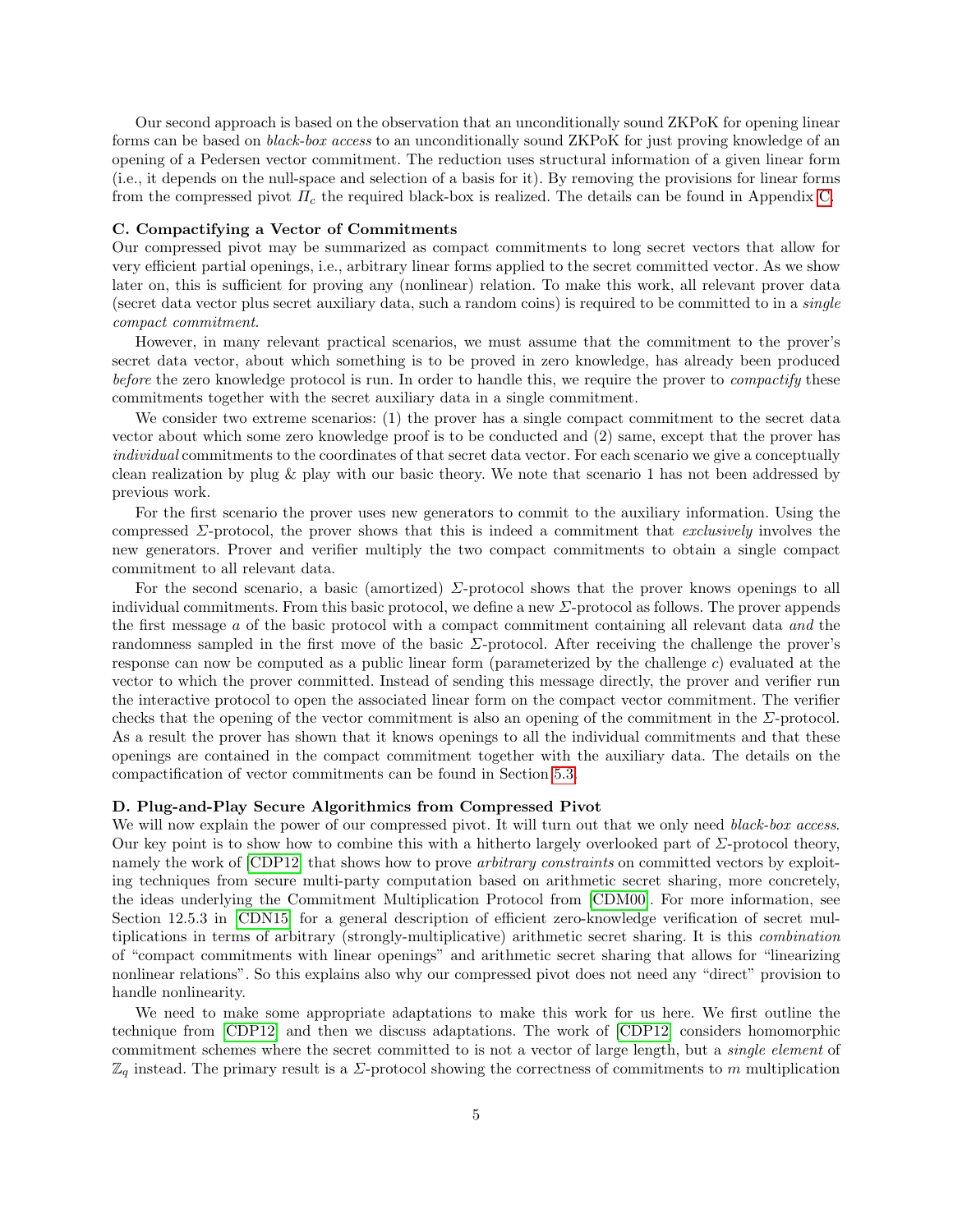triples  $(\alpha_i, \beta_i, \gamma_i) := \alpha_i \beta_i$ , with low amortized complexity for large m. In other words, the protocol verifies the multiplicative relations, and the costs per triple are relatively small.

Each of the  $\alpha_i$ 's (resp., the  $\beta_i$ 's and  $\gamma_i$ 's) is individually committed to. Their solution employs stronglymultiplicative packed-secret sharing. For instance, consider Shamir's scheme over  $\mathbb{Z}_q$ , with privacy parameter  $t = 1$ , but with secret-space dimension m. This uses random polynomials of degree  $\leq m$ , subject to the evaluations on the points  $1, \ldots, m$  comprising the desired secret vector. Note that, for each sharing, a single random  $\mathbb{Z}_q$ -element is required (which can be taken as the evaluation at 0).

It is important to note that, given secret vector and random element, it holds by Lagrange Interpolation that, for each  $c \in \mathbb{Z}_q$ , the evaluation  $f(c)$  of such polynomial  $f(X)$  is some public  $\mathbb{Z}_q$ -linear combination over the coordinates of the secret vector and the random element. Namely, consider the map that takes  $m + 1$ arbitrary evaluations on the points  $0, \ldots, m$  and that outputs the unique polynomial  $f(X)$  of degree  $\leq m$ interpolating them to the evaluations of  $f(X)$  in all other points. A transformation matrix describing this map does not correspond to a Vandermonde-matrix, but it can be determined from it.

Now, assume that  $2m < q$  (for strong-multiplicativity). The protocol goes as follows.

- The vectors of commitments to the multiplication triples are assumed to be part of the common input.
- The prover selects a random polynomial  $f(X)$  that defines a packed secret sharing of the vector  $(\alpha_1, \ldots, \alpha_m)$ . The prover also selects a random polynomial  $g(X)$  that defines a packed secret sharing of the vector  $(\beta_1, \ldots, \beta_m)$ . Finally, the prover computes the product polynomial  $h(X) := f(X)g(X)$ of degree  $\leq 2m < q$ .
- The prover commits to the random  $\mathbb{Z}_q$ -element for the sharing based on  $f(X)$ , i.e.,  $f(0)$ , and commits to the random  $\mathbb{Z}_q$ -element for the sharing based on  $g(X)$ , i.e.,  $g(0)$ . The prover also commits the evaluations of  $h(X)$  on the points  $0, m+1, \ldots, 2m$ .<sup>10</sup> Note that the "absent" evaluations at  $1, \ldots, m$  comprise the  $\gamma_i$ 's and their commitments are already assumed to be part of the common input.
- The prover sends these commitments to the verifier.
- The verifier selects a random challenge  $c \in \mathbb{Z}_q$  distinct from  $1, \ldots, m$  and sends it to the prover.
- By public linear combinations, both prover and verifier can compute three commitments: one to  $u := f(c)$ , one to  $v := g(c)$  and one to  $w := h(c)$ . The prover opens each of these (assuming, of course, that c is in the right range). The verifier checks each of these three openings and checks whether  $w = uv$ . If the committed polynomials do not satisfy  $f(X)g(X) = h(X)$ , and under the assumption that the commitment scheme is binding, there are at most 2m values of c out of the  $q - m$  possibilities such that the final check goes through. So a lying prover is caught with probability greater than  $1 - 2m/(q - m)$ . With q exponential in the security parameter and  $m$ , say, polynomial in it, this is exponentially close to 1. Honest-verifier zero-knowledge essentially follows from 1-privacy of the secret sharing scheme.

Our first observation here is as follows. In the above protocol, the prover may as well use our compressed pivot as a black-box. Indeed, the entire vector

$$
\mathbf{y} = (\alpha_1, \dots, \alpha_m, \beta_1, \dots, \beta_m, f(0), g(0), h(0), h(1), \dots, h(2m)) \in \mathbb{Z}_q^{4m+3}
$$

of data that the prover commits to in the protocol above can be committed to in a single compact commitment. Note that, by definition,  $\gamma_i = h(i)$  for all  $1 \leq i \leq m$ . Furthermore, all of the data *opened* to the verifier is some fixed linear form on the (long) secret committed vector y. Indeed:

- 1. Each of the values  $u, v$  correspond to an opening of a public linear form applied to y. The linear form is determined by some row in a transformation matrix as addressed above, under the convention that the form takes zeros on the portion of the coordinates of y not relevant to the computation.
- 2. Similarly for the value  $w$ , except that this simply corresponds to an "evaluation of a polynomial whose coefficients are defined by a part of y". So evaluation is a public linear form as well.

Overall, we get an honest-verifier proof of knowledge for showing correctness of m secret multiplicationtriples with  $O(k \log m)$  bits communication in  $O(\log m)$  moves (or in constant rounds but with  $O(k \sqrt{m})$  bits communication).

<sup>&</sup>lt;sup>10</sup>By Lagrange interpolation these points, together with the  $\gamma_i$ 's, determine  $h(X)$ .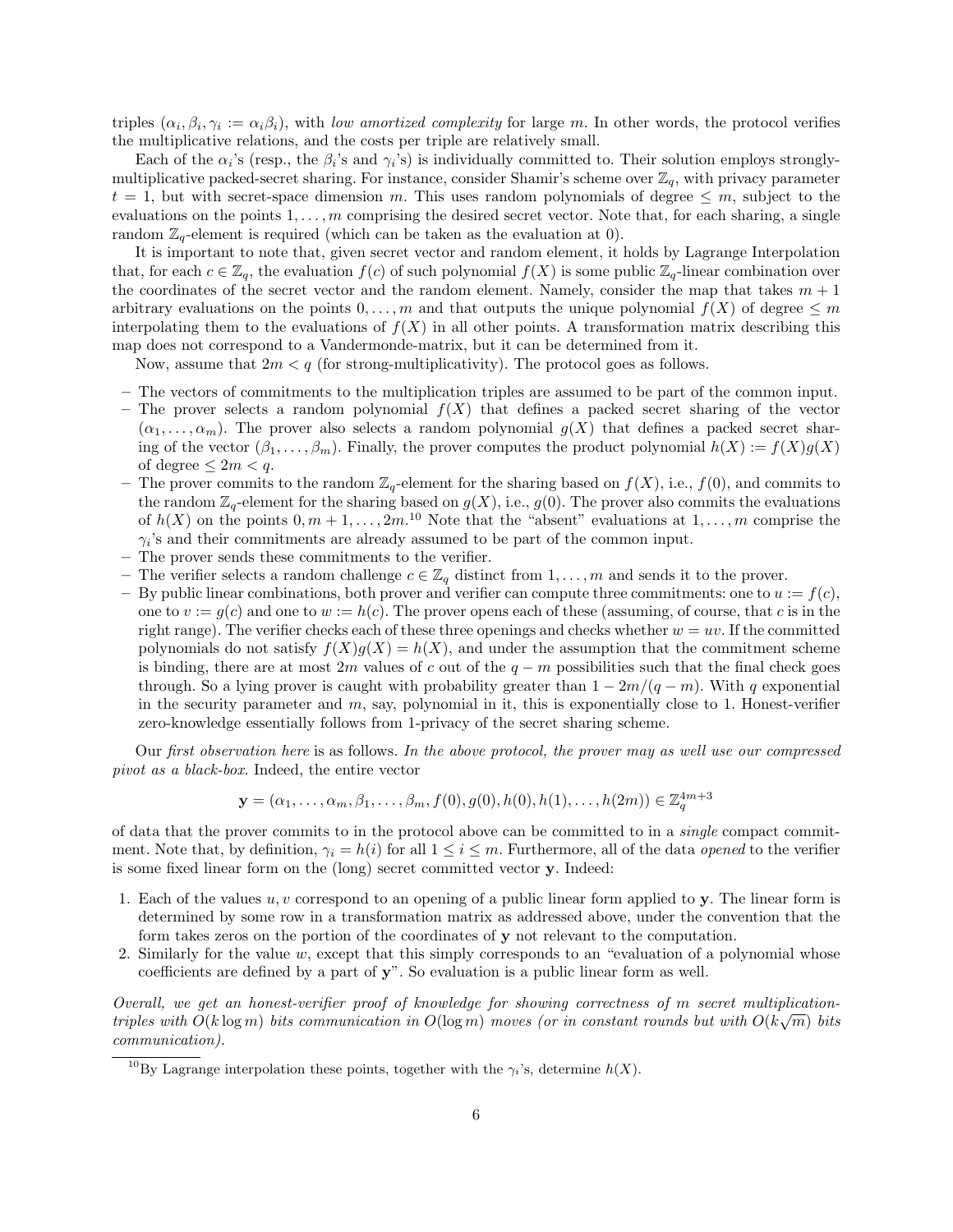Our second observation here is as follows. Suppose we have an arithmetic circuit<sup>11</sup> C over  $\mathbb{Z}_q$  with n inputs, s outputs and m multiplication gates.<sup>12</sup> We can easily turn the observation above into a solution for "circuit zero-knowledge", i.e., the prover convinces the verifier that the committed vector  $\mathbf{x} \in \mathbb{Z}_q^n$  satisfies some constraint captured by a given circuit  $C$  which (w.l.o.g.) returns 0. We note that [\[CDP12\]](#page-23-2) also gives a solution for circuit zero-knowledge. But that one does not work for us here as it gives too large complexity. So we make some changes.

By the aforementioned compactification techniques it is *sufficient* to consider the ZK scenario where the prover wants to demonstrate that  $C$  is satisfiable; this means that we may assume that the prover commits to all relevant data (inputs and all auxiliary data) in a single compact commitment. Other ZK scenarios, in which the prover has already committed to input data, are dealt with by first compactifying existing commitments and auxiliary information into a single compact commitment.

The protocol goes as follows. The prover first determines the computation graph implied by instantiating the circuit C with its input vector  $\mathbf{x} \in \mathbb{Z}_q^n$ . The m multiplication gates in C will be handled as above, i.e., via polynomials  $f(X)$ ,  $g(X)$  and  $h(X)$  defining packed-secret sharings of the left inputs, the right inputs and outputs of the multiplication gates. The prover commits to each of the coordinates of  $x$  and to the auxiliary data aux =  $(f(0), g(0), h(0), h(1), \ldots, h(2m)) \in \mathbb{Z}_q^{2m+3}$  in one single compact commitment. The length  $\gamma$  of the committed vector **v** thus equals  $n + 2m + 3$ .

A simple fact about arithmetic circuits shows that all wire values are accessible as affine combinations of the coefficients committed to. These affine combinations are uniquely defined by the addition and scalar multiplication gates of the circuit. This explains why, in contrast to the discussion above, it is no longer necessary to commit explicitly to the  $\alpha_i$ 's and the  $\beta_i$ 's as these are now implicitly committed to via said affine functions of y. Therefore, since the values  $f(0)$ ,  $g(0)$  are still included in y, the polynomials  $f(X)$ ,  $g(X)$  and  $h(X)$  are well-defined by y, and their evaluations are, by composition of the appropriate maps, also affine evaluations on y.

With the above observations in hand, the protocol is reduced to opening the affine map  $\Phi$  that, on input y, outputs  $(C(\mathbf{x}), f(c), g(c), h(c))$  for a challenge  $c \in \mathbb{Z}_q \setminus \{1, \ldots, m\}$  sampled uniformly at random by the verifier. First, the verifier checks that  $h(c) = f(c)g(c)$  which, as above, shows that the required multiplicative relations hold with high probability. Second, the verifier checks that  $C(\mathbf{x}) = 0$ , which shows that the circuit is satisfiable and that the prover knows a witness  $x$ . By the amortized nullity checks  $(A)$  the costs of these openings can be amortized. As a result, circuit zero knowledge can be done  $O(\kappa \log \gamma)$  bits in  $O(\log \gamma)$  moves. In particular, the communication costs are independent of the number of output vertices s. Trade-off between communication and moves applies as above. More details on circuit ZK can be found in Section [6.](#page-17-0)

#### E. Range Proofs

In a basic range proof a prover wishes to commit to a secret integer  $v$  and show that this integer is in a public range, say  $[0, 2^{n-1}]$ . From the above circuit ZK protocols, range proofs immediately follow. A prover simply considers the bit decomposition  $\mathbf{b} \in \mathbb{Z}^n$  of the integer v, the length of this decomposition determines the range. Note that  $v$  can be accessed as a linear form evaluated at **b** and thereby a commitment to **b** is an implicit commitment to v. Prover and verifier run the above circuit satisfiability protocol to commit to b and prove that  $C(\mathbf{b}) = 0$  for  $C : \mathbb{Z}_q^n \to \mathbb{Z}_q^n$ ,  $x \mapsto x*(1-x)$ , where  $*$  represents the component-wise product. The nullity check for  $C$  shows that the committed coefficients are indeed bits. The communication complexity of this range proof is  $O(\kappa \log n)$  bits. Using the techniques described in Section [5.3,](#page-16-0) this functionality can be extended to scenario where a prover has to prove that a Pedersen commitment to  $v \in \mathbb{Z}_q$  is in a certain range. The details can be found in Section [7](#page-20-0) and Appendix [F.](#page-37-0)

### F. Our Program from the Strong-RSA Assumption

Thus far, we have implemented our program in the discrete log setting, starting from Pedersen commitments and their basic  $\Sigma$ -protocols. Besides some minor details in the compressed pivot, we show that the above discussion holds verbatim for a commitment scheme based on an assumption derived from the Strong-RSA

 $11$ Each gate of the circuit has fan-in two, but unbounded fan-out.

 $12$ We only count multiplication gates with *variable* inputs. Additions and multiplications by constants are implicitly handled and immaterial to the communication.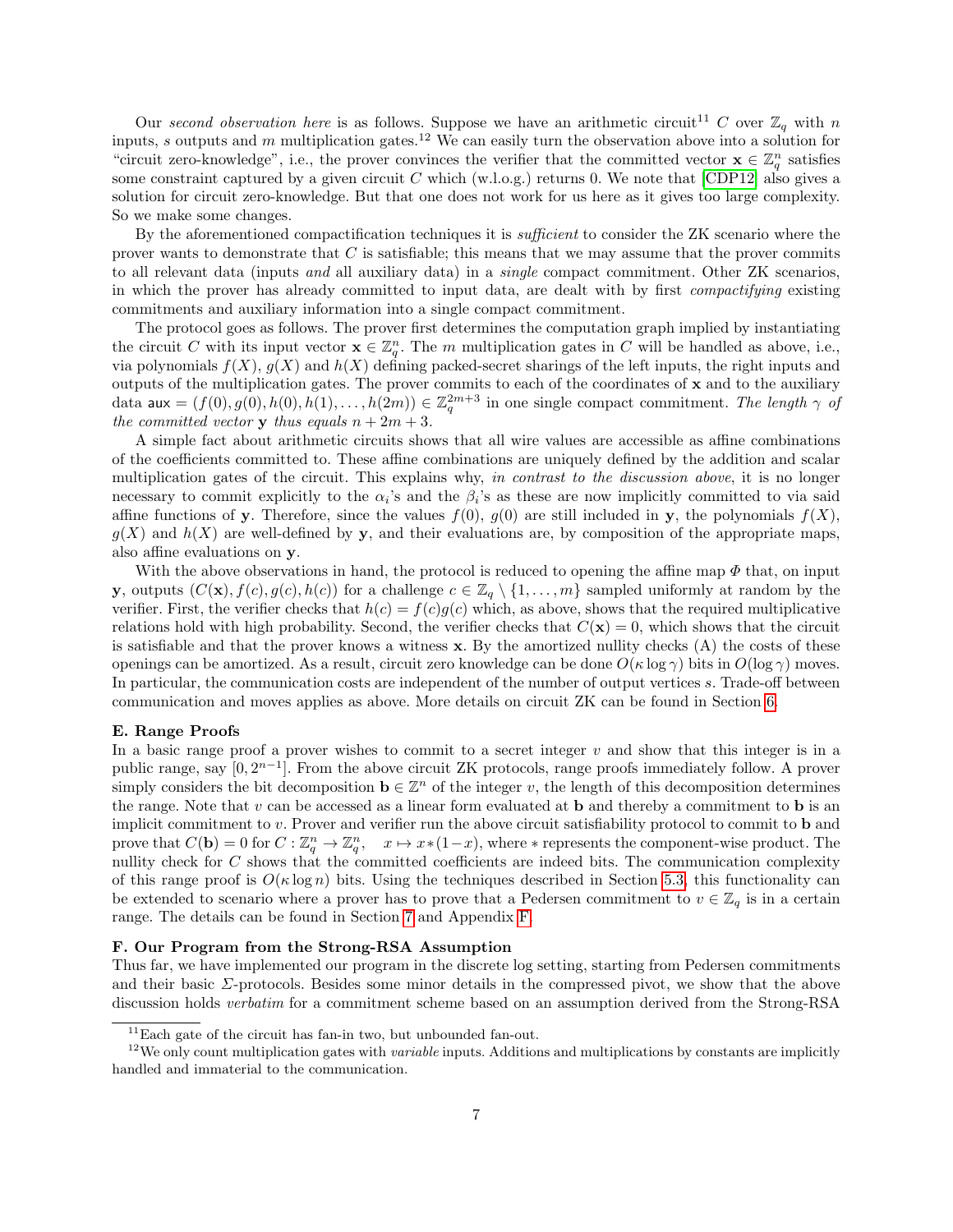assumption. More precisely, we show how the polynomial commitment scheme from a recent work [\[BFS20\]](#page-23-3) can be adapted to open arbitrary linear forms. Our adaptations of the linearization techniques from [\[CDP12\]](#page-23-2) are directly applicable to the Strong-RSA derived pivot. The details can be found in Section [7](#page-20-0) and Appendix [G.](#page-39-0)

### G. Our Program from the Knowledge-of-Exponent Assumption

In addition to the discrete log and strong-RSA derived assumptions, our program can also be based on an assumption derived from the Knowledge-of-Exponent Assumption (KEA). Note that KEA is unfalsifiable and its application is not completely without controversy [\[Nao03,](#page-24-2) [BCPR14\]](#page-23-9). Moreover, this approach introduces a trusted set-up phase, which might be undesirable. The main benefit of the KEA based approach is that it reduces the communication complexity from logarithmic to constant, i.e., independent of the dimension of the committed vector. In Section [9](#page-21-0) we describe the main techniques and for more details we refer to [\[Gro10\]](#page-23-10).

### H. Proofs of Partial Knowledge from Compressed Σ-Protocol Theory

In a ZK proof of  $(k, n)$ -partial knowledge, a prover knowing witnesses for some k-subset of n given public statements can convince the verifier of this fact without revealing which k-subset. In separate work [\[ACF20\]](#page-22-1), we construct logarithmic size proofs of partial knowledge for all k, n, by adapting our compressed  $\Sigma$ -protocols and repurposing ideas from [\[CDS94\]](#page-23-11). So far, a *direct* <sup>13</sup>, linear size solution is known for all k, n [CDS94]; logarithmic size only for  $k = 1$ , i.e., 1-out-of-n proofs [\[GK15,](#page-23-12) [BCC](#page-22-2)+15, [JM20\]](#page-23-13). We note that, for  $k = 1$ , we nearly halve the best known communication costs.

#### I. Our program from Lattice Assumptions

From the work of [\[BLNS20\]](#page-23-14) we can extract an instantiation of our compressed pivot based on lattice assumptions. Based on this, our framework can therefore be instantiated from lattice assumptions. However, lattice based proofs of knowledge in general are typically subject to a so called soundness slack that is further increased by the compression in [\[BLNS20\]](#page-23-14). Therefore, whether or not one follows our framework, selection of larger implementation parameters is warranted. Further research is required to determine if and how the implementation parameters can be improved.

#### 1.3 Comparison with Earlier Work

Traditional solutions for circuit ZK in the discrete logarithm setting have a communication complexity that is linear in the circuit size. Building on the work of Groth [\[Gro09\]](#page-23-15), an ingenious recursive approach achieved logarithmic communication complexity [\[BCC](#page-23-0)+16]. At its heart lies an earlier version of the BP protocol discussed earlier. Further improvements were introduced in [\[BBB](#page-22-0)+18] and later revisited in [\[HKR19\]](#page-23-6). Recently, Bünz, Fisch and Szepieniec [\[BFS20\]](#page-23-3) show that similar results can be derived from the Strong-RSA assumption. The main merit of the Strong-RSA derived solutions is a reduction in the number of public parameters. In addition, [\[BFS20\]](#page-23-3) deploys proofs of exponentiation [\[Wes19\]](#page-24-3) to reduce the computational complexity.

A common denominator in the aforementioned works is the use of a quadratic constraint as a main pivot. In [\[Gro09\]](#page-23-15), a specific inner-product relation is introduced, and it is shown how basic Σ-protocols for this relation can be enhanced to achieve sub-linear communication complexity. A similar inner-product relation lies at the foundation of the logarithmic size protocols of [\[BCC](#page-23-0)<sup>+</sup>16], except that it also uses an earlier version of the BP idea. In [\[BBB](#page-22-0)<sup>+</sup>18], it is subsequently shown that a modification of the quadratic relation leads to better constants. In [\[HKR19\]](#page-23-6), more general quadratic constraints were considered with a view towards reducing computational complexity in specific ZK scenarios. Also they strive for a more modular approach. However, this induces (minor) communication overhead in comparison to Bulletproofs [\[BBB](#page-22-0)<sup>+</sup>18].

Furthermore, it is worth mentioning that in  $[BCC<sup>+</sup>16]$  $[BCC<sup>+</sup>16]$ , as an intermediate stepping stone, a polynomial commitment scheme is constructed. A polynomial commitment is a commitment to the coefficient vector of a polynomial together with the functionality of opening the evaluation at any given point. The solution derived from the Strong-RSA assumption [\[BFS20\]](#page-23-3) bases itself entirely on this polynomial functionality. For

 $13$ It is possible to formulate a proof of partial knowledge as a circuit ZK problem and solve it with known circuit ZK techniques. However, this results in large arithmetic circuits and for this reason it is interesting to consider direct approaches omitting these circuits.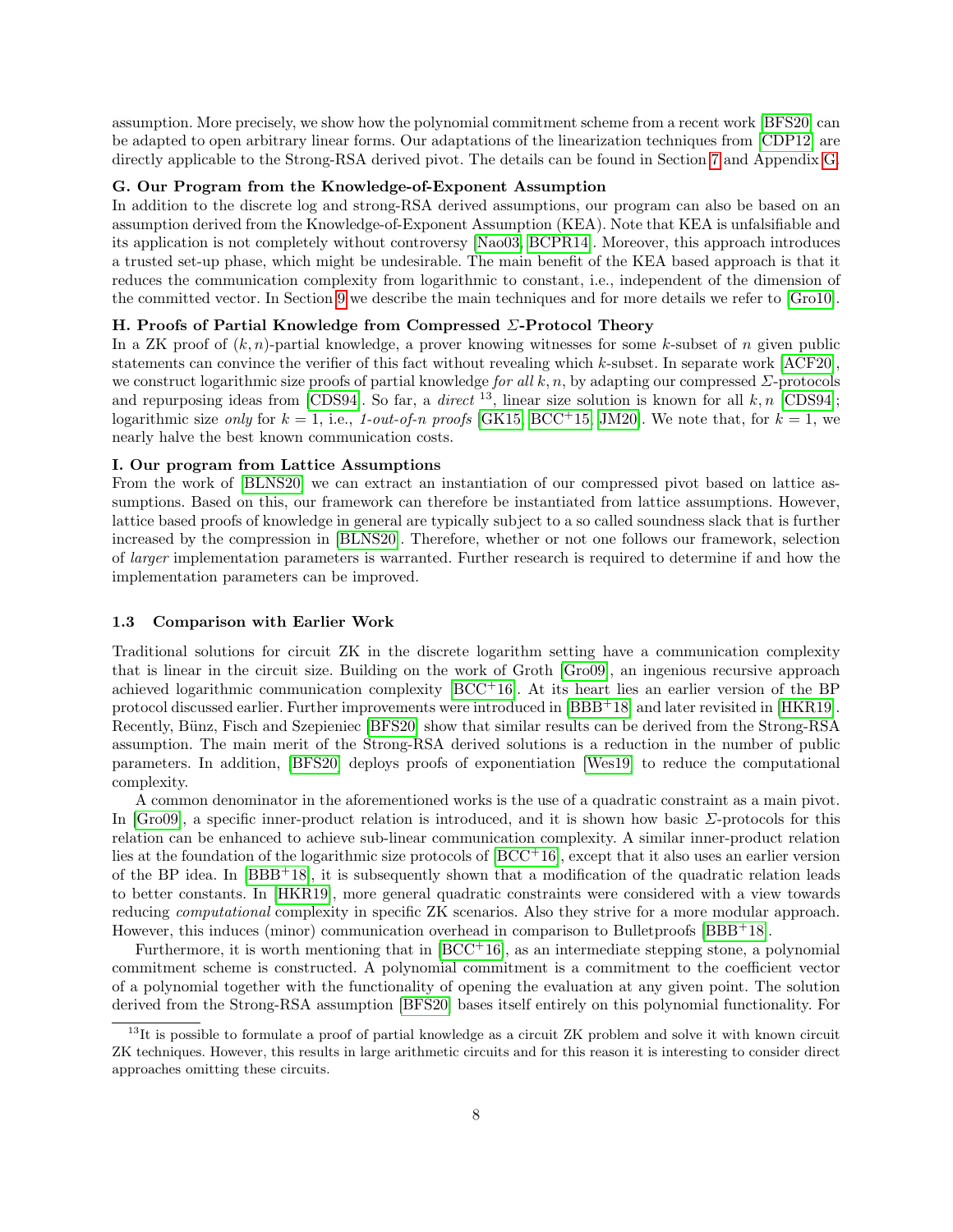general relations it uses recent, but complicated, reductions  $GWC19$ , [MBKM19,](#page-24-4) [XZZ](#page-24-5)<sup>+19</sup>. Constructing protocols from quadratic constraints, either directly or via a polynomial commitment scheme, leads to a complex theory in which plug-and-play secure algorithmics appears hard. Significant effort is required to realize higher level applications such as circuit ZK or range proofs.

As for zero-knowledge, the work of [\[BBB](#page-22-0)+18] and [\[HKR19\]](#page-23-6) establishes this property at a higher level, and not, as do the other works, at the level of their main pivot, which leads to additional difficulties in designing ZK protocols. In fact, in [\[HKR19\]](#page-23-6), zero-knowledge, reduced communication and reduced computation is achieved in an integrated manner.

The most significant difference between our approach and that of the aforementioned works is our simple and direct construction of a compressed pivot to open arbitrary linear forms and to combine this with the simple (MPC inspired) linearization techniques from [\[CDP12\]](#page-23-2). The compression is achieved by a suitable adaptation of the BP ideas [\[BBB](#page-22-0)+18], and the linearization techniques discard the need for a direct provision to handle nonlinearity. Moreover, plug and play design of applications according to this compressed  $Σ$ -protocol theory is just as easy as with the standard  $Σ$ -protocol theory. Despite the conceptual simplicity, the communication complexities of our approach are, even including the constants, equal to that of Bulletproofs [\[BBB](#page-22-0)+18].

Note that polynomial evaluation, as used in some of the other works, of course also comes down to the evaluation of a linear form, albeit a specific one. Therefore these approaches are not amenable to the linearization techniques we use. Opening arbitrary linear forms therefore seems to be a sweet spot in that it achieves conceptual simplicity, both in designing ZK protocols and in implementing the pivot.

### 2 Preliminaries

In this section we introduce the basic notation, definitions and conventions used in the remainder of the paper.

**Interactive Protocols.** Let  $R = \{(x, w)\}\$ be some NP-relation. Here, x is called a *statement* and w is called a witness for x. An interactive protocol  $\Pi$  for relation  $R$  is a protocol that allows a prover to convince a verifier that it knows a witness  $w$  for given statement  $x$ . Protocol [1](#page-9-1) shows a graphical protocol description of dummy protocol  $\Pi$ . Protocol  $\Pi$  takes x as public input and w as prover's private input, which we write as either  $\Pi(x; w)$  or, in the graphical protocol description, as INPUT $(x; w)$ . The verifier always implicitly outputs reject or accept. Optionally, the protocol can output a public string  $y$  to both verifier and prover, and a private string w' only to the prover. In this case we write  $\text{Output}(y; w')$ . In addition to the input and output of the protocol, the prover's claim (i.e,  $(x; w) \in R$ ) is made explicit in the graphical protocol description. An interactive protocol in which the verifier chooses all its messages uniformly at random and independent from the prover's messages is called a *public coin* protocol. All protocols in this work are public coin and can therefore be made non-interactive by applying the Fiat-Shamir transformation [\[FS86\]](#page-23-1).

**Special Soundness and Zero-Knowledge.** A public coin protocol is said to be (unconditionally)  $(k_1, \ldots, k_\mu)$ special sound if there exists a polynomial time algorithm that on input a statement x and a  $(k_1, k_2, \ldots, k_\mu)$ . tree of accepting transcripts, outputs a witness w for x. See [\[BCC](#page-23-0)+16] for a detailed definition. In brief, a  $(k_1, k_2, \ldots, k_\mu)$ -tree of accepting transcripts is a set of  $\prod_{i=1}^\mu k_i$  accepting transcripts that are arranged in a tree structure. The edges in this three correspond to the verifier's challenges and vertices to the prover's messages, which can be empty. Every node at depth i has precisely  $k_i$  children corresponding to  $k_i$  pairwise distinct challenges. Every transcript corresponds to exactly one path from the root node to a leaf node. Note that this notion is, in two ways, a natural generalization of the standard notion special soundness: (1) from a colliding pair of transcripts to a k-collision and (2) from 1 challenge protocols to protocols with  $\mu \geq 1$  challenges. In [\[BCC](#page-23-0)<sup>+</sup>16] it is shown that  $(k_1, \ldots, k_\mu)$ -special soundness implies witness extended emu*lation* [\[Lin03\]](#page-24-6). A protocol is said to have this property if for any prover  $\mathcal{P}^*$  there exists an efficient algorithm, with rewindable oracle access to  $\mathcal{P}^*$ , that outputs a transcript and, if this transcript is accepting then it outputs, with overwhelming probability, a witness as well. The transcripts generated by this algorithm are required to be indistinguishable from conversations between  $\mathcal{P}^*$  and an honest verifier. We show that all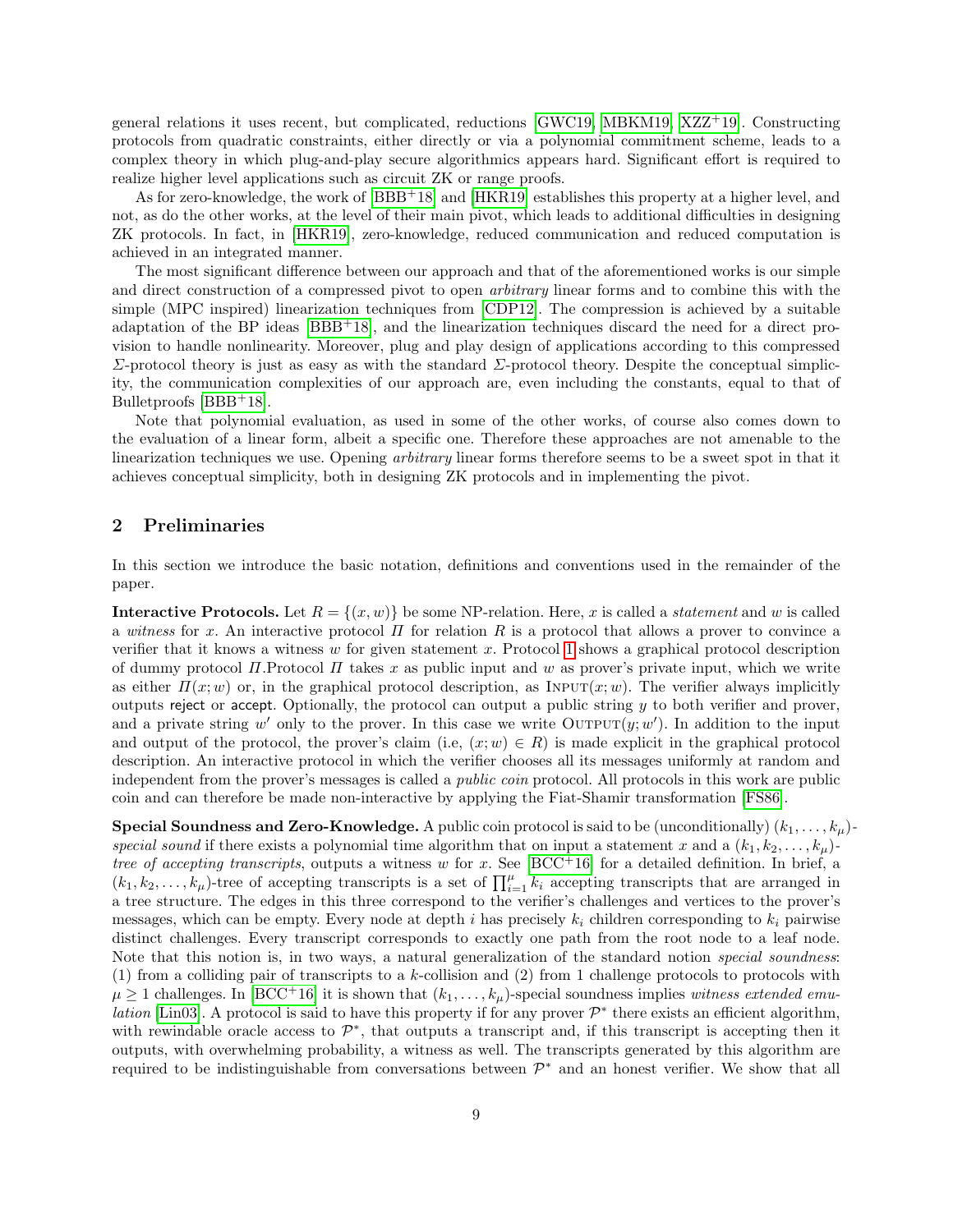<span id="page-9-1"></span>

| <b>Protocol 1</b> Dummy Protocol $\Pi$ for Relation $R$ |                                       |          |  |
|---------------------------------------------------------|---------------------------------------|----------|--|
|                                                         | PUBLIC PARAMETERS :                   |          |  |
|                                                         | INPUT(x; w)<br>$\text{OUTPUT}(y; w')$ |          |  |
| Prover                                                  | $(x; w) \in R$                        | Verifier |  |
| $\cdots$                                                |                                       | $\cdots$ |  |
| $\cdot$                                                 |                                       | $\ddots$ |  |

protocols in this work are  $(k_1, k_2, \ldots, k_\mu)$ -special sound for some  $\mu$  and some set of  $k_i$ 's. From the result of  $[BCC<sup>+</sup>16]$  $[BCC<sup>+</sup>16]$  it then follows that the protocols in this work are *proofs of knowledge*.

The protocol's public parameters are typically a set of generators  $g_1, \ldots, g_n$ , h of a group G of prime order q. We assume that, in the setup phase, these generators are sampled uniformly at random such that the prover does not know a non-trivial DL relation between them. We say that the protocol is computationally  $(k_1, k_2, \ldots, k_\mu)$ -special sound, under the DL assumption, if there exists an efficient algorithm that *either* extracts a witness or finds a non-trivial DL relation between the public parameters  $g_1, \ldots, g_n, h$ . Protocols that satisfy this computational variant of soundness are also called *arguments of knowledge*. Later we will also consider different set up assumptions, based on Strong-RSA of Knowledge of Exponent derived assumptions. Finally, we will consider standard notions of zero-knowledge such special honest verifier zero-knowledge (SHVZK).

### <span id="page-9-0"></span>3 The Basic Pivot

This section formally describes the Pedersen vector commitment scheme and our pivotal  $\Sigma$ -protocol, as discussed in Section [1.2](#page-2-0) (A). In addition, we describe a standard amortized  $\Sigma$ -protocol for opening a linear form on many commitments. Compression is described in Section [4.](#page-10-0)

#### 3.1 The Basic Σ-protocol

The primary commitment scheme under consideration in this paper is the Pedersen vector commitment scheme.

**Definition 1 (Pedersen Vector Commitment [\[Ped91\]](#page-24-7)).** Let  $\mathbb{G}$  be an Abelian group of prime order q. Pedersen vector commitments are defined by the following setup and commitment phase:

- $-$  Setup:  $\mathbf{g} = (g_1, \ldots, g_n) \leftarrow_R \mathbb{G}^n, h \leftarrow_R \mathbb{G}.$
- $-$  Commit: COM :  $\mathbb{Z}_q^n \times \mathbb{Z}_q \to \mathbb{G}$ ,  $(\mathbf{x}, \gamma) \mapsto h^{\gamma} \mathbf{g}^{\mathbf{x}} := h^{\gamma} \prod_{i=1}^n g_i^{x_i}$ .

We define  $\mathbf{g}^{\mathbf{x}} := \prod_{i=1}^n g_i^{x_i}$  and  $\mathbf{g}^c := (g_1^c, g_2^c, \dots, g_n^c)$  for any  $\mathbf{g} \in \mathbb{G}^n$ ,  $\mathbf{x} \in \mathbb{Z}_q^n$  and  $c \in \mathbb{Z}_q$ . Moreover, the component-wise product between two vectors  $\mathbf{g}, \mathbf{h} \in \mathbb{G}^n$  is written as  $\mathbf{g} * \mathbf{h} = (g_1h_1, g_2h_2, \ldots, g_nh_n)$ .

Pedersen vector commitments are perfectly hiding and computationally binding under the assumption that the prover does not know a non-trivial discrete log relation between the generators  $g_1, \ldots, g_n, h$ .

To open a commitment to a linear form  $L: \mathbb{Z}_q^n \to \mathbb{Z}_q$  means that the prover wishes to reveal  $L(\mathbf{x})$  together with a proof of validity without revealing any additional information on x. Achieving this functionality amounts for the prover to send the value  $L(\mathbf{x})$  along with a ZKPoK for the relation

$$
R = \left\{ \left( P \in \mathbb{G}, L \in \mathcal{L} \left( \mathbb{Z}_q^n \right), y \in \mathbb{Z}_q; \mathbf{x} \in \mathbb{Z}_q^n, \gamma \in \mathbb{Z}_q \right) : P = \mathbf{g}^\mathbf{x} h^\gamma, y = L(\mathbf{x}) \right\},\tag{1}
$$

<span id="page-9-2"></span>where we use the following definition for the set of linear forms on  $\mathbb{Z}_q^n$ .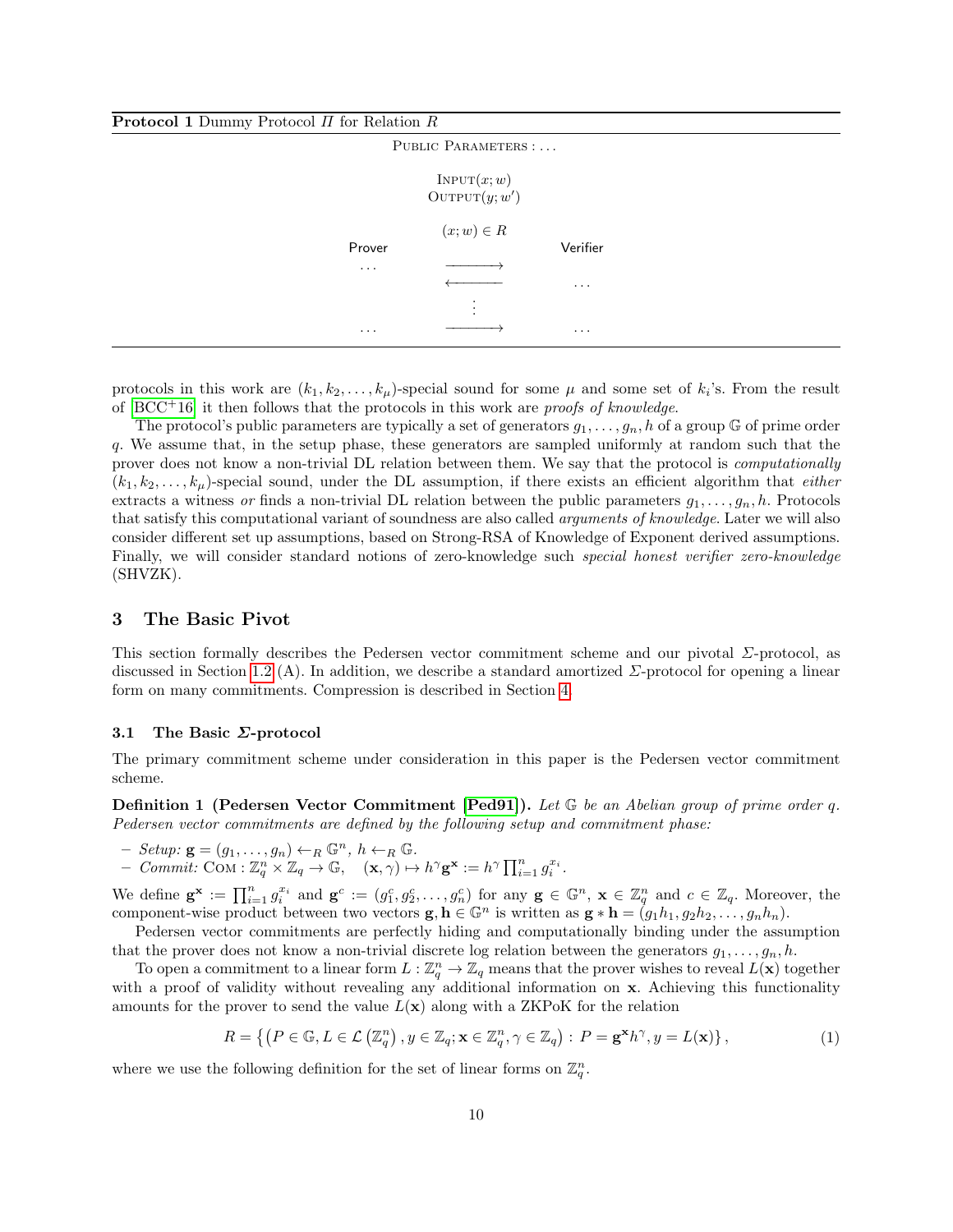**Definition 2.**  $\mathcal{L}(\mathbb{Z}_q^n) := \{ (L : Z_q^n \to \mathbb{Z}_q) : L \text{ is a } \mathbb{Z}_q\text{-linear map} \}.$ 

Protocol [2,](#page-10-1) denoted by  $\Pi_0$ , shows a basic  $\Sigma$ -protocol for relation R.  $\Pi_0$  was informally described in Section [1.2](#page-2-0) (A). Theorem [1](#page-10-2) shows that  $\Pi_0$  is indeed a special honest-verifier zero-knowledge (SHVZK) Proof of Knowledge (PoK). Both the communication costs from the prover  $P$  to the verifier  $V$  and vice versa are given. Note that in the non-interactive Fiat-Shamir [\[FS86\]](#page-23-1) mode the communication costs from verifier to prover might be irrelevant.

<span id="page-10-2"></span>**Theorem 1 (Basic Pivot).**  $\Pi_0$  is a 3-move protocol for relation R. It is perfectly complete, special honestverifier zero-knowledge and unconditionally special sound. Moreover, the communication costs are:

 $-\mathcal{P} \rightarrow \mathcal{V}$ : 1 element of G and  $n+2$  elements of  $\mathbb{Z}_q$ .  $-\nu \rightarrow \mathcal{P}: 1$  element of  $\mathbb{Z}_q$ .

<span id="page-10-1"></span>

| <b>Protocol 2</b> $\Sigma$ -protocol $\Pi_0$ for relation R                                                                               |                                                                                                              |
|-------------------------------------------------------------------------------------------------------------------------------------------|--------------------------------------------------------------------------------------------------------------|
| $\Sigma$ -protocol to prove correctness of a linear form evaluation.                                                                      |                                                                                                              |
|                                                                                                                                           | PUBLIC PARAMETERS : $\mathbf{g} \in \mathbb{G}^n, h \in \mathbb{G}$<br>INPUT $(P, L, y; \mathbf{x}, \gamma)$ |
|                                                                                                                                           | $P = \mathbf{g}^{\mathbf{x}} h^{\gamma} \in \mathbb{G}$<br>$y = L(\mathbf{x}) \in \mathbb{Z}_q$              |
| Prover                                                                                                                                    | Verifier                                                                                                     |
| $\mathbf{r} \leftarrow_R \mathbb{Z}_q^n, \rho \leftarrow_R \mathbb{Z}_q$<br>$t = L(\mathbf{r})$<br>$A = \mathbf{g}^{\mathbf{r}} h^{\rho}$ | t,A<br>$c \leftarrow_R \mathbb{Z}_q$<br>$\boldsymbol{c}$                                                     |
| $z = cx + r$<br>$\phi = c\gamma + \rho$                                                                                                   | $\mathbf{z}, \phi$                                                                                           |
|                                                                                                                                           | $\mathbf{g}^{\mathbf{z}}h^{\phi} \stackrel{?}{=} AP^c$<br>$L(\mathbf{z}) \stackrel{?}{=} cy + t$             |

#### <span id="page-10-3"></span>3.2 Amortization over Many Commitments

A standard amortization technique for Σ-protocols allows a prover to show correctness of s evaluations of the linear form L on s committed vectors for essentially the costs of one evaluation. For details we refer to Appendix [B.](#page-31-0)

## <span id="page-10-0"></span>4 Compressing the Pivot

This section shows how Bulletproof techniques can be applied to compress our pivotal  $\Sigma$ -protocol  $\Pi_0$ , as mentioned in Section [1.2](#page-2-0) (B). The key observation is that sending the final message  $\hat{\mathbf{z}} := (\mathbf{z}, \phi) \in \mathbb{Z}_q^{n+1}$  is actually a (trivial) proof of knowledge for the relation

$$
R_1 = \left\{ \left( \widehat{P}, \widehat{L}, \widehat{y}; \widehat{\mathbf{z}} \right) : \widehat{\mathbf{g}}^2 = \widehat{P} \wedge \widehat{y} = \widehat{L}(\widehat{\mathbf{z}}) \right\},\tag{2}
$$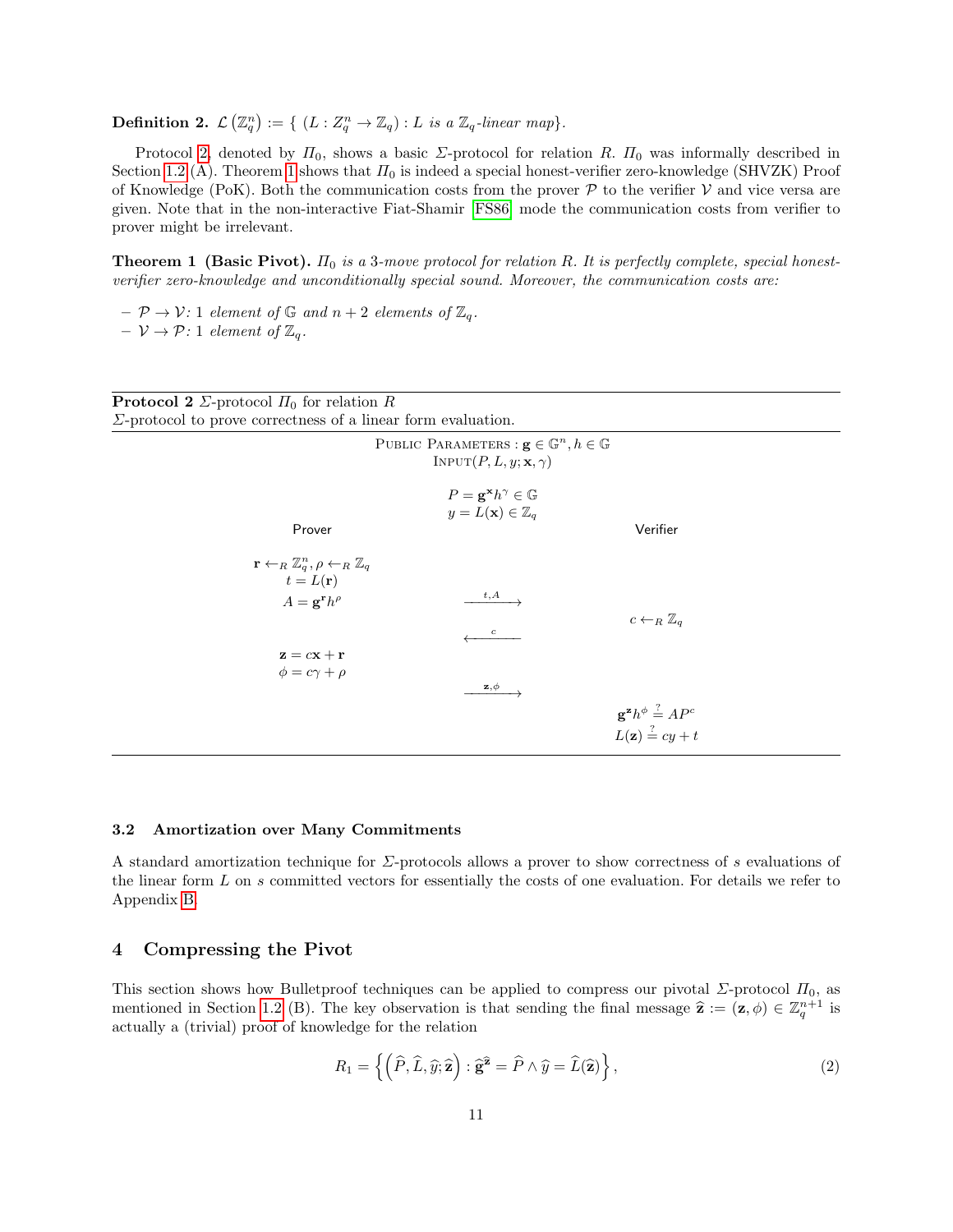where, with respect to relation  $R, \hat{\mathbf{g}} := (g_1, \ldots, g_n, h) \in \mathbb{G}^{n+1}, \hat{P} := AP^c, \hat{y} := cy + t$  and  $\hat{L}(\mathbf{z}, \phi) := L(\mathbf{z})$  for all  $(\mathbf{z}, \phi)$ . Another PoK would also suffice in particular a PoK with a smaller communication all  $(z, \phi)$ . Another PoK would also suffice, in particular a PoK with a smaller communication complexity. Moreover, it is immaterial that the PoK is zero-knowledge as the original PoK clearly is not. In  $[BCC^+16]$  $[BCC^+16]$ this observation was applied to Groth's Σ-protocol [\[Gro09\]](#page-23-15). The main difference is that we start with linear form relation R, whereas Groth's  $\Sigma$ -protocol is for a specific quadratic relation.

Let  $\Pi$  be a PoK for relation  $R_1$ . We call the new protocol obtained by replacing the final move of protocol  $\Pi_0$  by protocol  $\Pi$  the composition and write  $\Pi \circ \Pi_0$ . Since  $\Pi_0$  is SHVZK it immediately follows that the composition is also SHVZK.

The essence of Bulletproofs is a PoK, denoted by BP, with logarithmic communication complexity for the following inner product relation,

$$
R_{\text{bullet}} = \left\{ \left( P \in \mathbb{G}, u \in \mathbb{Z}_q; \mathbf{a}, \mathbf{b} \in \mathbb{Z}_q^n \right) : P = \mathbf{g}^{\mathbf{a}} \mathbf{h}^{\mathbf{b}} \wedge u = \langle \mathbf{a}, \mathbf{b} \rangle \right\},\tag{3}
$$

where  $g, h \in \mathbb{G}^n$  are the public parameters. The quadratic relation  $R_{\text{bullet}}$  is quite similar to the relation  $R_1$  and it turns out that minor adaptations of BP give a logarithmic size PoK for relation  $R_1$ . We will now describe the components of the BP protocol, while simultaneously adapting these to our relation  $R_1$ .

#### 4.1 Reduction from Relation  $R_1$  to Relation  $R_2$

The first step of the BP PoK is to incorporate the linear form into the Pedersen vector commitment. For this step an additional generator  $k \in \mathbb{G}$  is required such that the prover does not know a discrete log relation between the generators  $g_1, \ldots, g_n, h, k$ . More precisely, the problem of finding a proof for relation  $R_1$  is reduced to the problem of finding a proof for relation

$$
R_2 = \left\{ \left( Q \in \mathbb{G}, \widetilde{L} \in \mathcal{L} \left( \mathbb{Z}_q^{n+1} \right); \widehat{\mathbf{z}} \in \mathbb{Z}_q^{n+1} \right) : Q = \widehat{\mathbf{g}}^{\widehat{\mathbf{z}}} k^{\widetilde{L}(\widehat{\mathbf{z}})} \right\}.
$$
\n
$$
(4)
$$

where,  $Q := \hat{P}k^{\hat{y}}$  and  $\tilde{L} := c\hat{L}$  for a random challenge  $c \in \mathbb{Z}_q$  sampled by the verifier. The reduction is described in Protocol [3](#page-12-0) and denoted by  $\Pi_1$ . Lemma [1](#page-11-0) shows that  $\Pi_1$  is an argument of knowledge for relation  $R_1$ .

<span id="page-11-0"></span>**Lemma 1.**  $\Pi_1$  is a 2-move protocol for relation  $R_1$ . It is perfectly complete and computationally special sound, under the discrete logarithm assumption. Moreover, the communication costs are:

 $- \mathcal{P} \rightarrow \mathcal{V}$ :  $n+1$  elements of  $\mathbb{Z}_q$ .

 $- \nu \rightarrow \mathcal{P}: 1$  element of  $\mathbb{Z}_q$ .

*Proof.* **Completeness** follows directly.

**Special soundness:** We show that there exists an efficient algorithm  $\chi$  that, on input two accepting transcripts, either extracts a witness for  $R_1$ , or finds a non-trivial discrete log relation. So let  $(c_1, \hat{z}_1)$  and  $(c_2, \hat{\mathbf{z}}_2)$  be two accepting transcripts with  $c_1 \neq c_2$ , then  $\hat{\mathbf{g}}^{\hat{\mathbf{z}}_1 - \hat{\mathbf{z}}_2} k^{c_1 L(\hat{\mathbf{z}}_1) - c_2 L(\hat{\mathbf{z}}_2)} = k^{(c_1 - c_2)\hat{y}}$ . Hence, either we have a particular transcripts with  $c_1 \neq c_2$ , th have found a non-trivial discrete log relation, or  $\hat{\mathbf{z}}_1 = \hat{\mathbf{z}}_2$  and  $c_1\hat{L}(\hat{\mathbf{z}}_1) - c_2\hat{L}(\hat{\mathbf{z}}_2) = (c_1 - c_2)\hat{y}$ . In the latter case, it follows that  $\widehat{L}(\widehat{\mathbf{z}}_1) = \widehat{L}(\widehat{\mathbf{z}}_2) = \widehat{y}$ . Moreover, from this it follows that  $\widehat{\mathbf{g}}^{\widehat{\mathbf{z}}_1} k^{c_1 L(\widehat{\mathbf{z}}_1)} = \widehat{P} k^{c_1 \widehat{y}}$  which implies  $\hat{\mathbf{g}}^{\hat{\mathbf{z}}_1} = \hat{P}$ . Hence,  $\hat{\mathbf{z}}_1$  is a witness for relation  $R_1$ , which completes the proof.

### 4.2 Logarithmic Size PoK for Linear Relation  $R_2$

Next we deploy the main technique of the Bulletproof protocol to construct an efficient PoK for relation  $R_2$ . For simplicity let us assume that  $n + 1$  is a power of 2. If this is not the case the vector can be appended with zeros. The protocol is recursive and in each iteration the dimension of the witness is halved until its dimension equals 2. We could add one additional step to the recursion and only send the response when the dimension equals 1. This would reduce the communication costs by one field element, but it would increase the number of group elements sent by the prover by 2.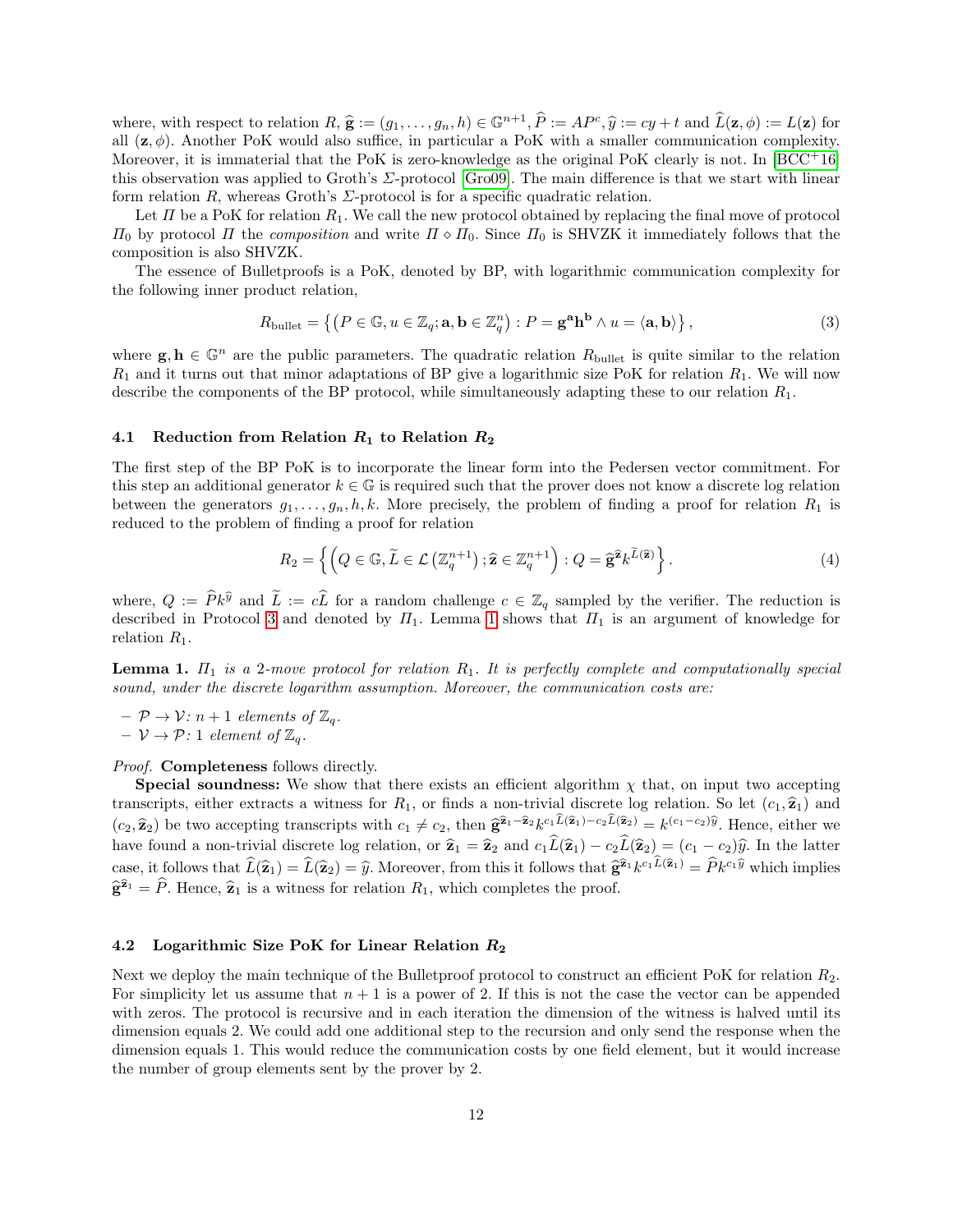<span id="page-12-0"></span>

| <b>Protocol 3</b> Argument of Knowledge $\Pi_1$ for $R_1$ |  |  |
|-----------------------------------------------------------|--|--|
| Reduction from relation $R_1$ to relation $R_2$ .         |  |  |

| PUBLIC PARAMETERS : $\hat{\mathbf{g}} \in \mathbb{G}^{n+1}, k \in \mathbb{G}$<br>INPUT $(\widehat{P}, \widehat{L}, \widehat{y}; \widehat{z})$                                          |                                                                                                                                                                              |
|----------------------------------------------------------------------------------------------------------------------------------------------------------------------------------------|------------------------------------------------------------------------------------------------------------------------------------------------------------------------------|
| $\widehat{P} = \widehat{\mathbf{g}}^{\widehat{\mathbf{z}}} \in \mathbb{G}$<br>$\widehat{y} = \widetilde{L}(\widehat{\mathbf{z}}) \in \mathbb{Z}_q$<br>Prover<br>$\widehat{\mathbf{z}}$ | Verifier<br>$c \leftarrow_R \mathbb{Z}_q$<br>$\widehat{\mathbf{e}}^{\widehat{\mathbf{z}}}k^{c\widehat{L}(\widehat{\mathbf{z}})} \stackrel{?}{=} \widehat{P}k^{c\widehat{y}}$ |

For any even dimension m and vector  $g \in \mathbb{G}^m$ , we define  $g_L = (g_1, \ldots, g_{m/2})$  as its left half and  $\mathbf{g}_R = (g_{m/2+1}, \ldots, g_m)$  as its right half. The same notation is used for vectors in  $\mathbb{Z}_q^m$ . For a linear form  $L: \mathbb{Z}_q^m \to \mathbb{Z}_q$ , we define

$$
L_L: \mathbb{Z}_q^{m/2} \to \mathbb{Z}_q, \quad \mathbf{x} \mapsto L(\mathbf{x}, 0), \qquad L_R: \mathbb{Z}_q^{m/2} \to \mathbb{Z}_q, \quad \mathbf{x} \mapsto L(0, \mathbf{x}), \tag{5}
$$

where  $(\mathbf{x},0), (0,\mathbf{x}) \in \mathbb{Z}_q^m$  are the vectors **x** appended with  $m/2$  zeros on the right and left, respectively. Recall that the component-wise product between two vectors is denoted by ∗.

The compression is described in Protocol [4](#page-13-0) and denoted by  $\Pi_2$ . Theorem [2](#page-12-1) shows that protocol  $\Pi_2$  is a proof of knowledge for relation  $R_2$ . Note that, in contrast to the compression mechanism of [\[BBB](#page-22-0)+18], protocol  $\Pi_2$  is unconditionally  $(3,\ldots,3)$ -special sound.

<span id="page-12-1"></span>**Theorem 2 (Compression Mechanism).**  $\Pi_2$  is a  $(2\mu + 1)$ -move protocol for relation  $R_2$ , where  $\mu =$  $\lceil \log_2(n+1) \rceil - 1$ . It is perfectly complete and unconditionally  $(k_1, \ldots, k_\mu)$ -special sound, where  $k_i = 3$  for all  $1 \leq i \leq \mu$ . Moreover, the communication costs are:

 $- \mathcal{P} \rightarrow \mathcal{V}$ : 2  $\lceil \log_2(n+1) \rceil - 2$  elements of  $\mathbb{G}$  and 2 elements of  $\mathbb{Z}_q$ .  $- \nu \rightarrow \mathcal{P}$ :  $\lceil \log_2(n+1) \rceil - 1$  elements of  $\mathbb{Z}_q$ .

Proof. Completeness follows directly.

**Special soundness** follows in a similar manner as it does for the amortized  $\Sigma$ -protocol of Theorem [9](#page-31-1) (Appendix [B\)](#page-31-0). Namely, by the same "polynomial amortization trick" the commitments A, Q, B are combined in a single commitment  $Q' := AQ<sup>c</sup>B<sup>c</sup>$  where c is a random challenge. Informally, if a prover can open commitment  $Q'$ , it follows, with high probability, that a prover can open all three commitments  $A, Q$  and B. For completeness we include the detailed proof.

For simplicity we assume that we only run one of the recursive steps, i.e., we consider the 3-move variant of protocol  $\Pi_2$ , where the prover sends the response  $\mathbf{z}'$  regardless of its dimension, and we show that this protocol is 3-special sound. From there  $(3, \ldots, 3)$ -special soundness follows by an inductive argument of which we omit the details.

So let us show that there exists an efficient algorithm  $\chi$  that, on input 3 accepting transcripts  $(A, B, c_1, z_1)$ ,  $(A, B, c_2, \mathbf{z}_2), (A, B, c_3, \mathbf{z}_3)$ , with  $c_i \neq c_j$  for all i, j, outputs a witness for relation  $R_2$ . Given these transcripts let us define Vandermonde matrix

$$
V = \begin{pmatrix} 1 & 1 & 1 \\ c_1 & c_2 & c_3 \\ c_1^2 & c_2^2 & c_3^2 \end{pmatrix},\tag{6}
$$

with  $\det(V) = (c_3 - c_1)(c_3 - c_1)(c_3 - c_2)$ . Since  $c_i \neq c_j$  for all  $i, j$ , it follows that V is invertible and that we can define

$$
(a_1 \ a_2 \ a_3)^T := V^{-1} (0 \ 1 \ 0)^T. \tag{7}
$$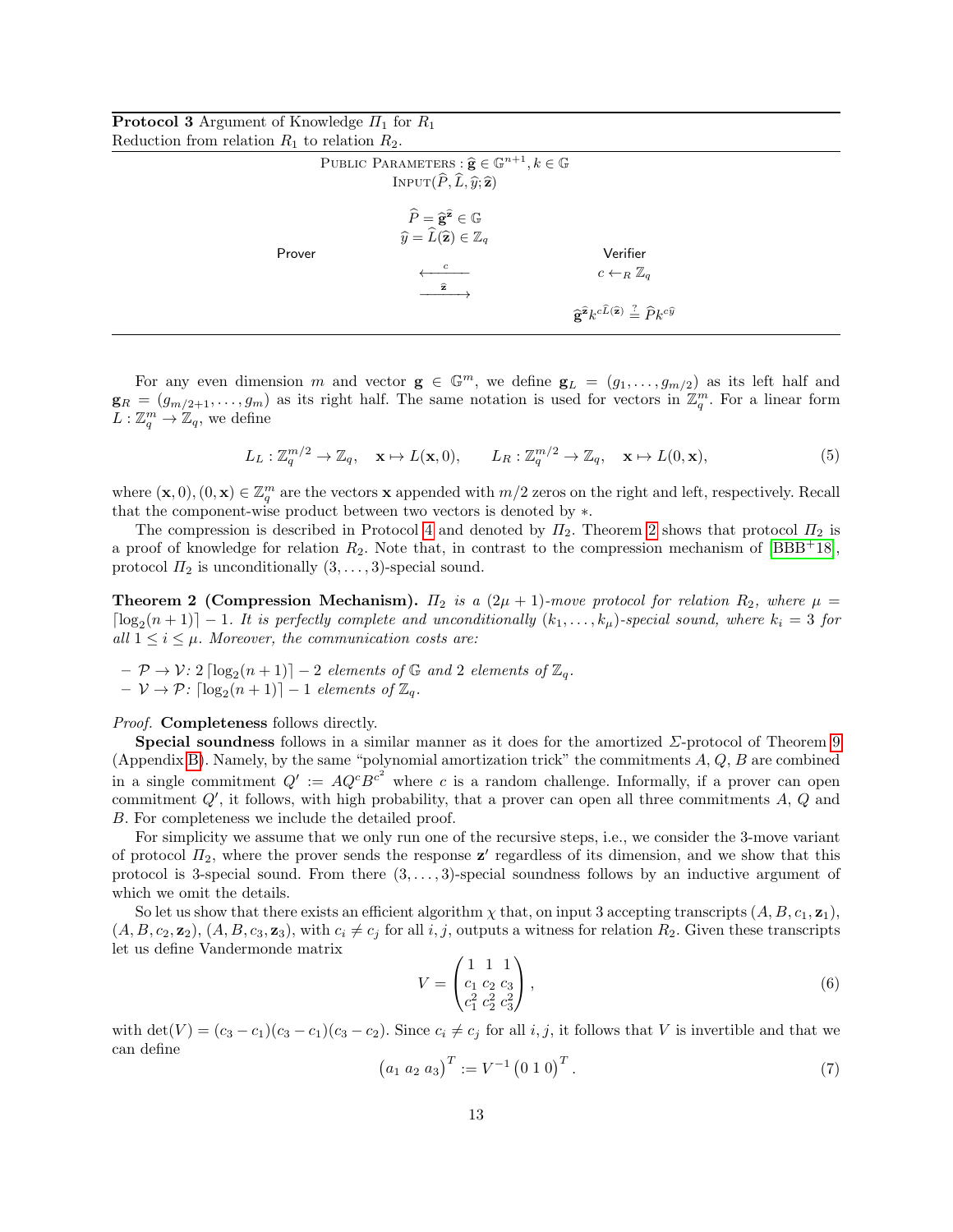Now it is easily seen that, for  $\bar{\mathbf{z}} := \left( \sum_{i=1}^3 a_i \mathbf{z}_i, \sum_{i=1}^3 a_i c_i \mathbf{z}_i \right)$ , it holds that  $\mathbf{g}^{\bar{\mathbf{z}}} k^{\widetilde{L}(\bar{\mathbf{z}})} = Q$ . Hence,  $\mathbf{z}$  is a witness for relation  $R_2$ , which proves the claim.

<span id="page-13-0"></span>

| <b>Protocol 4</b> Compressed Proof of Knowledge $\Pi_2$ for $R_2$                                                                                                                |                                                                                                                                                                                                    |
|----------------------------------------------------------------------------------------------------------------------------------------------------------------------------------|----------------------------------------------------------------------------------------------------------------------------------------------------------------------------------------------------|
| PUBLIC PARAMETERS : $\hat{\mathbf{g}}$ , k<br>INPUT $(Q, \tilde{L}; \hat{\mathbf{z}})$<br>$Q=\widehat{\mathbf{g}}^{\widehat{\mathbf{z}}}k^{\widetilde{L}(\widehat{\mathbf{z}})}$ | Verifier                                                                                                                                                                                           |
|                                                                                                                                                                                  |                                                                                                                                                                                                    |
|                                                                                                                                                                                  |                                                                                                                                                                                                    |
| A, B                                                                                                                                                                             |                                                                                                                                                                                                    |
|                                                                                                                                                                                  | $c \leftarrow_R \mathbb{Z}_q$                                                                                                                                                                      |
|                                                                                                                                                                                  |                                                                                                                                                                                                    |
|                                                                                                                                                                                  |                                                                                                                                                                                                    |
|                                                                                                                                                                                  |                                                                                                                                                                                                    |
|                                                                                                                                                                                  |                                                                                                                                                                                                    |
|                                                                                                                                                                                  |                                                                                                                                                                                                    |
|                                                                                                                                                                                  | $({\bf g}')^{{\bf z}'} k^{L'({\bf z}')} \stackrel{?}{=} Q'$                                                                                                                                        |
| Run $\Pi_2(Q', L'; \mathbf{z}')$ with<br>PUBLIC PARAMETERS : $\mathbf{g}'$ , k                                                                                                   |                                                                                                                                                                                                    |
|                                                                                                                                                                                  | $\mathfrak{c}$<br>$\mathbf{g}':=\widehat{\mathbf{g}}_L^c\ast \widehat{\mathbf{g}}_R\in \mathbb{G}^{(n+1)/2}$<br>$Q' := AQ^cB^{c^2}$<br>$L' := c\widetilde{L}_L + \widetilde{L}_B$<br>$\mathbf{z}'$ |

#### <span id="page-13-2"></span>4.3 Composing the Building Blocks

The compressed  $\Sigma$ -protocol  $\Pi_c$  for relation R is the composition of the previously mentioned protocols, i.e.,  $\Pi_c := \Pi_2 \diamond \Pi_1 \diamond \Pi_0$ . For a graphical protocol description of  $\Pi_c$  we refer to Protocol [5.](#page-14-1) Theorem [3](#page-13-1) shows that  $\Pi_c$  is indeed a SHVZK argument of knowledge for relation R with a logarithmic communication complexity.

<span id="page-13-1"></span>**Theorem 3 (Compressed Pivot).**  $\Pi_c$  is a  $(2\mu+3)$ -move protocol for relation R, where  $\mu = \lceil \log_2(n+1) \rceil -$ 1. It is perfectly complete, special honest-verifier zero-knowledge and computationally  $(2, 2, k_1, \ldots, k_\mu)$ -special sound, under the discrete logarithm assumption, where  $k_i = 3$  for all  $1 \le i \le \mu$ . Moreover, the communication costs are:

 $- \mathcal{P} \rightarrow \mathcal{V}$ : 2  $\lceil \log_2(n+1) \rceil - 1$  elements of  $\mathbb{G}$  and 3 elements of  $\mathbb{Z}_q$ .  $- \nu \rightarrow \mathcal{P}$ :  $\lceil \log_2(n+1) \rceil + 1$  elements of  $\mathbb{Z}_q$ .

*Proof.* Completeness follows directly from the completeness of  $\Pi_0$ ,  $\Pi_1$  and  $\Pi_2$ .

**SHVZK** follows since  $\Pi_0$  is SHVZK. The simulator for  $\Pi_c$  namely runs the simulator for  $\Pi_0$  and continues with honest executions of  $\Pi_1$  and  $\Pi_2$ .

Special soundness follows from a straightforward combination of the extraction algorithms of protocols  $\Pi_0$ ,  $\Pi_1$  and  $\Pi_2$ .

In a completely analogous manner, the amortized  $\Sigma$ -protocol  $\Pi_0^{\text{Am}}$  of Section [3.2](#page-10-3) can be compressed. For the properties of the amortized and compressed  $\Sigma$ -protocol we refer to Appendix [B.](#page-31-0)

#### 4.4 Compressed Pivot with Unconditional Soundness

Note that since protocol  $\Pi_1$  has computational soundness so does the compressed pivot  $\Pi_c$ . In Appendix [C](#page-32-0) we show two approaches for deriving an unconditionally sound compressed pivot.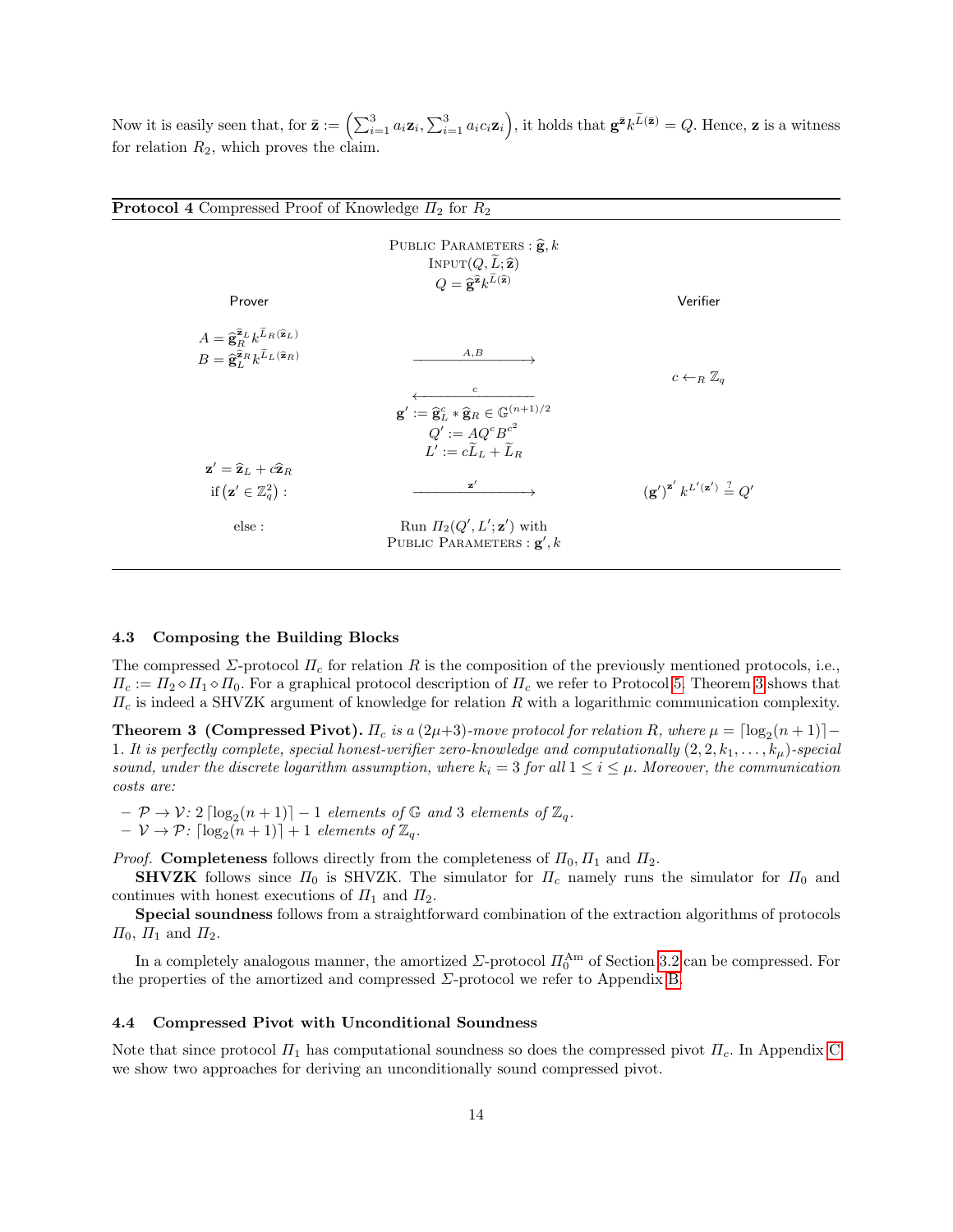|                                                                                                                                                                                                                                | Compressed $\Sigma$ -protocol to prove correctness of a linear form evaluation.                                      |                                                             |
|--------------------------------------------------------------------------------------------------------------------------------------------------------------------------------------------------------------------------------|----------------------------------------------------------------------------------------------------------------------|-------------------------------------------------------------|
|                                                                                                                                                                                                                                | PUBLIC PARAMETERS : $\mathbf{g}, h, k$<br>INPUT $(P, L, y; \mathbf{x}, \gamma)$                                      |                                                             |
| Prover                                                                                                                                                                                                                         | $P = \mathbf{g}^{\mathbf{x}} h^{\gamma} \in \mathbb{G}$<br>$y = L(\mathbf{x}) \in \mathbb{Z}_q$                      | Verifier                                                    |
| $\mathbf{r} \leftarrow_R \mathbb{Z}_q^n, \rho \leftarrow_R \mathbb{Z}_q$<br>$t = L(r)$<br>$\widehat{A} = \mathbf{g}^{\mathbf{r}} h^{\rho}$                                                                                     | $t,\widehat{A}$                                                                                                      |                                                             |
| $\mathbf{z} = c_0 \mathbf{x} + \mathbf{r}$                                                                                                                                                                                     | $c_0, c_1$                                                                                                           | $c_0, c_1 \leftarrow_R \mathbb{Z}_q$                        |
| $\phi = c_0 \gamma + \rho$<br>$\hat{\mathbf{z}} := (\mathbf{z}, \phi)$                                                                                                                                                         | $\begin{array}{c} \widehat{\mathbf{g}} := (\mathbf{g}, h) \\ Q := \widehat{A} P^{c_0} k^{c_1(c_0y + t)} \end{array}$ |                                                             |
| $A=\widehat{\mathbf{g}}_{\scriptscriptstyle{R}}^{\widehat{\mathbf{z}}_L}k^{\widetilde{L}_R(\widehat{\mathbf{z}}_L)}$<br>$B=\widehat{\mathbf{g}}_{L}^{\widehat{\mathbf{z}}_{R}}k^{\widetilde{L}_{L}(\widehat{\mathbf{z}}_{R})}$ | $\widetilde{L}(\mathbf{z},\phi) := c_1 L(\mathbf{z})$                                                                |                                                             |
|                                                                                                                                                                                                                                | A, B<br>$\overline{c}$<br>$\mathbf{g}':=\widehat{\mathbf{g}}_L^c\ast \widehat{\mathbf{g}}_R\in\mathbb{G}^{(n+1)/2}$  | $c \leftarrow_R \mathbb{Z}_q$                               |
| $\mathbf{z}' = \widehat{\mathbf{z}}_L + c\widehat{\mathbf{z}}_R$                                                                                                                                                               | $Q' := AQ^cB^{c^2}$<br>$L' := c\widetilde{L}_L + \widetilde{L}_R$                                                    |                                                             |
| if $(\mathbf{z}' \in \mathbb{Z}_q^2)$ :                                                                                                                                                                                        | $\mathbf{z}'$                                                                                                        | $({\bf g}')^{{\bf z}'} k^{L'({\bf z}')} \stackrel{?}{=} Q'$ |
| else :                                                                                                                                                                                                                         | Run $\Pi_2(Q',L';\mathbf{z}')$ with<br>PUBLIC PARAMETERS : $\mathbf{g}'$ , k                                         |                                                             |

#### 4.5 A Remark on Sublinear Communication Complexity

A straightforward adaptation of the compression techniques from Section [4](#page-10-0) allows the round complexity of the compressed pivot to be reduced from logarithmic to constant. However, this reduction comes at the cost √ of increasing the communication complexity from  $O(\log(n))$  to  $O(\sqrt{n})$  elements. For more details on this trade-off we refer to Appendix [D.](#page-32-1)

### <span id="page-14-0"></span>5 The Compressed Pivot as a Black-Box

<span id="page-14-1"></span>**Protocol 5** Compressed  $\Sigma$ -protocol  $\Pi_c$  for relation R

From this point on, the only facts about the pivot that we need is that we have access to a compact vector commitment scheme that allows a prover to open arbitrary linear forms on multiple commitments. Hence, we assume black-box access to such a pivot. First, we treat the utility enhancements mentioned in Section [1.2](#page-2-0) (A). Second, we describe the compactification techniques as discussed in Section [1.2](#page-2-0) (C).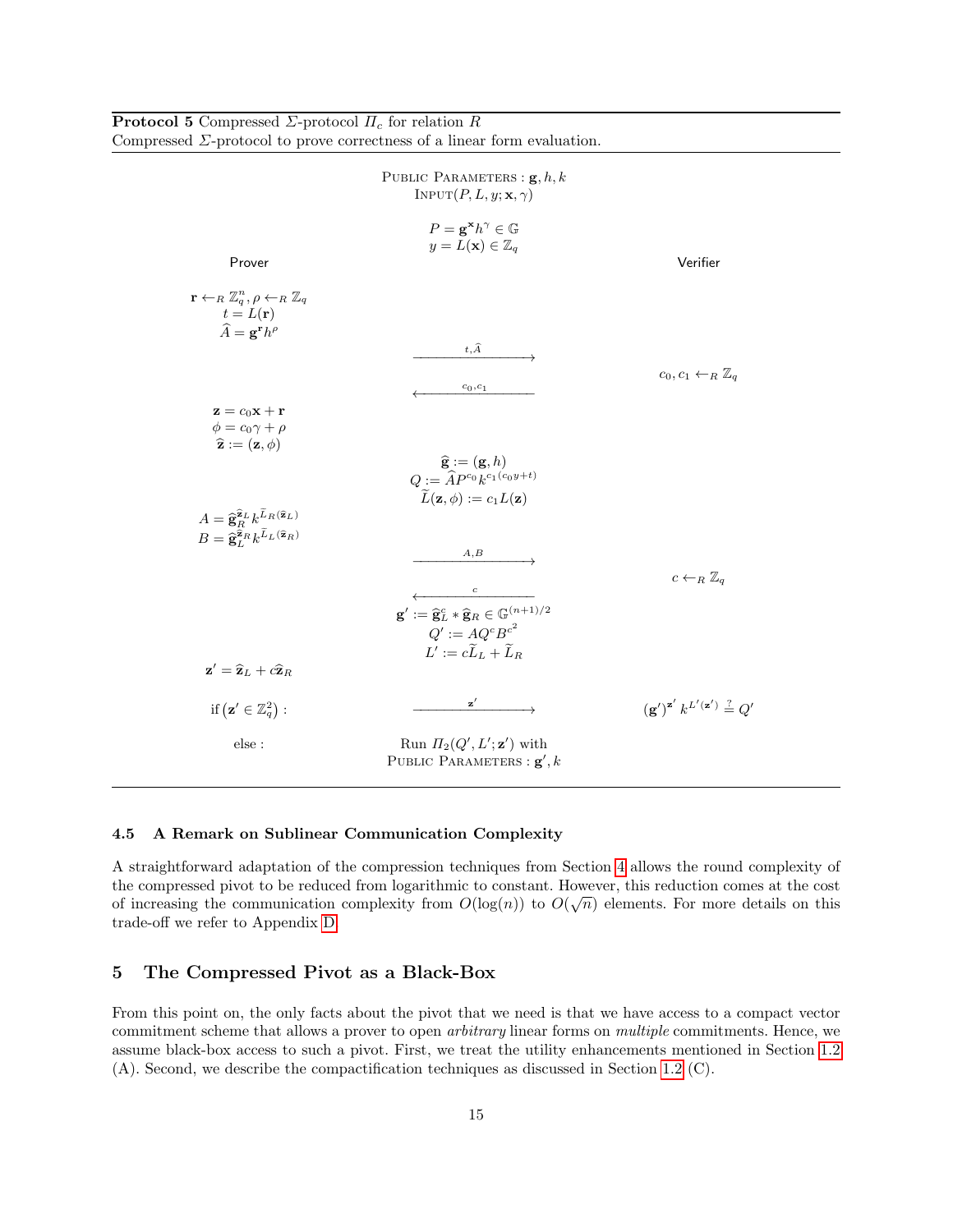We use the following notation. We write [**x**] for a compact commitment to a vector  $\mathbf{x} \in \mathbb{Z}_q^n$ , and for a (public) linear form L we write  $\Pi_{\text{OPEN}}([\mathbf{x}], L; \mathbf{x})$  for the interactive protocol that reveals  $L(\mathbf{x})$  and nothing else to the verifier. For completeness the diagram of  $\Pi_{\text{OPEN}}$  is depicted in Protocol [6.](#page-15-0) Recall that our notation  $\Pi_{\text{OPEN}}([\mathbf{x}], L; \mathbf{x})$  means that interactive protocol  $\Pi_{\text{OPEN}}$  takes as public input  $[\mathbf{x}]$  and L and as prover's private input x. The communication costs of  $\Pi_{\text{OPEN}}$  are equal to the cost of the underlying interactive protocol  $(\Pi_c)$ plus 1 field element from  $\mathcal P$  to  $\mathcal V$  (the output of L), unless of course the output is known in advance. Similarly, we write  $\Pi_{\text{OPEN}}([\mathbf{x}_1], \ldots, [\mathbf{x}_s], L; \mathbf{x}_1, \ldots, \mathbf{x}_s)$  for the (amortized) interactive protocol that exclusively reveals  $L(\mathbf{x}_i)$  for  $1 \leq i \leq s$  to the verifier.

At this point, the implementation details of the compact commitment scheme do not matter anymore. However, when we give soundness properties and communication costs it is implicitly assumed that [·] is instantiated with Pedersen vector commitments and compressed  $\Sigma$ -protocol  $\Pi_c$ .

<span id="page-15-0"></span>**Protocol 6** Protocol  $\Pi_{\text{OPEN}}$  for Opening a Linear Form Evaluated in a Committed Vector The randomness and generators of the underlying commitment scheme [·] are left implicit.

|                             | $INPUT([\mathbf{x}], L; \mathbf{x})$<br>OUTPUT $(L(\mathbf{x}))$ |          |
|-----------------------------|------------------------------------------------------------------|----------|
| Prover<br>$y=L(\mathbf{x})$ | $\boldsymbol{y}$                                                 | Verifier |
|                             | Run $\Pi_c([\mathbf{x}], L, y; \mathbf{x})$                      |          |

#### <span id="page-15-1"></span>5.1 Many Nullity Checks for the Price of One

A "polynomial amortization trick" (known, e.g., from MPC) allows us to do many nullity checks on the committed vector **x** without a substantial increase in complexity. Consider linear forms  $L_1, \ldots, L_s$  and suppose the prover claims that  $L_i(\mathbf{x}) = 0$  for  $i = 1, \ldots, s$ . The verifier then samples  $\rho \in \mathbb{Z}_q$  uniformly at random and asks the prover to open the linear form  $L(\mathbf{x}) := \sum_{i=1}^{s} L_i(\mathbf{x}) \rho^{i-1}$ , i.e., prover and verifier run  $\Pi_{\text{OPEN}}([\mathbf{x}], L; \mathbf{x})$ . The opening of  $L(\mathbf{x})$  equals the evaluation of some polynomial of degree at most  $s - 1$ . If this polynomial is non-zero, it has at most  $s - 1$  zero's. Hence,  $L(\mathbf{x}) = 0$  implies that  $L_i(\mathbf{x}) = 0$  for all i with probability at least  $1 - (s - 1)/q$ . When q is exponential and s is polynomial in the security parameter this probability is exponentially close to 1. We write  $\Pi_{\text{NULITY}}([\mathbf{x}], L_1, \ldots, L_s; \mathbf{x})$  for this protocol. Its diagram is presented in Protocol [7.](#page-16-1) The communication costs are equal to the costs of a single nullity-check  $(s = 1)$ plus one additional  $\mathbb{Z}_q$  element from  $\mathcal V$  to  $\mathcal P$  (the challenge  $\rho$ ).

The above discussion holds verbatim when we replace the linear forms by affine forms  $\Phi_1, \ldots, \Phi_s$ , for which we also write  $\Pi_{\text{NULLITY}}([\mathbf{x}], \Phi_1, \ldots, \Phi_s; \mathbf{x})$ . Moreover, by the amortized and compressed  $\Sigma$ -protocol  $\Pi_c^{\text{Am}}$  these techniques directly carry over to the scenario where the prover makes the same nullity claims over many different commitments.

#### 5.2 Opening Affine Maps

Many ZK scenarios can be reduced to nullity-checks and, as such, the above utility enhancement is extremely powerful. As an often encountered example, we specifically mention the functionality of opening arbitrary affine maps  $\Phi: \mathbb{Z}_q^n \to \mathbb{Z}_q^s$ ,  $\mathbf{x} \mapsto A\mathbf{x} + b$ , at the cost of increasing the communication by exactly  $s-1$  values in  $\mathbb{Z}_q$  in comparison to opening one linear form (i.e., the evaluations of s−1 additional outputs). Note that  $\Phi$ is the combination of s affine forms. The protocol goes as follows. The prover reveals the evaluation  $y = \Phi(x)$ followed by an amortized nullity-check on the affine forms  $\Phi_1(\mathbf{x}) - y_1, \ldots, \Phi_s(\mathbf{x}) - y_s$ . For the interactive protocol that opens an affine map  $\Phi$  we write  $\Pi_{\text{OPEN}}([\mathbf{x}], \Phi; \mathbf{x})$ .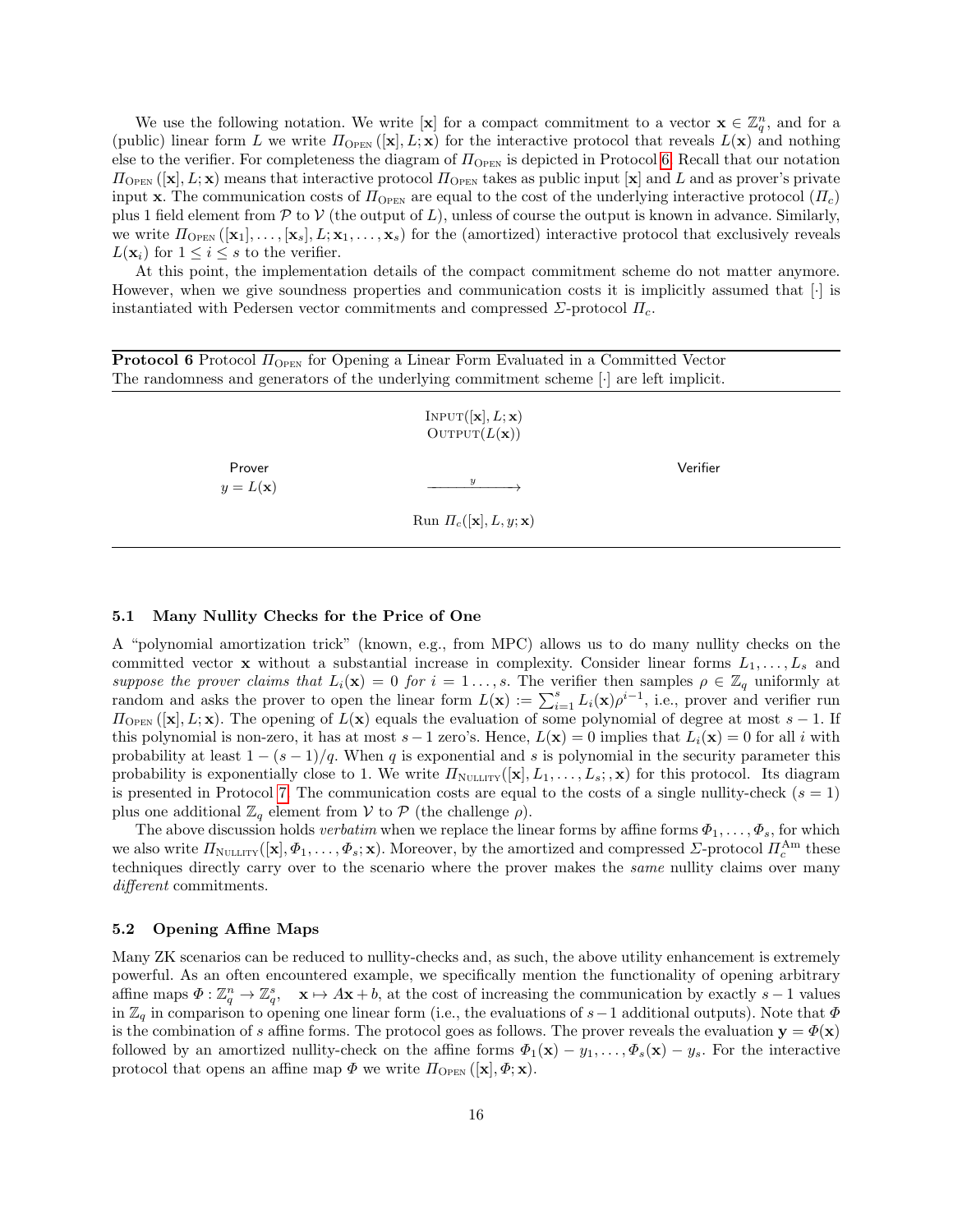<span id="page-16-1"></span>**Protocol 7** Amortized Protocol  $\Pi_{\text{NULLITY}}$  for Many Nullity Checks at Once The randomness and generators of the underlying commitment scheme [·] are left implicit.

| Prover | $INPUT([\mathbf{x}], L_1, \ldots, L_s; \mathbf{x})$<br>$\ell$ - $\rho$ | Verifier<br>$\rho \leftarrow_R \mathbb{Z}_q$ |
|--------|------------------------------------------------------------------------|----------------------------------------------|
|        | $L := \sum_{i=1}^{s} L_i \rho^{i-1}$                                   |                                              |
|        | Run $\Pi_c([\mathbf{x}], L, 0; \mathbf{x})$                            |                                              |

As before, this protocol directly caries over the scenario where a prover opens the evaluations of  $\Phi$  on many committed vectors. The communications costs are only increased by the additional evaluations, i.e., the communication costs of the underlying compressed  $\Sigma$ -protocol remain the same. Note that in this case amortization is applied twice. First, at the  $\Sigma$ -protocol level, allowing many commitments to be considered. Second, only requiring black-box access to the pivotal  $\Sigma$ -protocols, allowing many affine forms to be considered.

### <span id="page-16-0"></span>5.3 Compactifying a Vector of Commitments

So far, we have shown how to open many linear forms L applied to a compactly committed secret vector x with low complexity. Dealing with nonlinear functions of a secret-vector-of-interest x will, as shown in Section [6,](#page-17-0) require that the prover, at the starting point, is also committed to a vector aux consisting of correlated secret randomness. As the method will consist of opening appropriate linear forms on the entire vector given by the pair  $(x, aux)$ , it will be assumed that the prover is committed to this pair via a *single* compact commitment.

Now, from a practical application perspective, it is likely that the prover is *already* committed to  $x$  before the start of a ZK proof. Consider, for example, the following two extreme cases:

- Case 1: The prover is committed to  $x$  in a *single* compact commitment. This scenario may be said to correspond to a "textbook" ZK setting.
- Case 2: The prover is committed to the coordinates of x *individually*. This scenario is relevant in practical situations with a natural dynamic where provers deliver committed data in subsequent transactions and only periodically prove in ZK some property on the compound information.

In order to deal with each of these scenarios, we need some further utility enhancements of the compressed pivot in order to bring about the desired starting point for the methods from Section [6,](#page-17-0) without too much loss in communication. It turns out that this is just a matter of "technology", i.e., plug and play with our compressed pivot and its basic theory suffices.

Besides these extreme cases one can consider hybrid scenarios in which the secret-vector-of-interest x is dispersed over various compact commitments. The methods described below both carry over to hybrid scenarios. The optimal approach depends on specific properties of the scenario. Namely, the communication complexity of the "Case 1 enhancement" is linear in the number of commitments, whereas the communication complexity of the "Case 2 enhancement" is linear in the (maximum) dimension of the committed vectors.

Case 1. We describe a straightforward approach. We use the homomorphic property of Pedersen commitments. The prover has a compact commitment P to  $x$ . Taking from the public set-up information a new set of generators *disjoint* from the initial set that, supposedly, underlies  $P$ , the prover creates a compact commitment Q to aux. Eventually, the prover will set  $P' := P \cdot Q$  as the compact commitment to the secret pair (x, aux), a join. But, first, the prover must show that x and aux "live on disjoint sets of generators".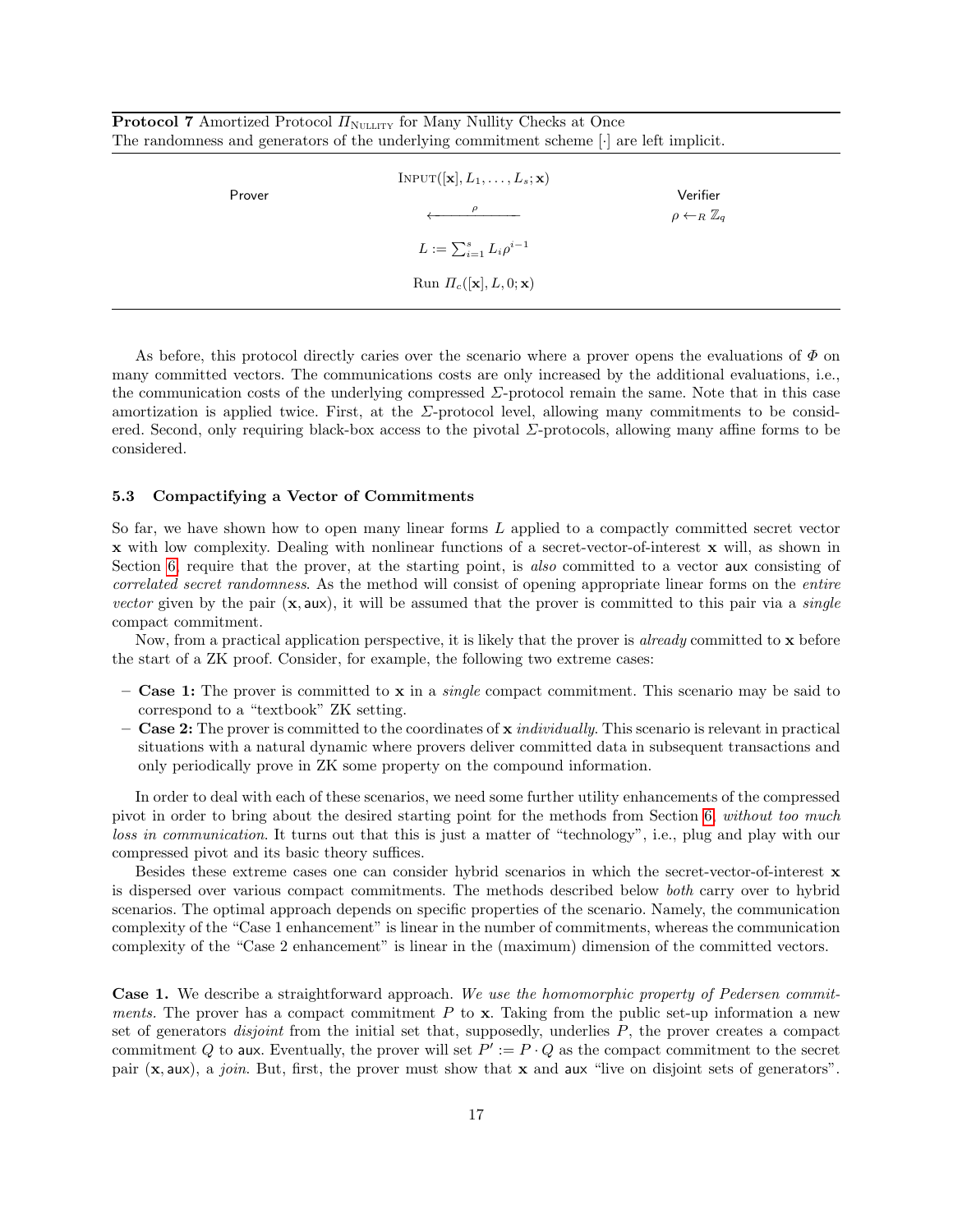This is just a nullity check, basically. The prover shows that, in  $P$ , there is a window of zeros w.r.t. the new generators, i.e., each occurs to the power 0. Similarly for Q but with a window of zeros w.r.t. the initial set of generators. By the methods for amortized nullity checks described earlier, this is handled with logarithmic communication. In fact, for the methods of Section [6](#page-17-0) to work, it is easy to see that it suffices to perform the check on Q only. However, since the methods of Section [6](#page-17-0) would be applied *serially*, i.e., *after* the join above, this would incur a constant multiplicative factor 2 loss in communication efficiency. We show how it can be done in parallel, thereby avoiding any such loss.

The amortized pivot allows a prover to open *one* linear form on *many* compact commitments efficiently. By the amortized nullity checks a prover can open many linear forms on one compact commitments efficiently. Together these amortization techniques almost suffice, except that they force a prover to open linear forms "intended" for one particular commitment on *other* commitments as well; they reveal the *cross-terms*. Thus, to prevent a privacy breach, we need to mask these cross-terms appropriately and we do this by constructing a small shell around commitments containing sufficient randomness. Masking the appropriate cross-terms returns us to the "standard" amortization scenario where the prover wishes to open one affine map on multiple compact commitments. The shells cause unintended evaluations to return random values, whereas intended evaluations are left unaltered. For the details we refer to Appendix [E.1.](#page-33-0)

Case 2. In this case we describe a simple, single protocol that integrates the compactification of a vector of commitments to individual coordinates of x together with a compact commitment to aux. See Appendix [E.2.](#page-35-0) for the details. Performing this integration in parallel with the methods of Section [6](#page-17-0) is a straightforward application of the amortized nullity checks.

### <span id="page-17-0"></span>6 Proving Nonlinear Relations via Arithmetic Circuits

Using our compressed pivot as a black-box, this section describes how to obtain efficient zero-knowledge arguments for arbitrary arithmetic circuits. We consider arithmetic circuits C over  $\mathbb{Z}_q$  with n inputs, s outputs and m multiplication gates. Addition and multiplication gates have fan-in 2 and unbounded fan-out. The number of addition gates is immaterial, as is the number of gates for scalar multiplication. For this reason m only refers to the multiplication gates that take two variable inputs. We fix an ordering  $1, \ldots, n$  of the inputs and an ordering  $1, \ldots, m$  of the multiplication gates.

The approach is to combine the compressed pivot with an adaptation of the work of [\[CDP12\]](#page-23-2) that shows how to prove arbitrary constraints on vectors of committed elements by exploiting techniques from secure multi-party computation. Concretely, we use the ideas underlying the Commitment Multiplication Protocol from  $[CDM00]$ .<sup>14</sup> A detailed overview of the approach has been given in Section [1.2](#page-2-0) (D). Here, we summarize the key points and formalize the main properties of the resulting protocols.

#### 6.1 Basic Circuit Satisfiability

First, we consider the basic circuit satisfiability scenario in which a prover shows that it knows an input  $\mathbf{x} \in \mathbb{Z}_q^n$  for which the arithmetic circuit C evaluates to 0. More precisely, we construct a ZK protocol for the following circuit satisfiability relation:

$$
R_{cs} = \{ (C; \mathbf{x}) : C(\mathbf{x}) = 0 \}.
$$
 (8)

Our approach follows the *commit and prove* paradigm, i.e., the prover commits to the witness  $\bf{x}$  and subsequently proves that it satisfies the required relation. The terminology *circuit satisfiability* seems to suggest that we are only considering circuits for which it is hard to compute a satisfying witness x. However, many practical scenarios consider circuits C for which it is easy to compute an **x** such that  $C(\mathbf{x}) = 0$ . In

 $^{14}$  For a general description of efficient ZK verification of secret multiplications, in terms of (strongly-multiplicative) arithmetic secret sharing, see Section 12.5.3 [\[CDN15\]](#page-23-8).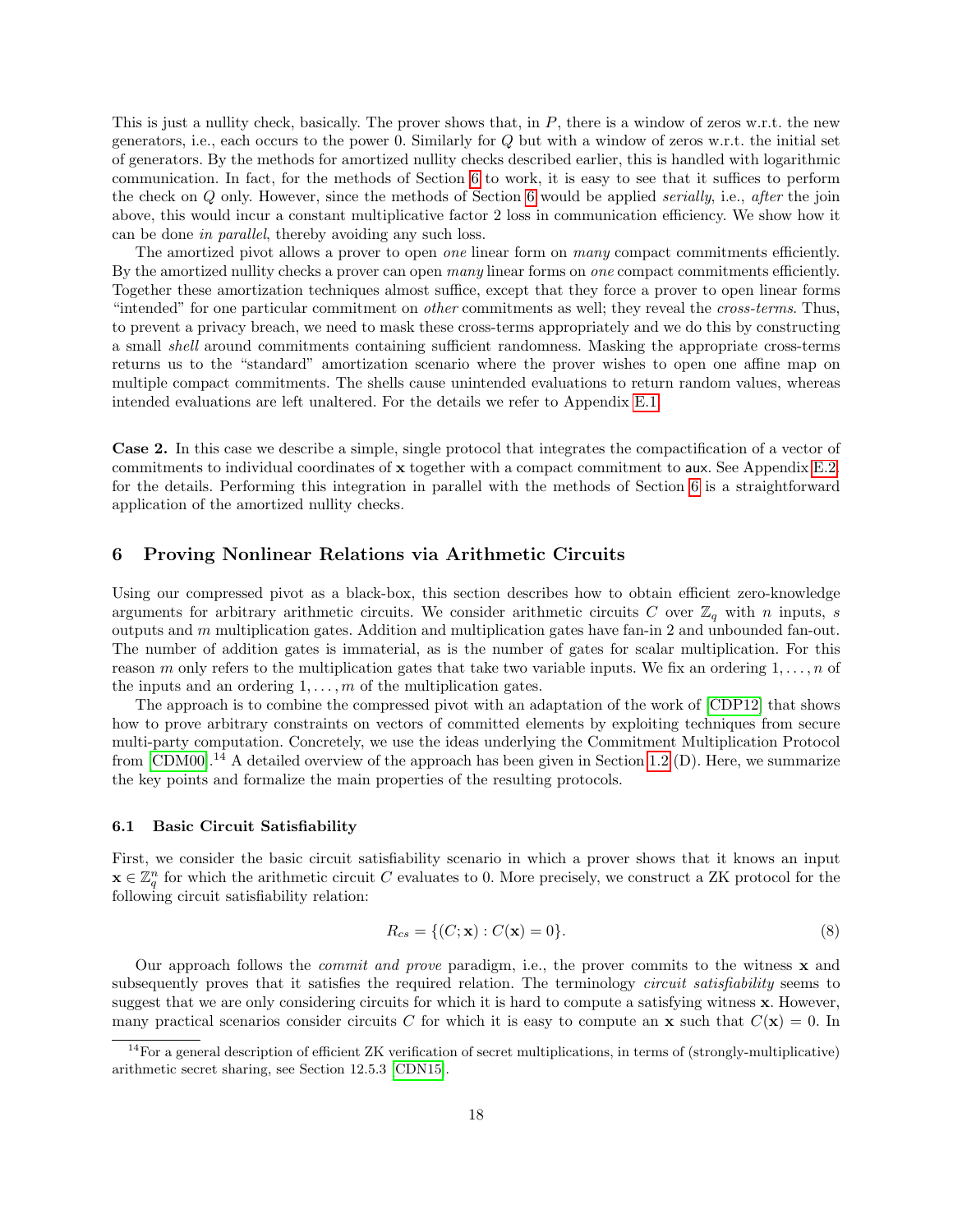these scenarios the arithmetic circuit allows the prover to show that a committed vector satisfies certain properties.

If C is an affine map, i.e., without multiplication gates, the protocol follows directly from the (enhanced) functionality of our pivot. Namely, the prover commits to x and runs  $\Pi_{\text{NULLITY}}([\mathbf{x}], C; \mathbf{x})$ . Hence, addition gates and scalar multiplications, are implicitly handled since our pivot allows the opening of arbitrary linear forms.

Multiplication gates are handled by an appropriate adaptation of the techniques from [\[CDP12\]](#page-23-2). Their primary result is a *Σ*-protocol showing correctness of m multiplication triples  $(\alpha_i, \beta_i, \gamma_i)$ . First, we recall the adaptation of their approach that uses our compressed pivot as a black-box. See also the first observation made in Section [1.2](#page-2-0) (D). The protocol goes as follows.

- The prover selects a random polynomial  $f(X) \in \mathbb{Z}_q[X]_{\leq m}$  that defines a packed secret sharing of the vector  $(\alpha_1, \ldots, \alpha_m)$ . The prover also selects a random polynomial  $g(X) \in \mathbb{Z}_q[X]_{\leq m}$  that defines a packed secret sharing of the vector  $(\beta_1, \ldots, \beta_m)$ . Finally, the prover computes the product polynomial  $h(X)$  :=  $f(X)g(X)$  of degree  $\leq 2m < q$ .
- The prover commits to the vector

$$
\mathbf{y} = (\alpha_1, \dots, \alpha_m, \beta_1, \dots, \beta_m, f(0), g(0), h(0), h(1), \dots, h(2m)) \in \mathbb{Z}_q^{4m+3}
$$

in a single compact commitment and sends the commitment to the verifier. Note that, by Lagrange interpolation, the polynomials  $f(X)$ ,  $g(X)$  and  $h(X)$  are uniquely defined by the vector **y**.

- The verifier selects a random challenge  $c \in \mathbb{Z}_q$  distinct from  $1, \ldots, m$  and sends it to the prover.
- Public linear combinations of the coefficients of y define three values:  $u := f(c)$ ,  $v := g(c)$  and  $w := h(c)$ . These values are opened and the verifier checks whether  $w = uv$ . A cheating prover is caught with probability greater than  $1 - 2m/(q - m)$  and honest-verifier zero-knowledge essentially follows from 1-privacy of the secret sharing scheme.

Now we adapt this approach to the circuit satisfiability scenario, where we let  $C: \mathbb{Z}_q^n \to \mathbb{Z}_q^s$  be an arbitrary arithmetic circuits with  $m$  multiplication gates. We use a simple fact about a circuit  $C$ . Consider the computation graph induced by evaluation at *input-vector*  $\mathbf{x} \in \mathbb{Z}_q^n$ . Write  $\gamma_1, \ldots, \gamma_m \in \mathbb{Z}_q$  for the resulting *outputs of the multiplication gates*. For each i, write  $(\alpha_i, \beta_i) \in \mathbb{Z}_q^2$  for the resulting *inputs to the i-th multiplication gate.* Finally, write  $\omega \in \mathbb{Z}_q^s$  for the resulting *output of the circuit.* Then, for each *i*, there are affine forms<sup>15</sup>  $u_i, v_i : \mathbb{Z}_q^{n+m} \to \mathbb{Z}_q$ , depending only on C, such that, for all  $\mathbf{x} \in \mathbb{Z}_q^n$ , it holds that  $\alpha_i = u_i(\mathbf{x}, \gamma_1, \dots, \gamma_m)$  and  $\beta_i = v_i(\mathbf{x}, \gamma_1, \dots, \gamma_m)$ . These forms are uniquely determined by the addition and scalar multiplication gates. Similarly, there is an affine function  $w: \mathbb{Z}_q^{n+m} \to \mathbb{Z}_q^s$  such that, for all  $\mathbf{x} \in \mathbb{Z}_q^n$ , it holds that  $\omega = w(\mathbf{x}, \gamma_1, \dots, \gamma_m)$ . In other words, a given pair  $(\mathbf{x}, \gamma_1, \dots, \gamma_m) \in \mathbb{Z}_q^n \times \mathbb{Z}_q^m$  can be completed to an accepting computation graph if and only if  $u_i(\mathbf{x}, \gamma_1, \dots, \gamma_m) \cdot v_i(\mathbf{x}, \gamma_1, \dots, \gamma_m) = \gamma_i$  (for  $i = 1, \dots, m$ ) and  $w(\mathbf{x}, \gamma_1, \ldots, \gamma_m) = 0$ .

The vector y, from the above multiplication-triples approach, is now adapted as follows. The prover includes the input vector **x**. However, the  $\alpha_i$ 's and the  $\beta_i$ 's are *omitted* from **y**. Otherwise, the vector **y** is unchanged. In particular,

$$
\mathbf{y} = (\mathbf{x}, f(0), g(0), h(0), h(1), \dots, h(2m)) \in \mathbb{Z}_q^{n+2m+3}
$$

and  $(\mathbf{x}, \gamma_1, \ldots, \gamma_m) := (\mathbf{x}, h(1), \ldots, h(m))$  is a subvector of y. Subsequently, the prover compactly commits to this adapted vector y. By the handle discussed above, the prover needs to convince the verifier that (1)  $w(\mathbf{x}, \gamma_1, \dots, \gamma_m) = 0$ , and that  $(2)$   $\alpha_i \cdot \beta_i = \gamma_i$  for all  $1 \leq i \leq m$ . The  $\alpha_i$ 's and  $\beta_i$ 's are now taken as the evaluation at  $(\mathbf{x}, \gamma_1, \ldots, \gamma_m)$  of the affine functions  $u_i, v_i$  introduced above. Note that we may capture all these as affine functions *evaluated at* y.

As for (1), checking that  $w(\mathbf{x}, \gamma_1, \dots, \gamma_m) = 0$  is just a nullity check as provided by the pivot. As for (2), the polynomials  $f(X)$ ,  $g(X)$  are still well-defined by the prover's compact commitment to y. Namely,

<sup>&</sup>lt;sup>15</sup> $\mathbb{Z}_q$ -linear forms plus a constant.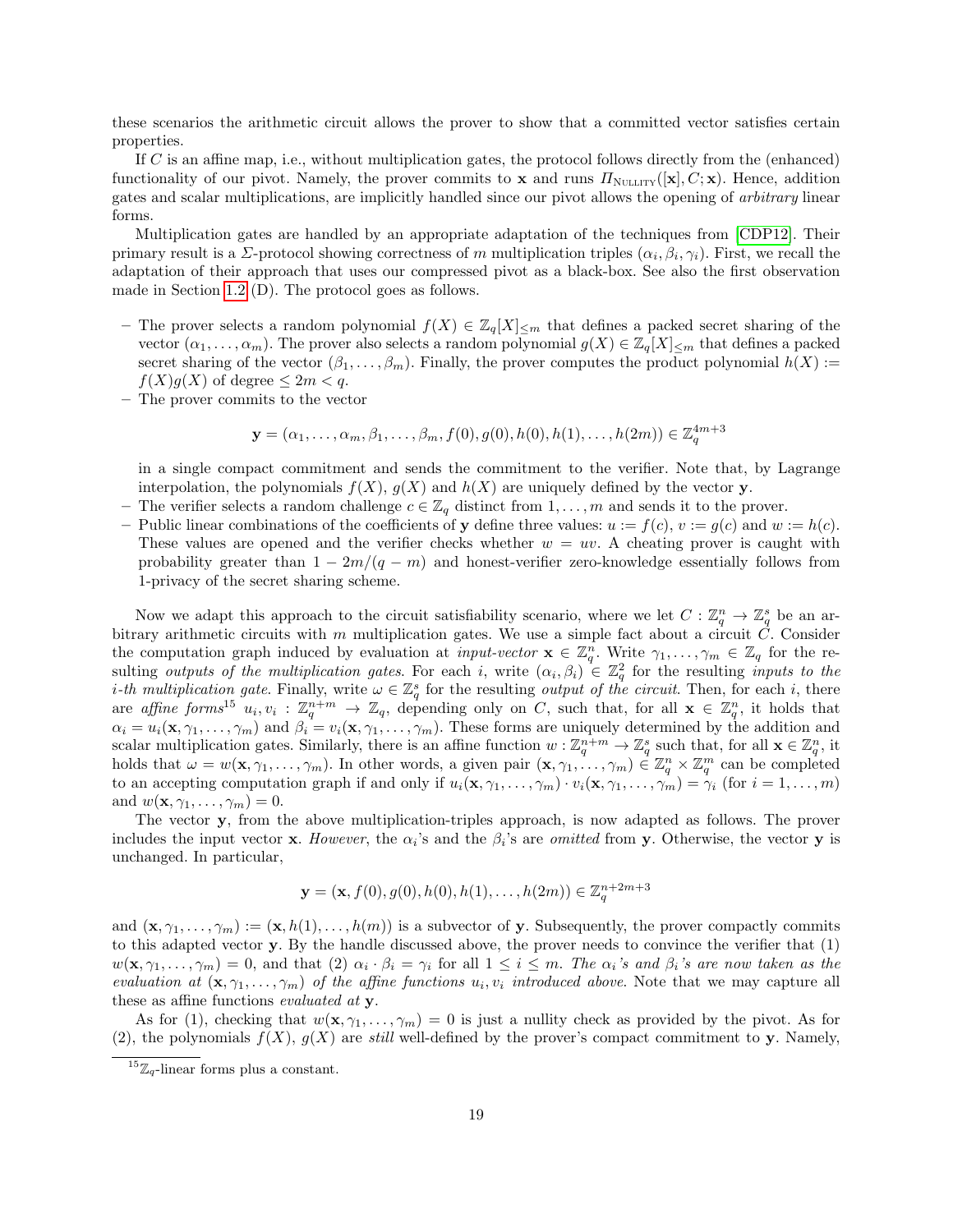$\rho := f(0)$ , i.e., the randomness underlying its selection, is *still* included in y. As the  $\alpha_i$ 's thus defined are affine functions of y, the prover is still (implicitly) committed to a polynomial  $f(X)$  of degree  $\leq m$  such that  $f(0) = \rho$  and  $f(i) = \alpha_i$   $(i = 1, ..., m)$  and evaluation of  $f(X)$  in a point c is still, by composition of appropriate maps, an affine evaluation at y, as enabled by the pivot. Since  $\rho' := g(0)$  is also still included in y, a similar conclusion is drawn about the  $\beta_i$ 's,  $g(X)$ , and evaluation of the latter. As no changes with respect to  $h(X)$  were made in y, we conclude that the required check can be performed in the same way as before.

The costs of the different openings are reduced by applying the amortized nullity checks of Section [5.1.](#page-15-1) In fact, the communication costs are independent of the number of outputs s.

The protocol is formally described in Protocol [8](#page-20-1) and denoted by  $\Pi_{cs}$ . Protocol  $\Pi_{cs}$  only requires black-box access to the commitment scheme [·]. For notational convenience, we write

$$
\Pi_{\text{NULLITY}}\left( [\mathbf{y}], C(\mathbf{x}), f(c) - y_1, g(c) - y_2, h(c) - y_3; \mathbf{y} \right) \tag{9}
$$

for the amortized nullity check on the affine forms associated to the s+3 coefficients of  $(C(\mathbf{x}), f(c)-z_1, g(c)-z_2)$  $z_2$ ,  $h(c) - z_3$ ).

Theorem [4](#page-19-0) shows that, when [·] is instantiated with Pedersen vector commitments and compressed  $\Sigma$ protocol  $\Pi_c$ ,  $\Pi_{cs}$  is a SHVZK argument of knowledge for relation  $R_{cs}$ . The theorem also shows that the special soundness property depends on the number of multiplication gates in the circuit. If the circuit size is polynomial in the security parameter and  $q$  is exponential, then witness extended emulation follows from the special soundness property of  $\Pi_{cs}$ .

<span id="page-19-0"></span>**Theorem 4 (Basic Circuit ZK).**  $\Pi_{cs}$  is a (2 $\mu$  + 7)-move protocol for the circuit relation  $R_{cs}$ , where  $\mu$  =  $\lceil \log_2(n + 2m + 4) \rceil - 1$ . It is perfectly complete, special honest-verifier zero-knowledge and computationally  $(2m+1, s+3, 2, 2, k_1, \ldots, k_\mu)$ -special sound, under the discrete logarithm assumption, where  $k_i = 3$  for all  $1 \leq i \leq \mu$ . Moreover, the communication costs are:

 $- \mathcal{P} \rightarrow \mathcal{V}: 2 \lceil \log_2(n + 2m + 4) \rceil$  elements of  $\mathbb{G}$  and 6 elements of  $\mathbb{Z}_q$ .  $- \mathcal{V} \rightarrow \mathcal{P}$ :  $\lceil \log_2(n + 2m + 4) \rceil + 3$  elements of  $\mathbb{Z}_q$ .

### Proof (Sketch). **Completeness** follows directly.

Special soundness: By Lagrange interpolation there exists an efficient algorithm to reconstruct a polynomial of degree t given  $t + 1$  evaluations. Hence, the packed secret sharing and the amortized nullity-checks are  $(2m + 1)$ -special sound and  $(s + 3)$ -special sound, respectively. The soundness in these steps is computational, i.e., it is essential that the prover does not know a non-trivial discrete log relation. The special soundness claim now from the properties of protocol  $\Pi_c$ .

**SHVZK** follows from 1-privacy of the secret sharing scheme and the fact that  $\Pi_c$  is SHVZK.

#### 6.2 Circuit ZK from Compactification

Thus far, we have restricted ourselves to the basic circuit satisfiability scenario where the prover commits to all input and auxiliary data at once. However, there is a great variety of other scenarios, where the circuit takes as input committed values. As in Section [5.3](#page-16-0) we consider two extreme cases for circuit ZK:

- Case 1. Prove that  $C(\mathbf{x}) = 0$  for a vector commitment  $[\mathbf{x}]$  with  $\mathbf{x} \in \mathbb{Z}_q^n$ .
- **Case 2.** Prove that  $C(x_1, \ldots, x_n) = 0$  for commitments  $[x_i]$  with  $x_i \in \mathbb{Z}_q$  for all i.

<span id="page-19-1"></span>These cases are dealt with by compactifying the commitments into a single compact commitment to all relevant data. The resulting protocol for Case 1 is denoted by  $\Pi_{cs}^{(1)}$  with corresponding relation  $R_{cs}^{(1)}$  and its properties are given by Theorem [5.](#page-19-1) Recall that we consider arithmetic circuits C over  $\mathbb{Z}_q$  with n input, s output and m multiplication gates.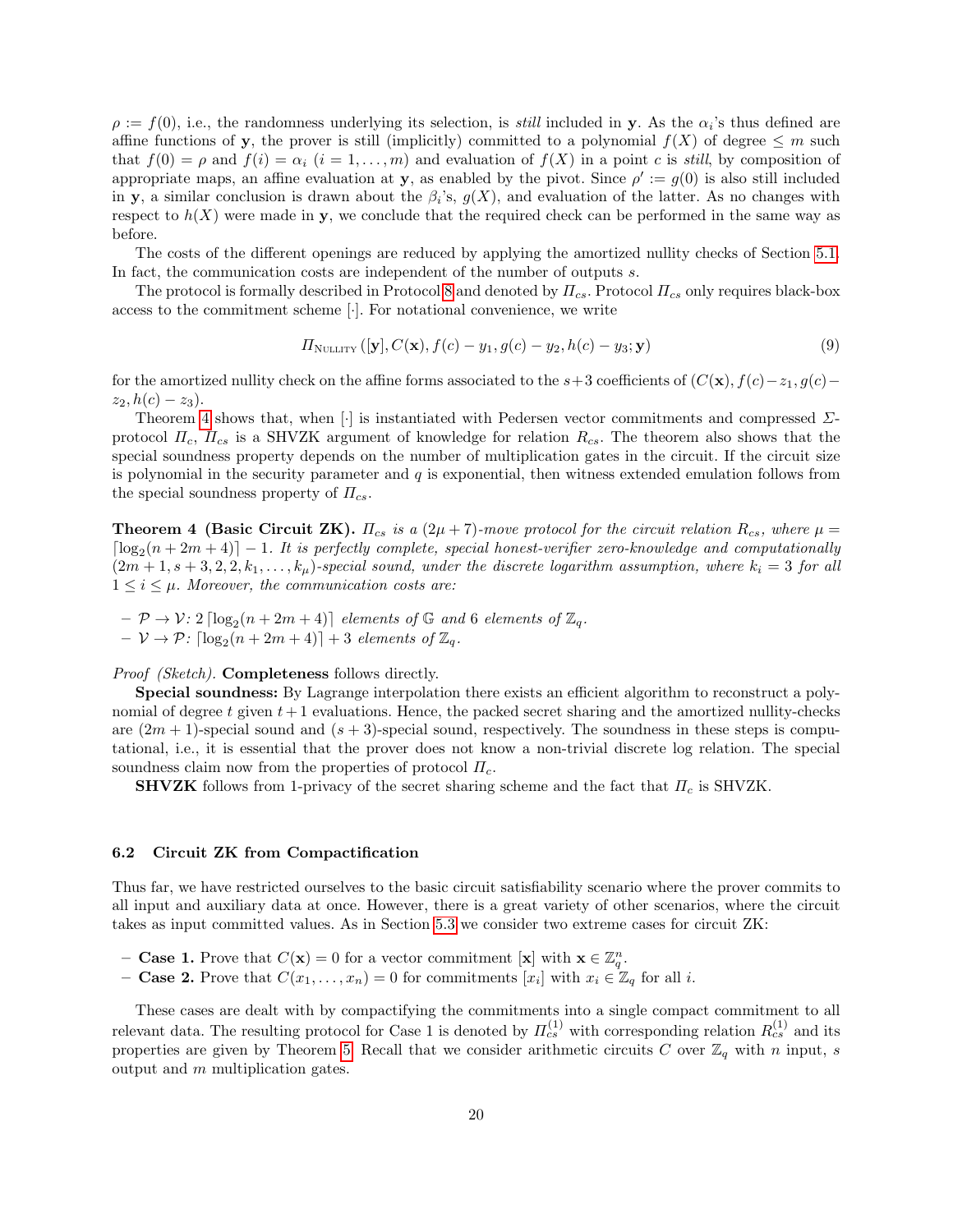<span id="page-20-1"></span>**Protocol 8** Circuit Satisfiability Argument  $\Pi_{cs}$  for Relation  $R_{cs}$ The polynomials f and g are sampled uniformly at random such that their evaluations in  $1, \ldots, m$  coincide with the left and, respectively, right inputs of the m multiplication gates of  $C$  evaluated at  $x$ .

|                                                                                              | INPUT(C; x)                                                                                                                     |                                                          |
|----------------------------------------------------------------------------------------------|---------------------------------------------------------------------------------------------------------------------------------|----------------------------------------------------------|
| Prover                                                                                       | $C:\mathbb{Z}_q^n\to\mathbb{Z}_q^s$<br>$C(\mathbf{x})=0$                                                                        | Verifier                                                 |
| $f, g \leftarrow_R \mathbb{Z}_q[X] < m$<br>$h(X) := f(X)g(X)$<br>$y = (x, f(0), g(0), h(0),$ | $[\mathbf{y}]$                                                                                                                  |                                                          |
| $h(1),\ldots,h(2m))$<br>$z_1 = f(c)$<br>$z_2 = g(c)$                                         | $\boldsymbol{c}$                                                                                                                | $c \leftarrow_R \mathbb{Z}_q \setminus \{1, \ldots, m\}$ |
| $z_3 = h(c)$                                                                                 | $z_1, z_2, z_3$                                                                                                                 | $z_3 \stackrel{?}{=} z_1 z_2$                            |
|                                                                                              | $H_{\text{NULITY}}\left(\begin{matrix}C(\mathbf{x})\[1mm] [\mathbf{y}], f(c)-z_1;\mathbf{z}\[1mm] b(c)-z_2 \end{matrix}\right)$ |                                                          |

**Theorem 5 (Circuit ZK Case 1).**  $\Pi_{cs}^{(1)}$  is a  $(2\mu + 9)$ -move protocol for circuit relation  $R_{cs}^{(1)}$ , where  $\mu =$  $\lceil \log_2(n + 2m + 6) \rceil - 1$ . It is perfectly complete, special honest-verifier zero-knowledge and computationally  $(2m+1, \max(n, s+3)+1, 2, 2, 3, 2, k_1, \ldots, k_\mu)$ -special sound, under the discrete logarithm assumption, where  $k_i = 3$  for all  $1 \leq i \leq \mu$ . Moreover, the communication costs are:

- $\mathcal{P} \rightarrow \mathcal{V}$ : 2  $\lceil \log_2(n + 2m + 6) \rceil + 4$  elements of  $\mathbb{G}$  and 12 elements of  $\mathbb{Z}_q$ .
- $\nu \rightarrow \mathcal{P}$ :  $\lceil \log_2(n + 2m + 6) \rceil + 5$  elements of  $\mathbb{Z}_q$ .

The protocol for Case 2 is denoted by  $\Pi_{cs}^{(2)}$  with corresponding relation  $R_{cs}^{(2)}$  and its properties are given by Theorem [6.](#page-20-2) Note that in this case we can restrict ourselves to  $n \leq 2m$ . For if n is larger than the number of inputs to multiplication gates there must exist linear reductions that can be applied directly to the Pedersen commitments  $[x_i]$  using its homomorphic properties. Therefore, the communication costs from prover to verifier are upper-bounded by  $2 \lceil \log_2(4m + 5) \rceil + 9 \leq 2 \lceil \log_2(m + 2) \rceil + 13$  elements. Bulletproofs achieve a communication cost of  $2 \lceil \log(m) \rceil + 13$  elements. Hence, perhaps surprisingly, our plug-and-play approach almost never increases the communication costs.

<span id="page-20-2"></span>**Theorem 6 (Circuit ZK Case 2).**  $\Pi_{cs}^{(2)}$  is a  $(2\mu + 7)$ -move protocol for circuit relation  $R_{cs}^{(2)}$ , where  $\mu =$  $\lceil \log_2(n + 2m + 5) \rceil - 1$ . It is perfectly complete, special honest-verifier zero-knowledge and computationally  $(2m+1, n+1, s+4, 2, 2, k_1, \ldots, k_\mu)$ -special sound, under the discrete logarithm assumption, where  $k_i = 3$ for all  $1 \leq i \leq \mu$ . Moreover, the communication costs are:

 $- \mathcal{P} \rightarrow \mathcal{V}: 2 \lceil \log_2(n + 2m + 5) \rceil + 1$  elements of  $\mathbb{G}$  and 8 elements of  $\mathbb{Z}_q$ .  $- \nu \rightarrow \mathcal{P}$ :  $\lceil \log_2(n + 2m + 5) \rceil + 4$  elements of  $\mathbb{Z}_q$ .

### <span id="page-20-0"></span>7 Range Proofs

In a range proof a prover wishes to show that a secret committed integer v is in a public range, say  $[0, 2^{n-1}]$ . For our range proofs, we invoke the circuit ZK protocols of Section [6](#page-17-0) in a black-box manner and thereby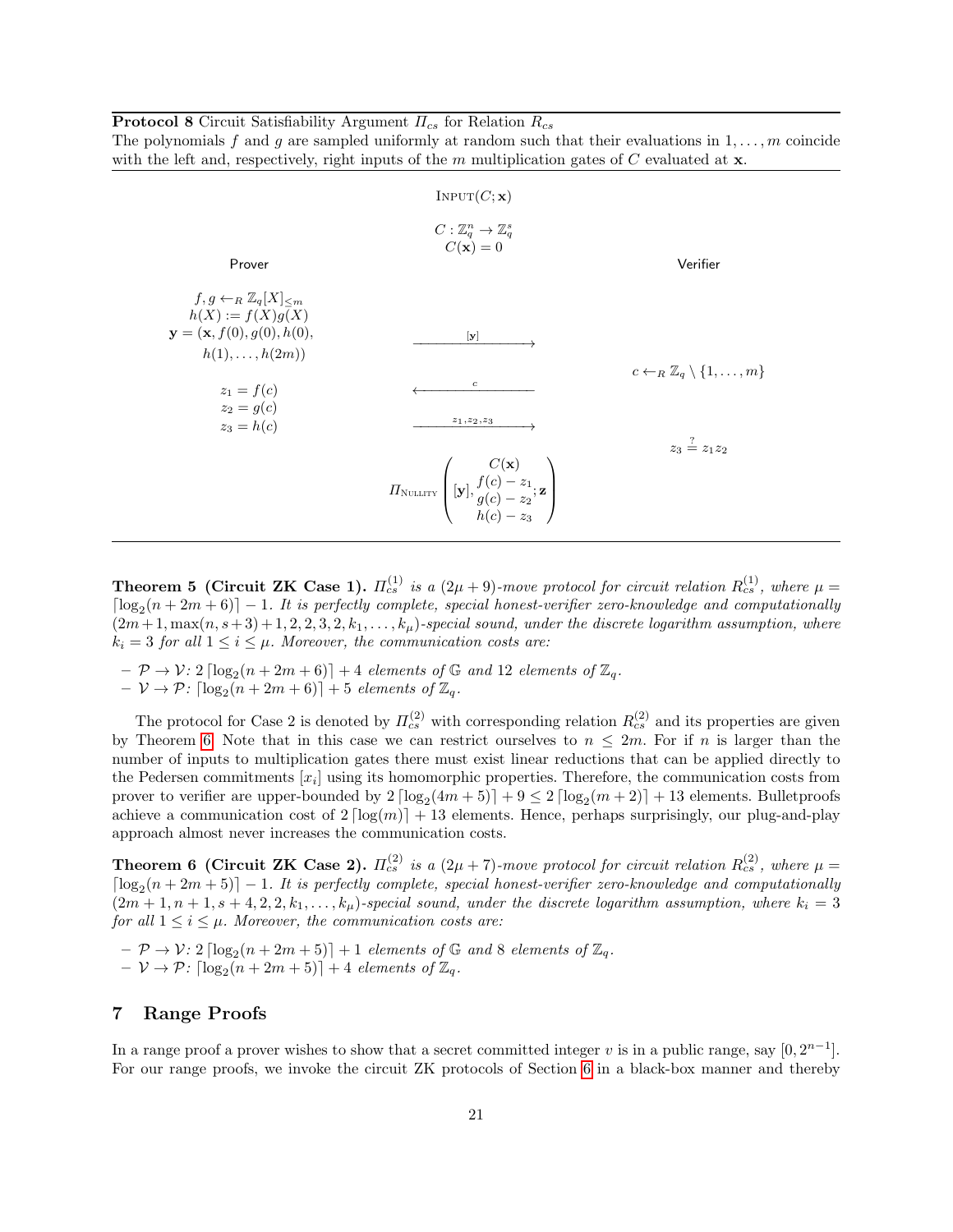achieve a conceptual simplification of earlier solutions such as those in  $[BCC+16, BBB+18]$  $[BCC+16, BBB+18]$  $[BCC+16, BBB+18]$  $[BCC+16, BBB+18]$ . Note that this black-box approach for range proofs can also be instantiated from the circuit ZK protocols of (e.g.) [\[BCC](#page-23-0)+16] and [\[BBB](#page-22-0)+18]. For details we refer to Appendix [F.](#page-37-0)

### 8 Our Program from the Strong-RSA Assumption

In this section we describe how our program can be based on Strong-RSA derived assumptions, as mentioned in Section [1.2](#page-2-0) (F). We treat the main differences and refer to Appendix [G](#page-39-0) and [\[BFS20\]](#page-23-3) for more details.

A disadvantage of the Pedersen vector commitment scheme is the number of generators required. In fact, to commit to an *n*-dimensional vector,  $n + 1$  generators of the group  $\mathbb{G}$  are required. Moreover, the compressed  $\Sigma$ -protocol  $\Pi_c$  has a verification time that is linear in the dimension n.

Alternatively, vector commitment schemes can be constructed via integer commitment schemes [\[FO97,](#page-23-17) [DF02\]](#page-23-18). A commitment to the vector  $\mathbf{x} \in \mathbb{Z}_q^n$  is then a commitment to an integer representation  $\hat{\mathbf{x}} \in \mathbb{Z}$  of  $\mathbf{x}$ .<br>The integer commitment schemes of  $[\text{EO}^{07} \text{ DE}^{02}]$  are constructed by using groups  $\$ The integer commitment schemes of [\[FO97,](#page-23-17) [DF02\]](#page-23-18) are constructed by using groups G of unknown order.

This is precisely the approach followed in a recent work of Bünz, Fisch and Szepieniec [\[BFS20\]](#page-23-3). They construct a polynomial commitment scheme allowing a prover to commit to a polynomial  $f \in \mathbb{Z}_q[X]$  of arbitrary degree, via a unique integer representation of its coefficient vector. A commitment to such a representation only requires two group elements  $g, h \in \mathbb{G}$ .

The work of [\[BFS20\]](#page-23-3) shows how to open arbitrary evaluations  $f(a) \in \mathbb{Z}_q$  of a committed polynomial without revealing any additional information about  $f$ . Their polynomial evaluation protocol uses recursive techniques similar to those used in Bulletproofs. This approach results in a logarithmic communication complexity. In addition, [\[BFS20\]](#page-23-3) deploys Proofs of Exponentiation (PoE) [\[Wes19\]](#page-24-3) to achieve logarithmic verification time.

Their work refers to generic constructions that can be used to obtain more general ZK protocols from polynomial commitment schemes. However, we argue that these constructions are overly complicated and that a stronger functionality (vector commitment scheme with linear form openings) avoids many difficulties in the design of ZK protocols. Moreover, it turns out that the protocols of [\[BFS20\]](#page-23-3) only require minor adaptations to accommodate this stronger functionality. From this, an instantiation of the black-box functionality of Section [5](#page-14-0) is derived, now based on the hardness assumptions related to the Strong-RSA assumption [\[BP97\]](#page-23-19). The techniques of Section [6](#page-17-0) and Section [7](#page-20-0) directly apply, and the higher level applications inherit the logarithmic communication and computation complexity of the vector commitment scheme. The compactification methods of Section [5.3](#page-16-0) are tailored to Pedersen (vector) commitments. Minor modifications are required to adapt these techniques to the Strong-RSA setting.

### <span id="page-21-0"></span>9 Our Program from the KEA

If one desires our program can also be instantiated from the the Knowledge-of-Exponent Assumption (KEA), i.e., we construct a KEA based vector commitment scheme with compact linear form openings. The techniques from Section [6](#page-17-0) apply as before, resulting in ZK protocols for arbitrary arithmetic circuits. Basing our program on KEA reduces communication complexity from logarithmic to constant. The protocols do require a trusted setup that depends on the arithmetic circuit under consideration.

We stress that KEA is of a different nature than the DL or strong-RSA assumption. KEA is not an intractability assumption and it is unfalsifiable [\[Nao03,](#page-24-2) [BCPR14\]](#page-23-9). For these reasons, its application is not completely without controversy.

We now, informally, describe the main components of the KEA based vector commitment scheme together with its ZK protocol for opening linear forms. Our approach uses the techniques of [\[Gro10\]](#page-23-10) and only minor adaptations are required.

A compact commitment to a vector  $\mathbf{x} \in \mathbb{Z}_q^n$  is, as before, a Pedersen vector commitment  $P = h^{\gamma} \mathbf{g}^{\mathbf{x}}$ . A ZKPoK for knowing an opening to P is another Pedersen commitment  $P'$  to  $\mathbf{x}$ , under the same randomness  $\gamma$ , using a different set of generators  $h' := h^{\alpha}, g_1' := g_1^{\alpha}, \ldots, g_n' := g_n^{\alpha}$ . The value  $\alpha \in \mathbb{Z}_q$  is sampled uniformly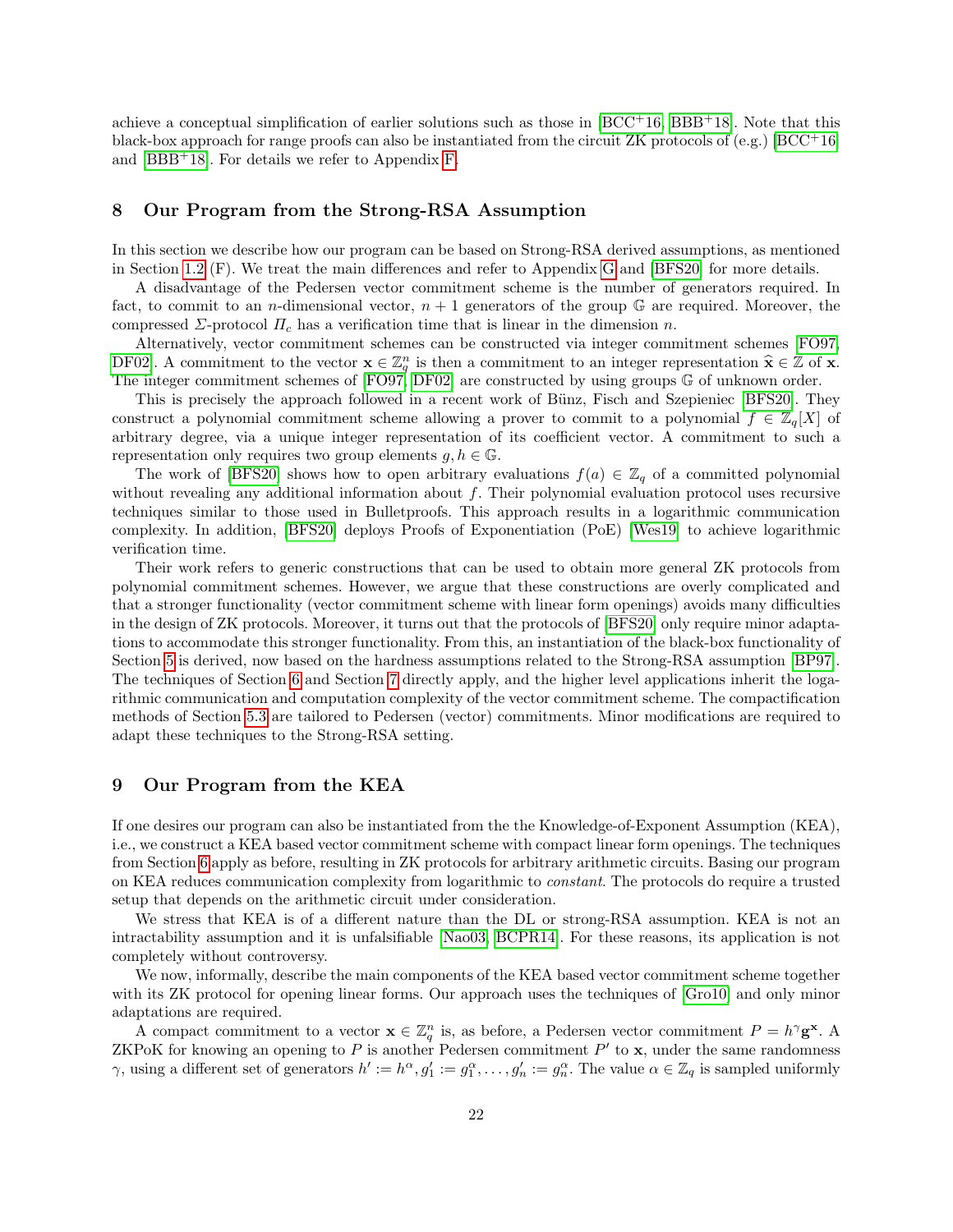at random in the trusted setup phase and is only shared with a designated verifier. Both sets of generators are public and part of the common reference string. The proof P' is verified by checking that  $P' = P^{\alpha}$ .

The Knowledge-of-Exponent Assumption states that an adversary capable of computing pairs  $(P, P')$ with  $P' = P^{\alpha}$ , either knows  $\alpha$  or an opening to P. From this assumption knowledge soundness follows. Correctness and zero-knowledge are immediate. Note that the resulting ZKPoK is non-interactive and its size is independent of the dimension  $n$ .

Given a bilinear pairing  $e : \mathbb{G} \times \mathbb{G} \to \mathbb{G}_T$  the verification can be done without knowledge of  $\alpha$ , eliminating the restriction to a designated verifier. In this case verification amounts to checking that  $e(P, h') = e(h, P')$ .

To prove that the committed vector **x** satisfies a linear form relation  $L(\mathbf{x}) = u$ , the generators are taken of a specific form. More precisely, the generators are sampled under the condition that  $g_i = h^{\beta^i}$ , for some secret  $\beta \in \mathbb{Z}_q$ , for all  $1 \leq i \leq n$ . The associated KEA derived assumption is the *n*-power Knowledge-of-Exponent Assumption (n-PKEA).

Groth showed that, using this additional structure, together with the bilinear pairing, efficient circuit ZK protocols exist [\[Gro10\]](#page-23-10). His protocols are easily adapted to our situation, where we simply wish to prove correctness of a linear form evaluation. The adaptation relies on the following observation. Suppose that  $\mathbf{a} = (a_1, \ldots, a_n) \in \mathbb{Z}_q^n$  is such that  $L(\mathbf{z}) = \langle \mathbf{a}, \mathbf{z} \rangle$  for all  $\mathbf{z} \in \mathbb{Z}_q^n$ , and let us define the following polynomials:

$$
f(Y) := \gamma + \sum_{i=1}^{n} x_i Y^i, \quad g(Y) := \sum_{i=0}^{n-1} a_{n-i} Y^i, \quad h(Y) := f(Y)g(Y) = \sum_{i=0}^{2n-1} c_i Y^i.
$$

The n-th coefficient of  $h(Y)$  equals  $c_n = \langle \mathbf{x}, \mathbf{a} \rangle = L(\mathbf{x})$ . This observation allows for a straightforward adaptation of the product argument in [\[Gro10,](#page-23-10) Section 6] , resulting in a constant size ZKPoK for the correctness of a linear form evaluation. We omit further details and refer the reader to [\[Gro10\]](#page-23-10).

For circuit ZK protocols we apply the techniques from Section [6](#page-17-0) to linearize the non-linearities in a black-box manner. In contrast, other KEA based approaches use a protocol for proving quadratic relations as their main pivot and translate arithmetic circuit relations to so called quadratic span programs or QSPs [\[GGPR13,](#page-23-20) [Gro16\]](#page-23-21). This translation, also called arithmetization, is not required when applying our linearization techniques. However, in contrast to other KEA based protocols, the linearization techniques render our solution interactive (although in a setting where Fiat-Shamir applies). Additionally, we note that this approach achieves constant verification complexity, in contrast to the linear complexity of the DL based approach, i.e., our KEA based protocol is a ZK-SNARK.

### 10 Acknowledgements

We thank Serge Fehr, Toon Segers and Thijs Veugen for extensive commenting at an early stage. We also thank Jens Groth for useful editorial comments and pointers. We are grateful for a comment by Michael Klooß that our exact analysis of knowledge error is only meaningful for a portion of the full parameter space relevant to our application. Thomas Attema has been supported by EU H2020 project No 780701 (PROMETHEUS). Ronald Cramer has been supported by ERC ADG project No 74079 (ALGSTRONGCRYPTO) and by the NWO Gravitation project QSC.

### References

- <span id="page-22-1"></span>ACF20. Thomas Attema, Ronald Cramer, and Serge Fehr. Compressing proofs of k-out-of-n-partial knowledge. IACR Cryptol. ePrint Arch., 2020:753, 2020.
- <span id="page-22-0"></span>BBB<sup>+</sup>18. Benedikt Bünz, Jonathan Bootle, Dan Boneh, Andrew Poelstra, Pieter Wuille, and Gregory Maxwell. Bulletproofs: Short proofs for confidential transactions and more. In IEEE Symposium on Security and Privacy, pages 315–334. IEEE Computer Society, 2018.
- <span id="page-22-2"></span>BCC<sup>+</sup>15. Jonathan Bootle, Andrea Cerulli, Pyrros Chaidos, Essam Ghadafi, Jens Groth, and Christophe Petit. Short accountable ring signatures based on DDH. In ESORICS (1), volume 9326 of Lecture Notes in Computer Science, pages 243–265. Springer, 2015.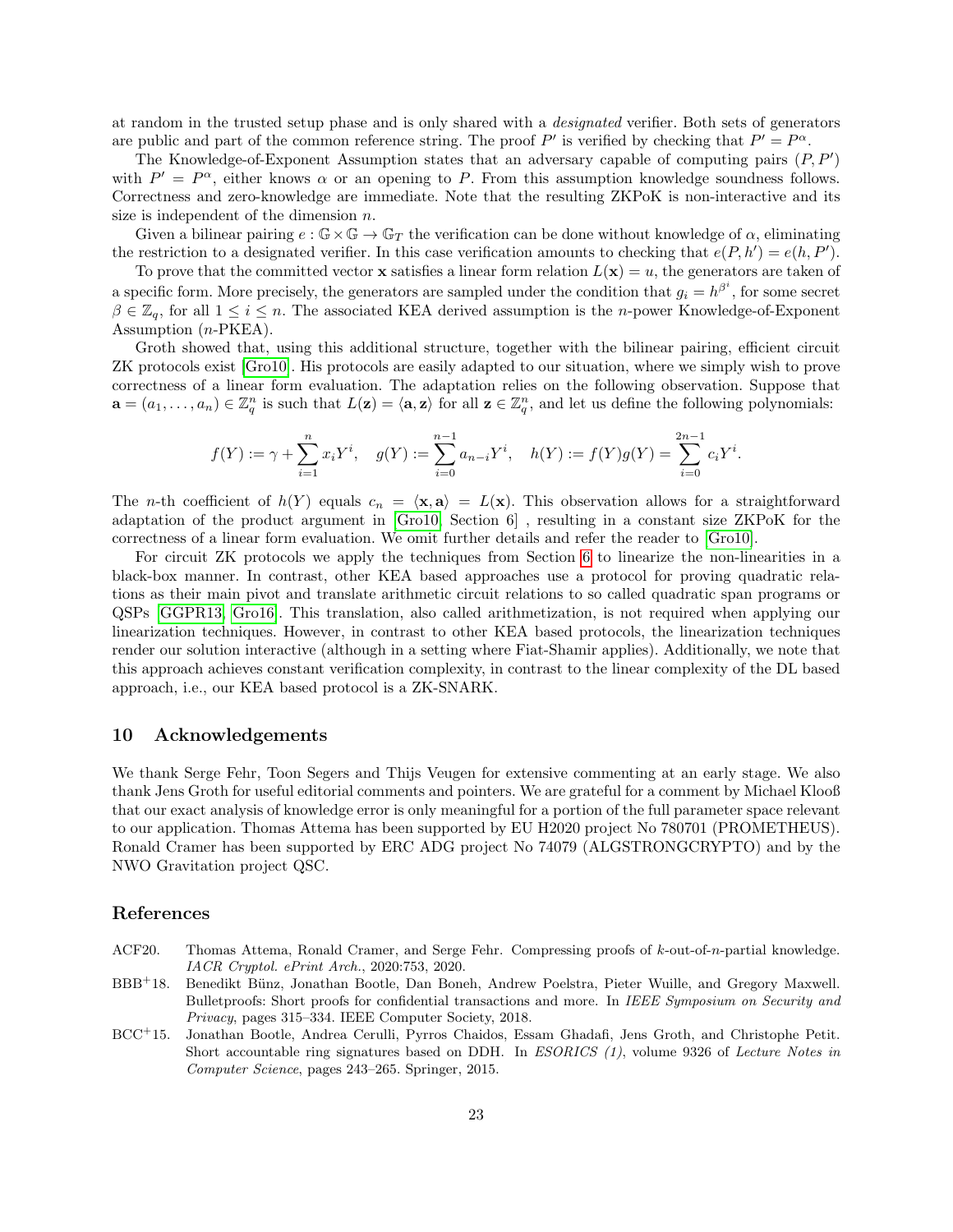- <span id="page-23-0"></span>BCC<sup>+</sup>16. Jonathan Bootle, Andrea Cerulli, Pyrros Chaidos, Jens Groth, and Christophe Petit. Efficient zeroknowledge arguments for arithmetic circuits in the discrete log setting. In  $EUROCRYPT (2)$ , volume 9666 of Lecture Notes in Computer Science, pages 327–357. Springer, 2016.
- <span id="page-23-9"></span>BCPR14. Nir Bitansky, Ran Canetti, Omer Paneth, and Alon Rosen. On the existence of extractable one-way functions. In STOC, pages 505–514. ACM, 2014.
- <span id="page-23-3"></span>BFS20. Benedikt Bünz, Ben Fisch, and Alan Szepieniec. Transparent snarks from DARK compilers. In EURO-CRYPT (1), volume 12105 of Lecture Notes in Computer Science, pages 677–706. Springer, 2020.
- <span id="page-23-22"></span>BG92. Mihir Bellare and Oded Goldreich. On defining proofs of knowledge. In CRYPTO, volume 740 of Lecture Notes in Computer Science, pages 390–420. Springer, 1992.
- <span id="page-23-14"></span>BLNS20. Jonathan Bootle, Vadim Lyubashevsky, Ngoc Khanh Nguyen, and Gregor Seiler. A non-pcp approach to succinct quantum-safe zero-knowledge. IACR Cryptol. ePrint Arch., page 737, 2020.
- <span id="page-23-24"></span>BN06. Mihir Bellare and Gregory Neven. Multi-signatures in the plain public-key model and a general forking lemma. In ACM Conference on Computer and Communications Security, pages 390–399. ACM, 2006.
- <span id="page-23-19"></span>BP97. Niko Baric and Birgit Pfitzmann. Collision-free accumulators and fail-stop signature schemes without trees. In EUROCRYPT, volume 1233 of Lecture Notes in Computer Science, pages 480–494. Springer, 1997.
- <span id="page-23-7"></span>CDM00. Ronald Cramer, Ivan Damgård, and Ueli M. Maurer. General secure multi-party computation from any linear secret-sharing scheme. In EUROCRYPT, volume 1807 of Lecture Notes in Computer Science, pages 316–334. Springer, 2000.
- <span id="page-23-8"></span>CDN15. Ronald Cramer, Ivan Damgård, and Jesper Buus Nielsen. Secure Multiparty Computation and Secret Sharing. Cambridge University Press, 2015.
- <span id="page-23-2"></span>CDP12. Ronald Cramer, Ivan Damgård, and Valerio Pastro. On the amortized complexity of zero knowledge protocols for multiplicative relations. In ICITS, volume 7412 of Lecture Notes in Computer Science, pages 62–79. Springer, 2012.
- <span id="page-23-11"></span>CDS94. Ronald Cramer, Ivan Damgård, and Berry Schoenmakers. Proofs of partial knowledge and simplified design of witness hiding protocols. In CRYPTO, volume 839 of Lecture Notes in Computer Science, pages 174–187. Springer, 1994.
- <span id="page-23-4"></span>Cra96. Ronald Cramer. Modular Design of Secure yet Practical Cryptographic Protocols. PhD thesis, CWI and University of Amsterdam, 1996.
- <span id="page-23-5"></span>Dam10. Ivan Damgård. On sigma-protocols. Lecture Notes, Aarhus University, Department of Computer Science, 2010.
- <span id="page-23-18"></span>DF02. Ivan Damgård and Eiichiro Fujisaki. A statistically-hiding integer commitment scheme based on groups with hidden order. In ASIACRYPT, volume 2501 of Lecture Notes in Computer Science, pages 125–142. Springer, 2002.
- <span id="page-23-17"></span>FO97. Eiichiro Fujisaki and Tatsuaki Okamoto. Statistical zero knowledge protocols to prove modular polynomial relations. In CRYPTO, volume 1294 of Lecture Notes in Computer Science, pages 16–30. Springer, 1997.
- <span id="page-23-1"></span>FS86. Amos Fiat and Adi Shamir. How to prove yourself: Practical solutions to identification and signature problems. In CRYPTO, volume 263 of Lecture Notes in Computer Science, pages 186–194. Springer, 1986.
- <span id="page-23-20"></span>GGPR13. Rosario Gennaro, Craig Gentry, Bryan Parno, and Mariana Raykova. Quadratic span programs and succinct nizks without pcps. In EUROCRYPT, volume 7881 of Lecture Notes in Computer Science, pages 626–645. Springer, 2013.
- <span id="page-23-12"></span>GK15. Jens Groth and Markulf Kohlweiss. One-out-of-many proofs: Or how to leak a secret and spend a coin. In EUROCRYPT (2), volume 9057 of Lecture Notes in Computer Science, pages 253–280. Springer, 2015.
- <span id="page-23-15"></span>Gro09. Jens Groth. Linear algebra with sub-linear zero-knowledge arguments. In CRYPTO, volume 5677 of Lecture Notes in Computer Science, pages 192–208. Springer, 2009.
- <span id="page-23-10"></span>Gro10. Jens Groth. Short pairing-based non-interactive zero-knowledge arguments. In ASIACRYPT, volume 6477 of Lecture Notes in Computer Science, pages 321–340. Springer, 2010.
- <span id="page-23-21"></span>Gro16. Jens Groth. On the size of pairing-based non-interactive arguments. In EUROCRYPT (2), volume 9666 of Lecture Notes in Computer Science, pages 305–326. Springer, 2016.
- <span id="page-23-16"></span>GWC19. Ariel Gabizon, Zachary J. Williamson, and Oana Ciobotaru. PLONK: permutations over lagrange-bases for oecumenical noninteractive arguments of knowledge. IACR Cryptol. ePrint Arch., 2019:953, 2019.
- <span id="page-23-6"></span>HKR19. Max Hoffmann, Michael Klooß, and Andy Rupp. Efficient zero-knowledge arguments in the discrete log setting, revisited. In ACM Conference on Computer and Communications Security, pages 2093-2110. ACM, 2019.
- <span id="page-23-23"></span><span id="page-23-13"></span>HM98. Shai Halevi and Silvio Micali. More on proofs of knowledge. IACR Cryptol. ePrint Arch., 1998:15, 1998. JM20. Aram Jivanyan and Tigran Mamikonyan. Hierarchical one-out-of-many proofs with applications to blockchain privacy and ring signatures. IACR Cryptol. ePrint Arch., 2020:430, 2020.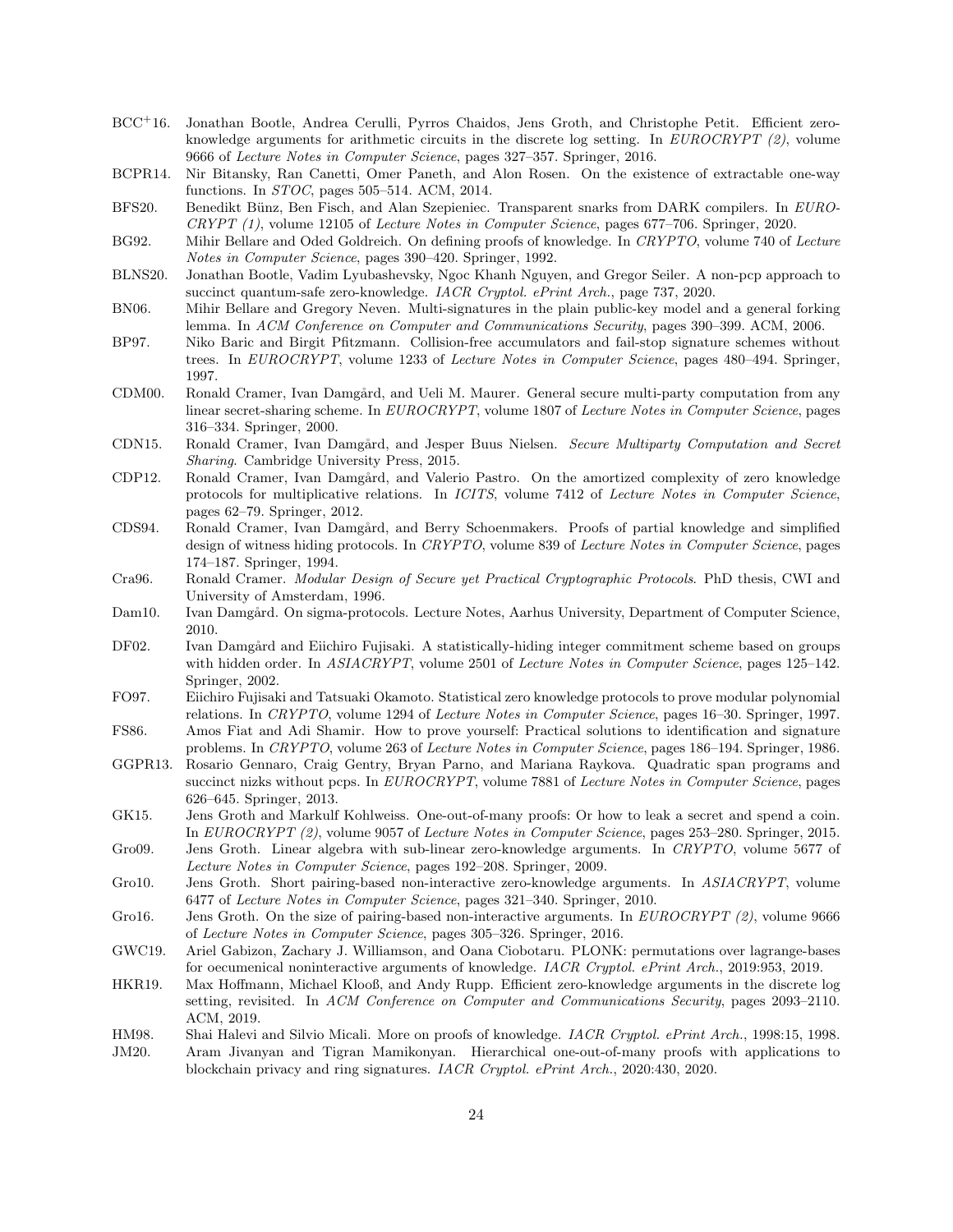- <span id="page-24-6"></span>Lin03. Yehuda Lindell. Parallel coin-tossing and constant-round secure two-party computation. J. Cryptology, 16(3):143–184, 2003.
- <span id="page-24-4"></span>MBKM19. Mary Maller, Sean Bowe, Markulf Kohlweiss, and Sarah Meiklejohn. Sonic: Zero-knowledge snarks from linear-size universal and updatable structured reference strings. In ACM Conference on Computer and Communications Security, pages 2111–2128. ACM, 2019.
- <span id="page-24-2"></span>Nao03. Moni Naor. On cryptographic assumptions and challenges. In CRYPTO, volume 2729 of Lecture Notes in Computer Science, pages 96–109. Springer, 2003.
- <span id="page-24-7"></span>Ped91. Torben P. Pedersen. Non-interactive and information-theoretic secure verifiable secret sharing. In CRYPTO, volume 576 of Lecture Notes in Computer Science, pages 129–140. Springer, 1991.
- <span id="page-24-3"></span>Wes19. Benjamin Wesolowski. Efficient verifiable delay functions. In EUROCRYPT (3), volume 11478 of Lecture Notes in Computer Science, pages 379–407. Springer, 2019.
- <span id="page-24-1"></span>Wik18. Douglas Wikström. Special soundness revisited. IACR Cryptol. ePrint Arch., 2018:1157, 2018.
- <span id="page-24-5"></span>XZZ<sup>+</sup>19. Tiancheng Xie, Jiaheng Zhang, Yupeng Zhang, Charalampos Papamanthou, and Dawn Song. Libra: Succinct zero-knowledge proofs with optimal prover computation. In CRYPTO (3), volume 11694 of Lecture Notes in Computer Science, pages 733–764. Springer, 2019.

### <span id="page-24-0"></span>A Extractor Analysis

This appendix describes an extractor analysis for a generalized notion of special soundness:  $(k_1, \ldots, k_\mu)$ special soundness. Compared to standard special soundness this is a generalization in two ways: (1) from requiring a colliding pair of transcripts to requiring a  $k$ -collision of  $k$  transcripts and (2) from protocols containing 1 challenge, sent from the verifier to the prover, to protocols containing  $\mu$  challenges. We show that  $(k_1, \ldots, k_\mu)$ -special soundness implies, in a portion of the full parameter space, knowledge soundness. Moreover, we recall that the result that shows that  $(k_1, \ldots, k_\mu)$ -special soundness implies witness extended emulation.

An interactive protocol  $\Pi$  for relation  $R$  is said to be knowledge sound with knowledge error  $\kappa(\cdot)$  if the following holds [\[BG92\]](#page-23-22). There exists an algorithm  $\chi$  that, on input a statement x and given rewindable oracle access to a (possibly dishonest) prover  $\mathcal{P}^*$ , outputs a witness w for x in expected time  $O(1/(\epsilon(x) - \kappa(x))),$ where  $\epsilon(x) > \kappa(x)$  is the probability that the verifier accepts a protocol execution with  $\mathcal{P}^*$  on public input x. Here, invoking  $\mathcal{P}^*$  is assumed to take unit time. Such an algorithm is called a knowledge extractor.

An alternative definition of knowledge soundness [\[HM98\]](#page-23-23) requires the knowledge extractor to run in *strict* polynomial time and to succeed with probability at least  $(\epsilon(x) - \kappa(x))^c$  for some constant c. Note that by repeating such an extractor until it succeeds a new extractor with expected run time  $O(1/(\epsilon(x) - \kappa(x))^c)$ is obtained. This alternative definition, and in particular the constant  $c$ , therefore allows an extractor to be somewhat less efficient. An interactive protocol that is knowledge sound is said to be a *proof of knowledge*  $(PoK)$ .

However, a technical issue with both these definitions for knowledge soundness arises when proofs of knowledge are used within larger cryptographic protocols. To avoid these composition issues, Lindell [\[Lin03\]](#page-24-6) introduced the notion witness extended emulation. An interactive protocol is said to have witness extended emulation if there exists an expected polynomial time algorithm that, on input a statement  $x$  and given rewindable oracle access to a (possibly dishonest) prover  $\mathcal{P}^*$ , not only outputs a witness w but also a transcript that is statistically indistinguishable from a conversation between  $\mathcal{P}^*$  and an honest verifier. Moreover, the probability that the transcript is accepting and that the witness is not valid is negligible. Such an algorithm is called a witness extended emulator and interactive protocols that have witness extended emulation are also called proofs of knowledge.

When  $\mathcal{P}^*$  succeeds only with negligible probability knowledge extractors are, in contrast to witness extended emulators, not required to run in expected polynomial time. However, a witness extended emulator is allowed to fail in outputting a valid witness with negligible probability. For this reason, a witness extended emulator is only required to output witnesses for provers  $\mathcal{P}^*$  that succeed with non-negligible probability.

In Section [A.1,](#page-25-0) we first show that any k-special sound protocol has a strict polynomial time knowledge extractor that succeeds with probability at least  $(\epsilon(x) - (k-1)/q)^k$ , where q is the size of the challenge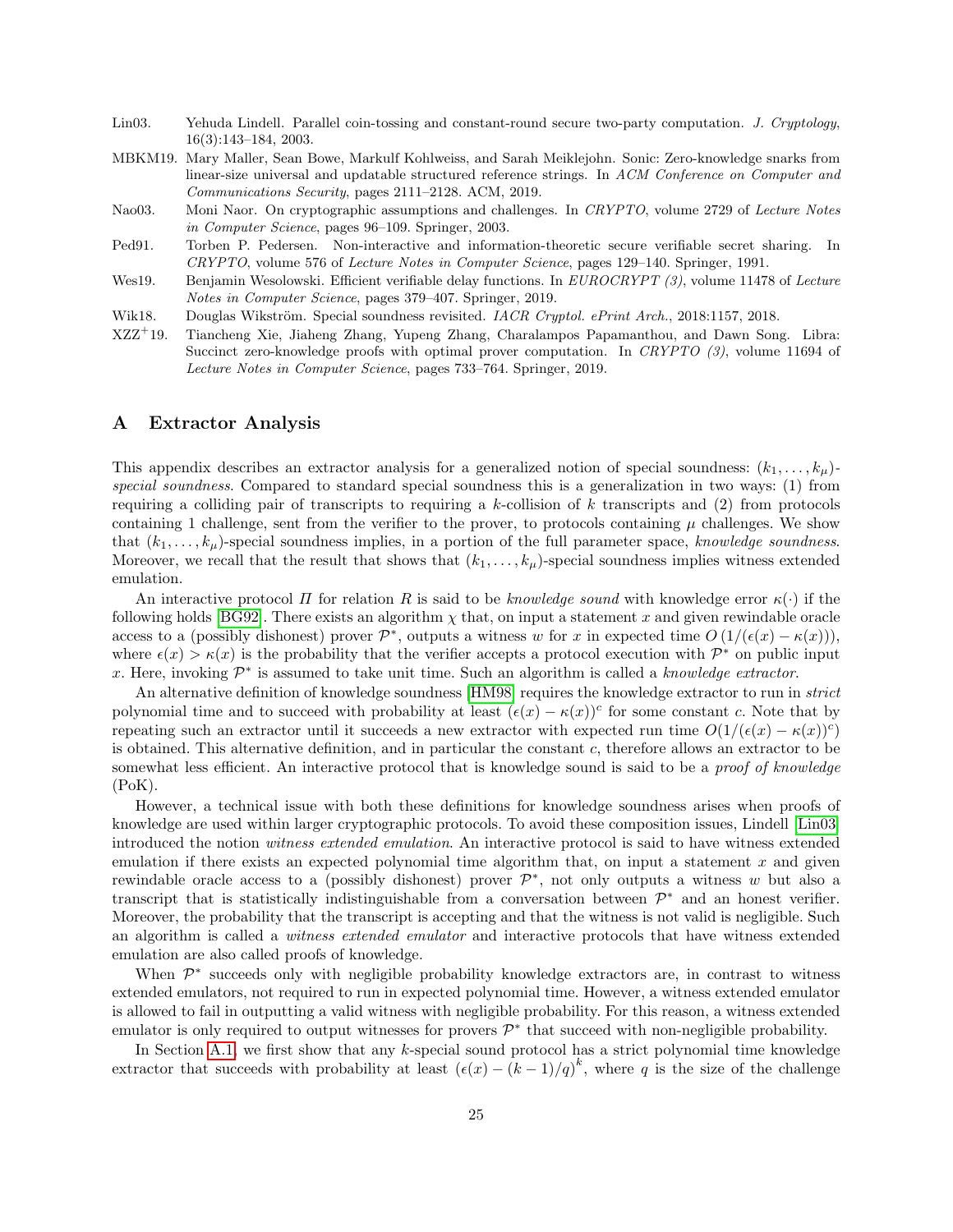set. The argument follows by an application of Jensen's inequality. Second, by a more intricate heavyrow type analysis, we also show the existence of an extractor that output a witness in expected time  $O(1/(\epsilon(x)-(k-1)/q)).$ 

In Section [A.2,](#page-28-0) we show that any  $(k_1, \ldots, k_\mu)$ -special sound protocol has a strict polynomial time knowledge extractor that succeeds with probability at least  $(\epsilon(x) - \kappa(x))^K$ , where  $K = \prod_{i=1}^{\mu} k_i$  and

$$
\kappa = \frac{\sum_{i=1}^{\mu} (k_i - 1) q^{\mu - i} \prod_{j=1}^{i-1} (q - k_j + 1)}{q^{\mu}}.
$$
\n(10)

Since the success probability of this extractor degrades exponentially with  $K$ , this result only implies a meaningful definition of knowledge soundness when  $K$  is constant in the security parameter. Therefore this result is only applicable to a portion of the full parameter space relevant to our applications. It turns out to be a challenging task to construct efficient knowledge extractors and find exact knowledge errors for protocols that satisfy this generalized notion of special soundness. See also [\[Wik18\]](#page-24-1) and [\[HKR19\]](#page-23-6) for a discussion on knowledge errors and extractor efficiencies. For this reason, we resort to prior work  $[BCC^+16]$  $[BCC^+16]$  that shows that any  $(k_1, \ldots, k_\mu)$ -special sound protocol has witness extended emulation, and omit determining exact knowledge errors. For completeness, we recall this result in Lemma [5.](#page-31-2)

### <span id="page-25-0"></span>A.1 k-Special Soundness

In the theory of  $\Sigma$ -protocols, an interactive protocol for relation R is called *special sound* if there exists an efficient algorithm that extracts a witness w for statement x from a "collision," i.e., two accepting conversations  $(x, a, c, z)$  and  $(x, a, c', z')$  with  $c \neq c'$ . It is well known that special soundness implies both definitions of knowledge soundness [\[BG92,](#page-23-22) [HM98\]](#page-23-23) with knowledge error  $1/q$ , where q is the size of the challenge set.

Let us first consider the second definition of knowledge soundness and show the existence of a polynomial time extractor that succeeds with probability at least  $(\epsilon(x)-1/q)^2$ . This result [\[Cra96\]](#page-23-4) can be shown to follow from an application of Jensen's inequality to the convex function  $f(X) = X(X - 1/q)$ . We note that [\[BN06\]](#page-23-24) considers extraction for a more general class of randomized algorithms, i.e., a class that is not restricted to  $\Sigma$ -protocols. Their proof only requires a minor adaptation of the techniques from [\[Cra96\]](#page-23-4). However, this generalization is not sufficient for our purposes.

To show that a special sound protocol is knowledge sound, the following "collision-game" is defined in [\[Cra96\]](#page-23-4). This is essentially the game played by the knowledge extractor and Lemma [2](#page-25-1) gives a bound on the success probability when playing this game. Both the game and the lemma are almost identical to the ones found in [\[Cra96\]](#page-23-4).

Consider a  $0/1$ -matrix with n rows and q columns. The rows correspond to the prover's randomness and the columns to the verifier's randomness. An entry of the matrix is 1 if the prover is able to supply an accepting response for the associated first message and challenge and 0 otherwise. Let  $\epsilon$  denote the number of ones in H.

The game goes as follows. Select an entry of  $H$  uniformly at random. If this entry is a 1, select another entry of the same row uniformly at random. If this entry is again a 1 the game outputs success.

To bound the success probability of the collision-game, Jensen's inequality is used. Jensen's inequality states that if X is a real random variable and  $f$  is a continuous convex function defined on the support of  $X$ , it holds that

$$
f\left(\mathbb{E}[X]\right) \le \mathbb{E}[f(X)].\tag{11}
$$

<span id="page-25-1"></span>**Lemma 2 (Lemma 2.1 of [\[Cra96\]](#page-23-4)).** Let H be a  $0/1$ -matrix with n rows and q columns, and let  $\epsilon$  denote the fraction of 1-entries in H. Suppose  $\epsilon > 1/q$ . Then the success probability of one iteration of the "collisiongame" is greater than or equal to  $\epsilon(\epsilon - 1/q)$ .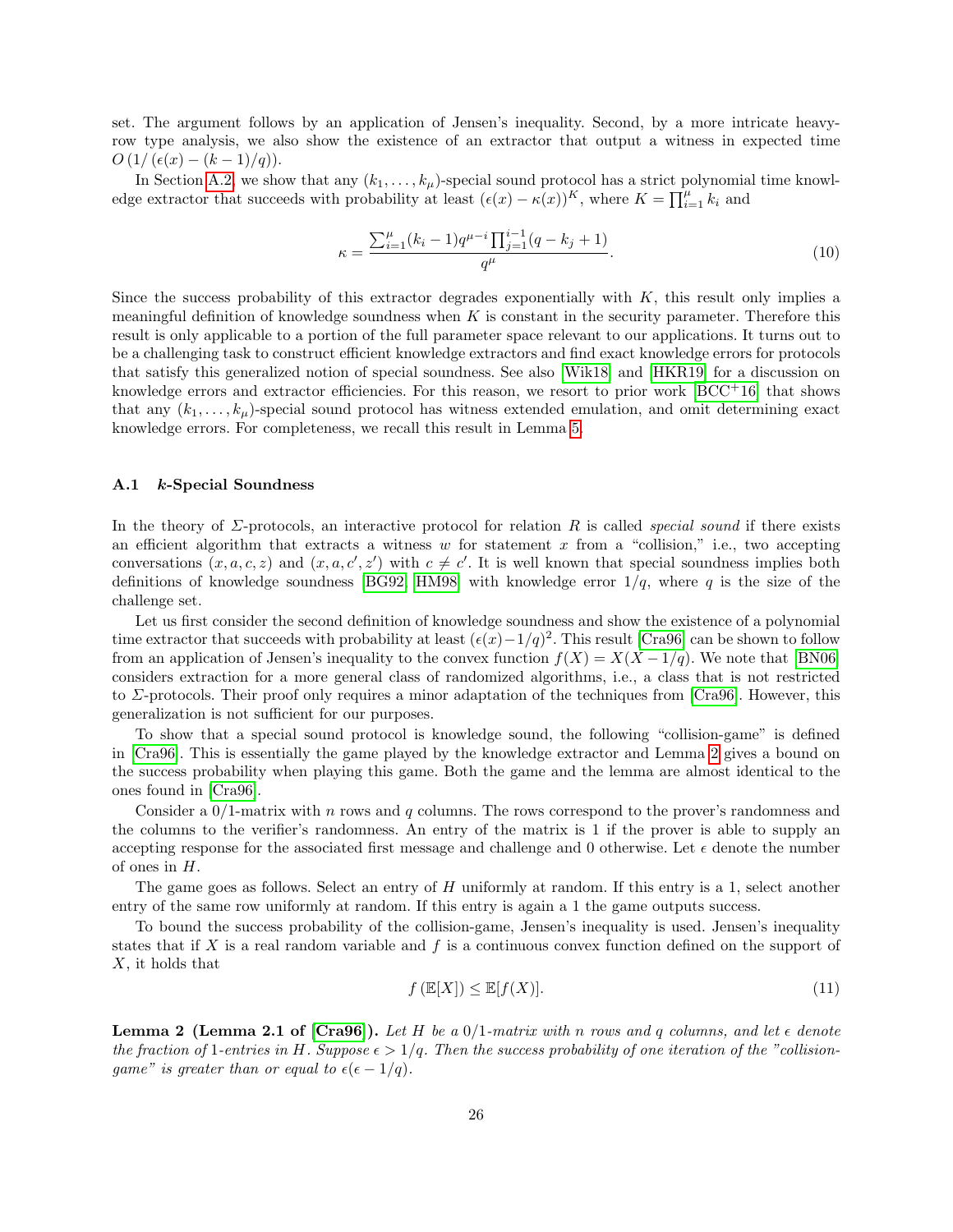*Proof.* Let  $e_i$  denote the number of 1-entries in the *i*-th row,  $i = 1 \dots n$ . and let  $\epsilon_i$  denote the fraction of 1-entries in the *i*-th row, i.e.,  $\epsilon_i = e_i/q$ . Clearly, the success-probability is equal to<sup>16</sup>

$$
\frac{1}{n}\sum_{i=1}^{n}\epsilon_{i}\left(\frac{q\epsilon_{i}-1}{q-1}\right)=\frac{1}{n}\frac{q}{q-1}\sum_{i=1}^{n}\epsilon_{i}\left(\epsilon_{i}-\frac{1}{q}\right).
$$
\n(12)

Now observe that  $\mathbb{E}[\epsilon_i] = \epsilon$ , put  $f(x) = x(x - 1/q)$  on the interval [0, 1] and apply Jensen's inequality. Together with the fact that  $q/(q-1) > 1$  the Lemma follows.

Using this lemma, it is straightforward to construct a polynomial time knowledge extractor that succeeds with probability at least  $(\epsilon(x) - 1/q)^2$ . Instead, we immediately consider a generalization that has recently become relevant, k-special soundness. A 3-move interactive protocol is called k-special sound, if there exists an efficient algorithm that takes as input k accepting conversations  $(x, a, c_1, z_1), \ldots, (x, a, c_k, z_k)$  with  $c_i \neq c_j$ ,  $\forall i \neq j$ , and outputs a witness w for x. This set of k accepting transcripts with common first message and pairwise distinct challenges is called a k-collision. The proof technique using Jensen's inequality is no longer directly applicable, since the associated function is not convex. Here, we show that an adaptation of the proof using Jensen's inequality does apply. To this end let us consider the following function.

<span id="page-26-0"></span>
$$
f: \mathbb{R} \to \mathbb{R}: \quad x \mapsto \begin{cases} \prod_{j=0}^{k-1} \frac{q}{q-j} \left( x - \frac{j}{q} \right), & \text{if } x \ge \frac{k-1}{q}, \\ 0, & \text{otherwise.} \end{cases}
$$
(13)

Recall that  $q = |\mathcal{C}|$ .

It is easily seen that f is twice-differentiable and  $f''(x) \geq 0$  for all  $x \in \mathbb{R} \setminus \left\{ \frac{k-1}{q} \right\}$ . Moreover, for  $x_0 = \frac{k-1}{q}$ it holds that

$$
\lim_{x \uparrow x_0} \frac{f(x) - f(x_0)}{x - x_0} = 0 \le \frac{q}{q - k + 1} \prod_{j=0}^{k-2} \frac{k - 1 - j}{q - j} = \lim_{x \downarrow x_0} \frac{f(x) - f(x_0)}{x - x_0}.
$$
\n(14)

Hence,  $f$  is a convex function.

The following lemma now shows the existence of a polynomial time extractor that succeeds with probability at least  $(\epsilon(x) - (k-1)/q)^k$ . If k is constant in the security parameter, it therefore follows that k-special soundness implies knowledge soundness according to the definition of [\[HM98\]](#page-23-23).

<span id="page-26-1"></span>**Theorem 7 (Knowledge Soundness Type II).** Let  $(\mathcal{P}, \mathcal{V})$  be a k-special sound interactive protocol for relation R and let x be some statement, where V samples the challenge uniformly at random from a challenge set of size q. Let  $\mathcal{P}^*$  be a prover such that  $(\mathcal{P}^*, V)$  accepts with probability  $\epsilon(x) > \frac{k-1}{q}$ . Then there exists a polynomial time extractor  $\mathcal E$  with rewindable black-box access to  $\mathcal P^*$  that on input x outputs a witness w for x with probability at least

$$
\prod_{j=0}^{k-1} \left( \epsilon(x) - \frac{j}{q} \right) \ge \left( \epsilon(x) - \frac{k-1}{q} \right)^k,
$$
\n(15)

in at most  $k$  calls to  $\mathcal{P}^*$ .

*Proof.*  $\mathcal{E}$  runs  $(\mathcal{P}^*, \mathcal{V})$  on a random challenge  $c \in \mathcal{C}$ . If  $\mathcal{V}$  accepts,  $\mathcal{E}$  rewinds to move 2 and samples a uniform random challenge from  $C \setminus \{c\}$ . E continues until it aborts or has extracted k accepting transcripts. In the latter case, k-special soundness implies the existence of an efficient algorithm to compute a witness w. So let us now determine the success probability of  $\mathcal{E}.$ 

Let a be any first message of  $(\mathcal{P}^*, \mathcal{V})$  on input  $(x; w) \in R$ . Let  $\epsilon_a$  be the probability that  $\mathcal{P}^*$  succeeds conditioned on the first message being equal to a. Then  $\mathbb{E}[\epsilon_a] = \epsilon(x)$ , where the expected value is taken over all possible first messages a.

<sup>&</sup>lt;sup>16</sup>This is minor correction of the original proof, which incorrectly states that the success probability is equal to  $\frac{1}{n}\sum_{i=1}^n \epsilon_i \left(\epsilon_i - \frac{1}{q}\right).$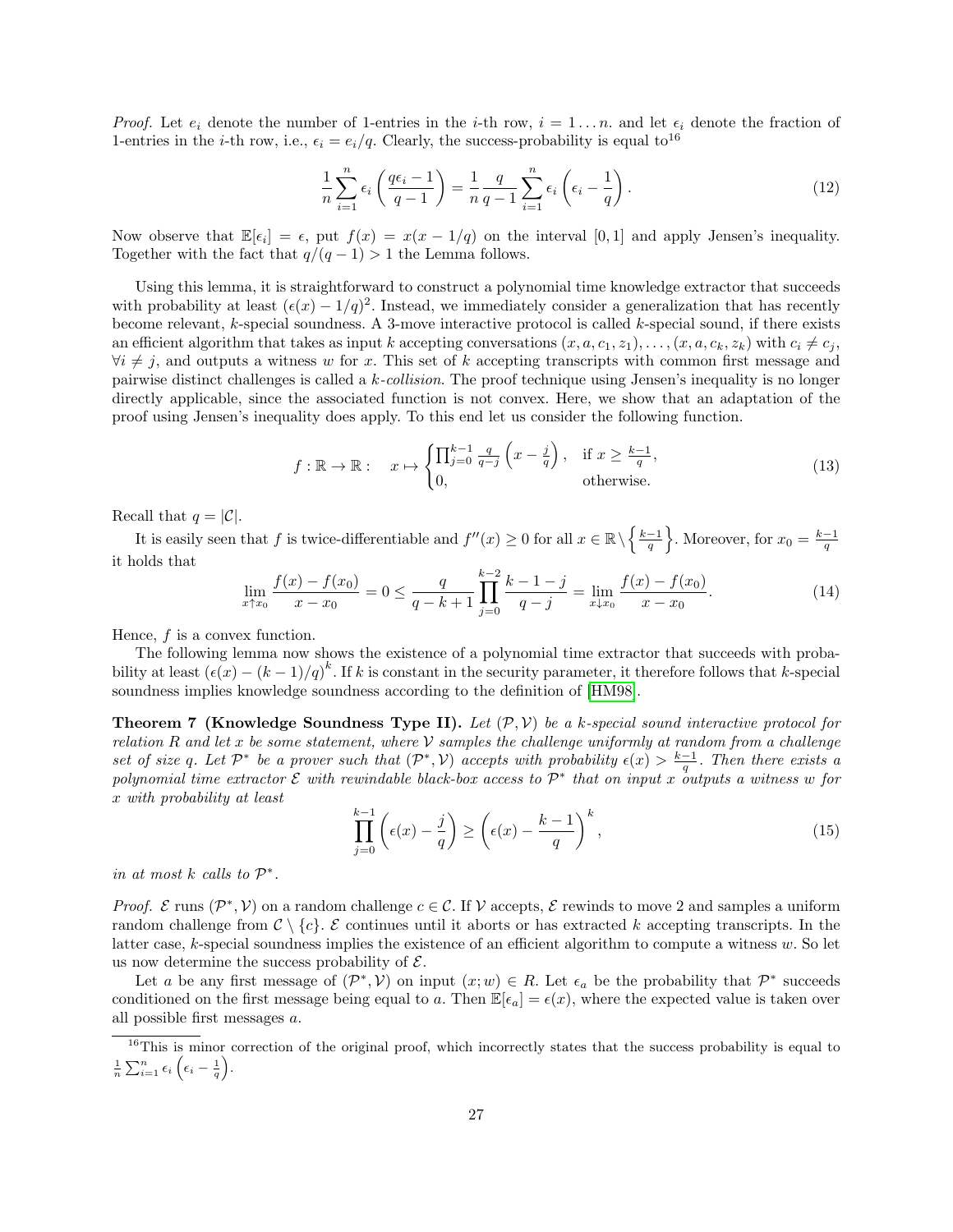Moreover, the success probability of  $\mathcal{E}$ , conditioned on the first message being equal to a can easily seen to be equal to  $f(\epsilon_a)$ , where f is defined in Equation [13.](#page-26-0)

Hence, the unconditional success probability of  $\mathcal E$  equals

$$
\mathbb{E}[f(X)] \ge f(\mathbb{E}[X]) = f(\epsilon(x)) \ge \prod_{j=0}^{k-1} \left(\epsilon(x) - \frac{j}{q}\right),\tag{16}
$$

where the first inequality follows from Jensen's inequality.

The success probability of this extractor of Theorem [7](#page-26-1) degrades exponentially with k. For this reason, this extractor only implies a meaningful definition of knowledge soundness if  $k$  is constant in the security parameter. For this reason we also consider a more intricate heavy-row type extraction algorithm. The extractor is an adaptation of the knowledge extractor of [\[Dam10\]](#page-23-5) that merely considered 2-special-soundness. Its properties are summarized in the following theorem. In particular, it follows that k-special soundness implies knowledge soundness according to the definition of [\[BG92\]](#page-23-22).

**Theorem 8 (Knowledge Soundness Type I).** Let  $(\mathcal{P}, \mathcal{V})$  be a k-special sound interactive protocol for relation R and let x be some statement, where V samples the challenge uniformly at random from a challenge set of size q. Let  $\mathcal{P}^*$  be a prover such that  $(\mathcal{P}^*, V)$  accepts with probability  $\epsilon(x) > \frac{k-1}{q}$ . Then there exists a polynomial time extractor  $\mathcal E$  with rewindable black-box access to  $\mathcal P^*$  that on input x outputs a witness w for x in expected time:

$$
O\left(\frac{k}{\epsilon(x) - (k-1)/q}\right). \tag{17}
$$

Here, invoking  $\mathcal{P}^*$  is assumed to take unit time.

*Proof.* We aim to construct an algorithm that outputs a k-collision for protocol  $(\mathcal{P}, \mathcal{V})$  and public input x. Then k-special soundness implies the existence of an efficient extractor. The algorithm is required to run in expected time  $O\left(\frac{k}{\epsilon(x)-(k-1)/q}\right)$ . We now describe the algorithm and analyze its expected run time.

The algorithm considers two different cases that depend on the success probability  $\epsilon(x)$  and for each case we describe a different approach. Because the success probability  $\epsilon(x)$  is unknown, the extractor runs both approaches in parallel.

**Case 1.** Let us first consider the case  $(k-1)/q < \epsilon(x) < 4(k-1)/q$ , i.e.,  $\epsilon(x) = (1+\delta)\frac{k-1}{q}$  for some  $0 < \delta < 3$ . The algorithm starts by generating random transcripts by invoking  $\mathcal{P}^*$  until it finds an accepting transcripts  $(a, c, z)$ . This takes expected time  $1/\epsilon(x)$ . Let  $\epsilon_a$  be the success probability of  $\mathcal{P}^*$  conditioned on the prover sending first message a. Note that, if  $\epsilon_a \geq k/q$  there exist at least k accepting transcripts with common first message a and pairwise distinct challenges.

To find these transcripts, the algorithm rewinds  $q-1$  times and tries all challenges  $c' \neq c$  given first message a. This second step takes time  $q-1$ . As a result the algorithm has generated q transcripts, for which at least the first one is accepting, in expected time

$$
\frac{1}{\epsilon(x)} + q - 1 < \frac{1}{\epsilon(x)} + \frac{k - 1}{(k - 1)/q} = \frac{1 + (1 + \delta)(k - 1)}{\epsilon(x)}.\tag{18}
$$

Moreover, the algorithm is successful if and only if at least  $k$  of these transcripts are accepting, i.e., if and only if  $\epsilon_a \geq k/q$ . Let us now determine this success probability. Let R be the number of possible random choices by  $\mathcal{P}^*$  and recall that the number of possible random choices by V is q. For precisely  $\epsilon(x)Rq$  of these random choices  $\mathcal{P}^*$  succeeds. Moreover, at least  $\epsilon(x)Rq - (k-1)R = (k-1)R\delta$  of these successful choices correspond to a first message a with  $\epsilon_a \geq k/q$ . Hence, the success probability of this algorithm is at least,

$$
\frac{(k-1)R\delta}{\epsilon(x)Rq} = \frac{\delta}{1+\delta}.\tag{19}
$$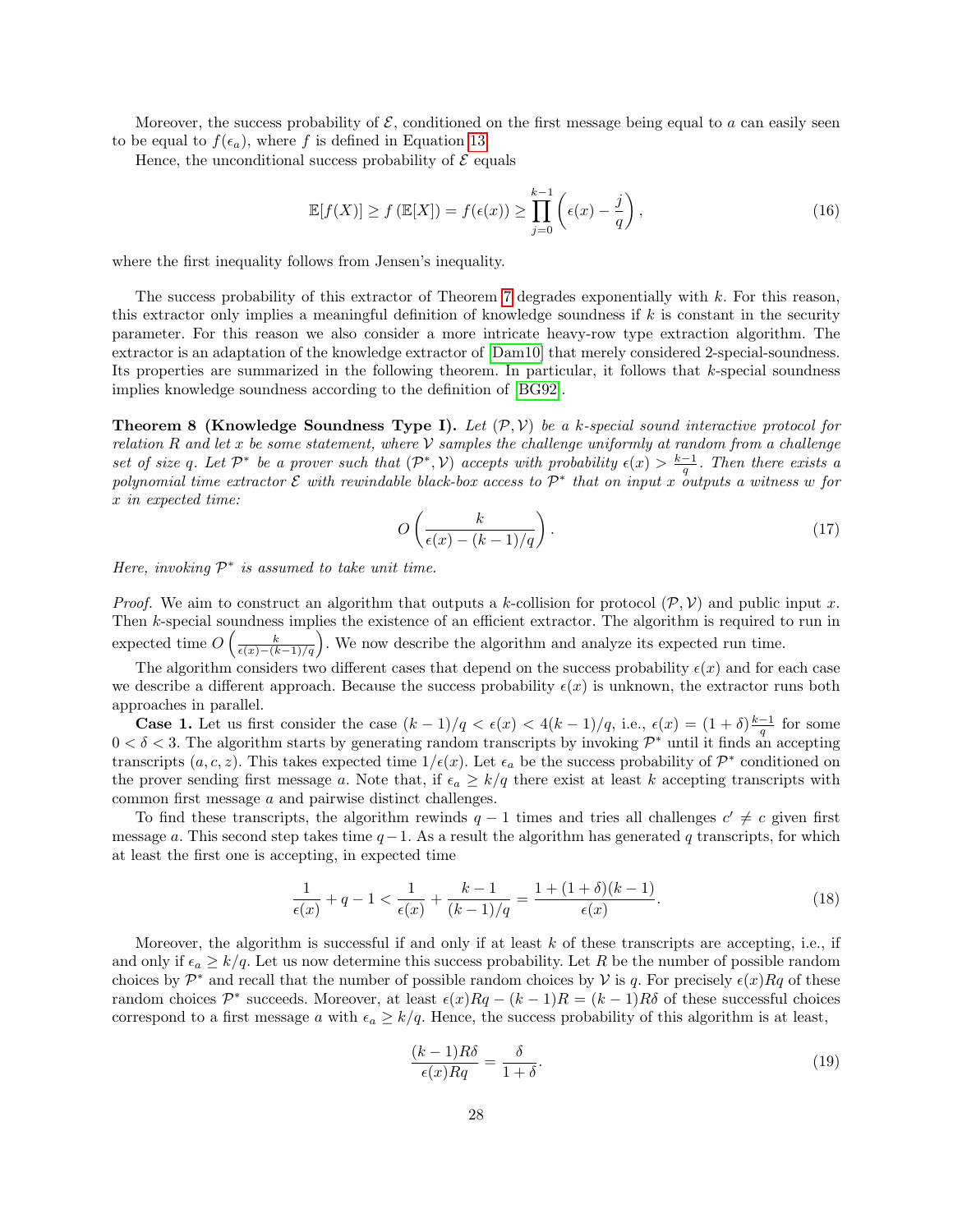Repeating this algorithm until it finds a sets of k accepting transcripts therefore results in an expected run time of,

<span id="page-28-1"></span>
$$
\frac{(1+\delta)(1+(1+\delta)(k-1))}{\delta\epsilon(x)} = \frac{1+(1+\delta)(k-1)}{\delta(k-1)/q} = \frac{1+(1+\delta)(k-1)}{\epsilon(x)-(k-1)/q} < \frac{4k-3}{\epsilon(x)-(k-1)/q},\tag{20}
$$

which is  $O\left(\frac{k}{\epsilon(x)-(k-1)/q}\right)$  and therefore proves the theorem for this case.

**Case 2.** Let us now consider the case  $\epsilon(x) \geq 4(k-1)/q$ , i.e.,  $\epsilon(x) = (1+\delta)\frac{k-1}{q}$  or some  $\delta \geq 3$ . In this case, the previous approach of simply rewinding  $q - 1$  times does not work since we cannot bound  $\delta$  in Equation [20.](#page-28-1) For this reason, we must abort the rewinding procedure at some point to reduce the expected run time.

The algorithm starts as before by generating random transcripts until it finds an accepting transcript  $(a, c, z)$ . By a simple counting argument it can be seen that  $\epsilon_a \geq \frac{\epsilon(x)}{2}$  with probability at least  $1/2$  [\[Dam10\]](#page-23-5). Subsequently, the algorithm rewinds and tries different challenges until it is told to abort.

The abort procedure works as follows. After every rewinding step the algorithm flips a coin that lands heads with probability  $\epsilon(x)/(8(k-1))$ . If the coin lands tails the algorithm continues by rewinding again and if not the algorithm aborts. The extractor can implement such a coin, even if it does not know  $\epsilon(x)$ , by querying  $\mathcal{P}^*$ . The expected run time of this step is  $8(k-1)/\epsilon(x)$ . The probability that the algorithm rewinds at most  $4(k-1)/\epsilon(x)$  times can, by a union bound, by upper bounded by 1/2. In other words, the probability that the algorithm rewinds at least  $4(k-1)/\epsilon(x)$  times is at least 1/2.

Let us now determine the probability that the algorithm finds at least  $k$  accepting transcripts conditioned on  $\epsilon_a \geq \epsilon(x)/2$  and the event that the algorithm rewinds at least  $4(k-1)/\epsilon(x)$  times. This conditional success probability is at least the probability that the algorithm succeeds after exactly  $4(k-1)/\epsilon(x)$  rewinds.

The rewinding procedure can be modeled by a negative hypergeometric distribution with population size  $q - 1$  from which draw without replacement until we have found  $k - 1$  accepting transcripts out of  $\epsilon_a q - 1 \geq \epsilon(x)q/2 - 1 \geq 2(k-1) - 1 \geq k-1$  transcripts. The expected number of rewinds before obtaining k accepting transcripts is therefore equal to,

$$
\frac{k-1}{\epsilon_a} \le \frac{2(k-1)}{\epsilon(x)}.\tag{21}
$$

By Markov's inequality the probability that we need more than  $4(k-1)/\epsilon(x)$  rewinds is at most  $1/2$ . Therefore, conditioned on  $\epsilon_a \geq \epsilon(x)/2$  and the event that the algorithm rewinds at least  $4(k-1)/\epsilon(x)$  times, the algorithm succeeds in obtaining k accepting transcripts with probability at least  $1/2$ .

Altogether the case 2 algorithm runs in expected time at most,

$$
\frac{1}{\epsilon(x)} + \frac{8(k-1)}{\epsilon(x)},\tag{22}
$$

which is  $O\left(\frac{k}{\epsilon(x)-(k-1)/q}\right)$ . Moreover, it succeeds in finding k accepting transcripts, with common first message a and pairwise distinct challenges  $c_i$ , with probability at least  $1/8$ . Hence, by running this algorithm an expected number of 8 times gives the desired extraction algorithm, which concludes the proof of this theorem.

## <span id="page-28-0"></span>A.2  $(k_1, \ldots, k_\mu)$ -Special Soundness

Recall that an interactive protocol is called  $(k_1, \ldots, k_\mu)$ -special sound, if there exists an efficient algorithm that computes a witness from any set of  $K := \prod_{i=1}^{\mu} k_i$  accepting transcripts  $(x, a, c_{1,j}, z_{1,j}, \ldots, c_{\mu,j}, z_{\mu,j})$ ,  $1 \leq j \leq K$ , that they are in a  $(k_1,\ldots,k_\mu)$ -tree structure. The vertices of this tree correspond to the prover's messages, in particular the root of a  $(k_1, \ldots, k_\mu)$ -tree is some message a. The edges of the tree correspond to the verifier's challenges. Every vertex at depth i has precisely  $k_i$  children corresponding to  $k_i$ pairwise distinct challenges. This way we obtain precisely K paths from the leaves to the root representing the accepting transcripts. We also note that in some protocols it occurs that the verifier sends multiple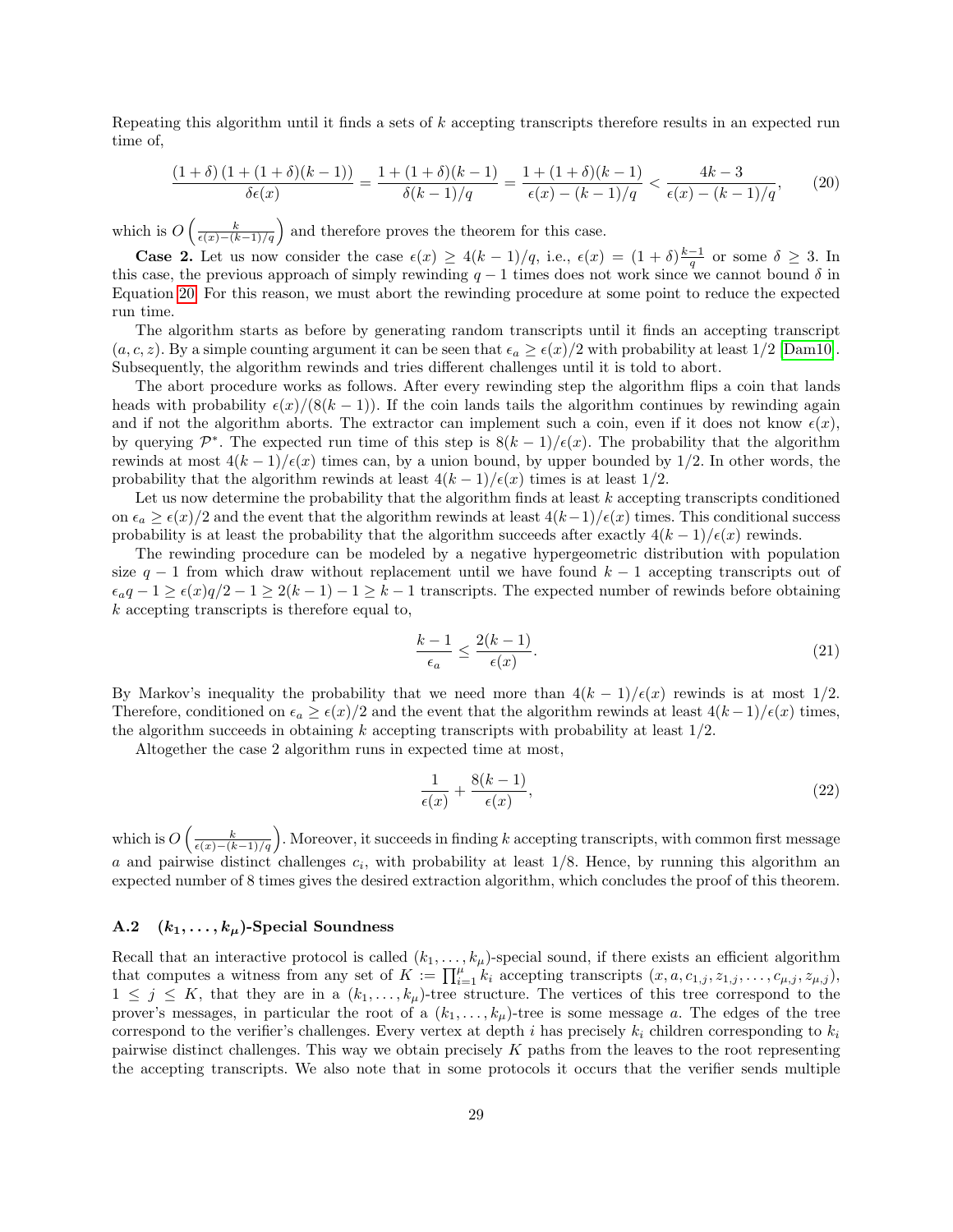challenges in one message. In these protocol the number of moves is strictly less than  $2\mu + 1$ . However, we still consider depth  $\mu$  trees by allowing prover's messages to be empty.

In this section, we show the existence of a polynomial time extractor that succeeds with probability  $(\epsilon(x) - \kappa)^K$ , where  $K = \prod_{i=1}^{\mu} k_i$  and  $\kappa$  is defined in Equation [23.](#page-29-0) For notational convenience, Lemma [3](#page-29-1) assumes that all challenges are sampled from  $\mathbb{Z}_q$  uniformly at random. Subsequently, Lemma [4](#page-30-0) generalizes this to the case where the verifier samples from different subsets of  $\mathbb{Z}_q$  in the different rounds of the protocol. The bound  $\epsilon(x) > \kappa$  is tight, since the existence of an extractor, not necessarily expected polynomial time, can not be guaranteed if  $\epsilon(x) \leq \kappa$ . However, the success probability of this extractor degrades exponentially with K. Therefore this extractor only implies knowledge soundness if  $K$  is constant in the security parameter. For this reason, we also recall, in Lemma [5,](#page-31-2) a result of [\[BCC](#page-23-0)+16]. This result shows that a  $(k_1, \ldots, k_\mu)$ -special sound protocol has witness extended emulation and it follows from the extractor analysis of  $[BCC^+16$  $[BCC^+16$ , Lemma 1].

<span id="page-29-1"></span>**Lemma 3.** Let  $(\mathcal{P}, \mathcal{V})$  be a  $(k_1, \ldots, k_\mu)$ -special sound  $(2\mu+1)$ -move interactive protocol for relation R, where V samples each challenge uniformly at random from a challenge set of size  $q$ . Let  $x$  be some statement. Let  $\mathcal{P}^*$  be a prover such that  $(\mathcal{P}^*, \mathcal{V})$  accepts with probability  $\epsilon(x) > \kappa$ , where

<span id="page-29-0"></span>
$$
\kappa = \frac{\sum_{i=1}^{\mu} (k_i - 1) q^{\mu - i} \prod_{j=1}^{i-1} (q - k_j + 1)}{q^{\mu}} \le \frac{\sum_{i=1}^{\mu} (k_i - 1)}{q}.
$$
\n(23)

Then there exists a polynomial time extractor  $\mathcal E$  with rewindable black-box access to  $\mathcal P^*$  that on input x outputs a witness w for x with probability at least  $(\epsilon(x) - \kappa)^K$  in at most K calls to  $\mathcal{P}^*$ , where  $K = \prod_{i=1}^{\hat{\mu}} k_i$ .

*Proof.* We construct a polynomial time algorithm that generates a  $(k_1, \ldots, k_\mu)$ -tree of accepting transcripts with probability at least  $(\epsilon(x) - \kappa)^K$  in at most K calls. The lemma then follows from the definition of  $(k_1, \ldots, k_\mu)$ -special soundness.

For  $0 \le m \le \mu-1$  and  $c_i \in \mathcal{C}$  let TREE $(x, a, c_1, \ldots, c_m)$  be the algorithm that tries to find a  $(k_{m+1}, \ldots, k_{\mu})$ sub-tree after the first  $2m + 1$  rounds have been fixed by  $a, c_1, \ldots, c_m$ . More precisely, for  $m = \mu$  it simply runs  $\mathcal{P}^*$  on challenges  $c_1, \ldots, c_\mu$  and for  $m < \mu$  it runs  $\text{Tree}(x, a, c_1, \ldots, c_m, y_\ell)$  for  $1 \leq \ell \leq k_{m+1}$  and  $y_\ell \in \mathcal{C}$ sampled uniformly at random such that  $y_i \neq y_j$  for all  $i \neq j$ . We say TREE aborts if at any stage the verifier  $V$  rejects and write TREE =  $\perp$  in this case.

For notational convenience we define  $\bar{\mathbf{c}}_m := (x, a, c_1, \dots, c_m)$ . For such a vector we define  $\epsilon_{\bar{\mathbf{c}}_m}$  to be the probability that  $\mathcal{P}^*$  succeeds conditioned on the first  $2m+1$  rounds to coincide with  $\bar{\mathbf{c}}_m$ . Moreover, let us define

$$
\kappa_m := \frac{\sum_{i=m+1}^{\mu} (k_i - 1) q^{\mu - i} \prod_{j=m+1}^{i-1} (q - k_j + 1)}{q^{\mu - m}}.
$$
\n(24)

Finally, we let  $K_m = \prod_{i=m+1}^{\mu} k_i$ . We will show by induction that the success probability  $P_m$  of TREE $(x, a, c_1, \ldots, c_m)$  is at least  $\max(\epsilon_{\bar{c}_m} - \kappa_m, 0)^{K_m}$  for all  $0 \le m \le \mu$ .

For  $m = \mu$  the induction hypothesis immediately follows by the definition of  $\epsilon_{\bar{c}_m}$ . So let us assume that the success probability of TREE $(x, a, c_1, \ldots, c_m)$  is at least max $(\epsilon_{\bar{c}_m} - \kappa_m, 0)^{K_m}$  for all  $m > M$ . Then,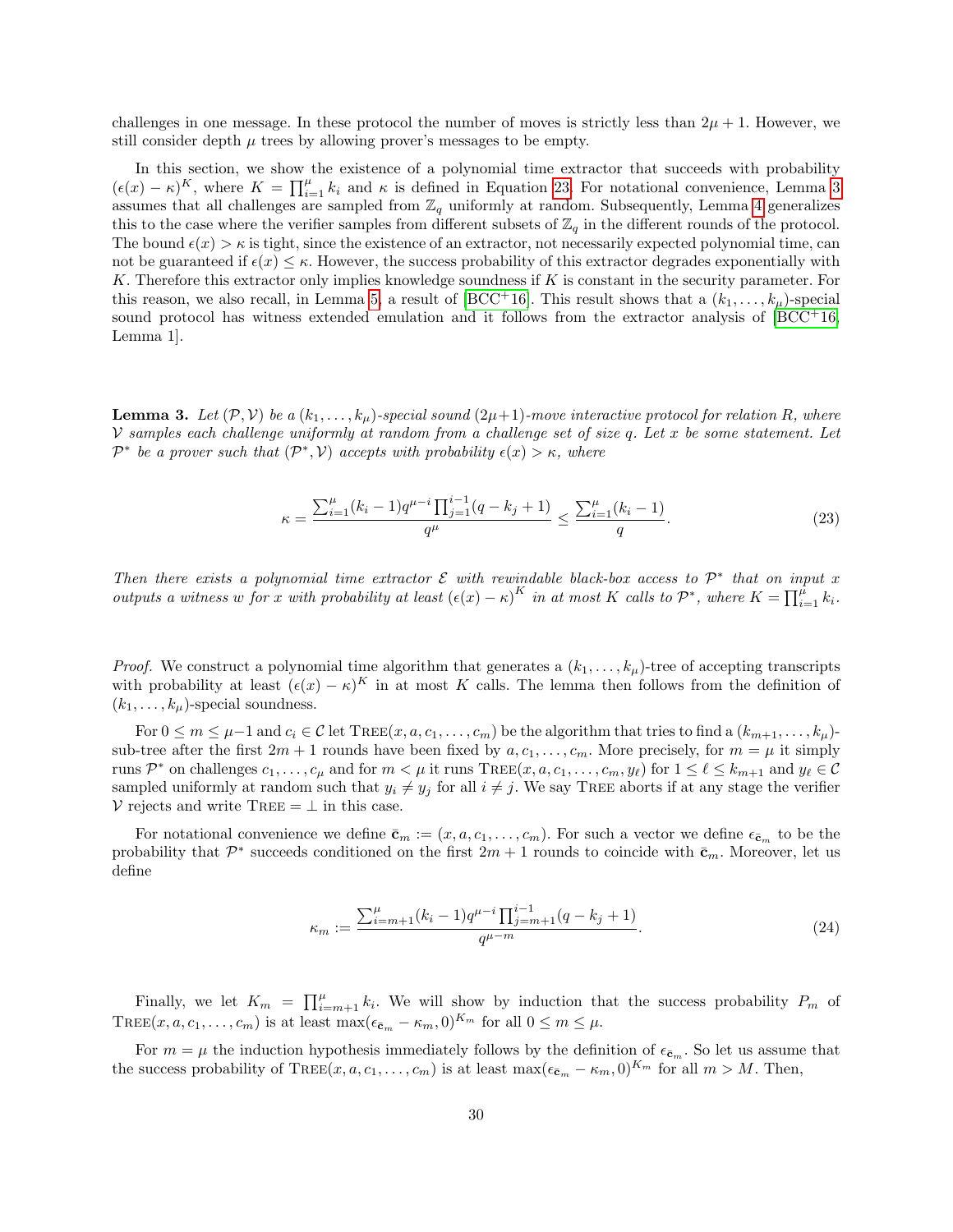$$
P_{M} := P(\text{TREE}(x, a, c_{1},...,c_{M}) \neq \bot),
$$
\n
$$
= \prod_{\ell=1}^{k_{M+1}} P(\text{TREE}(x, a, c_{1},...,c_{M}, y_{\ell}) \neq \bot),
$$
\n
$$
\geq \prod_{\ell=1}^{k_{M+1}} \max (\epsilon_{\bar{c}_{M}, y_{\ell}} - \kappa_{M+1}, 0)^{K_{M+1}},
$$
\n
$$
\geq \prod_{\ell=1}^{(1)} \max \left( \frac{q}{q - \ell + 1} \left( \epsilon_{\bar{c}_{M}} - \frac{\ell - 1}{q} \right) - \kappa_{M+1}, 0 \right)^{K_{M+1}},
$$
\n
$$
= \prod_{\ell=1}^{k_{M+1}} \max \left( \frac{q}{q - \ell + 1} \left( \epsilon_{\bar{c}_{M}} - \frac{\ell - 1 + \kappa_{M+1}(q - \ell + 1)}{q} \right), 0 \right)^{K_{M+1}},
$$
\n
$$
\geq \prod_{\ell=1}^{(2)} \left( \epsilon_{\bar{c}_{M}} - \frac{k_{M+1} - 1 + \kappa_{M+1}(q - k_{M+1} + 1)}{q}, 0 \right)^{K_{M+1}},
$$
\n
$$
= \max \left( \epsilon_{\bar{c}_{M}} - \frac{k_{M+1} - 1 + \kappa_{M+1}(q - k_{M+1} + 1)}{q}, 0 \right)^{K_{M}},
$$
\n
$$
\stackrel{(3)}{=} \max (\epsilon_{\bar{c}_{M}} - \kappa_{M}, 0)^{K_{M}}.
$$

For inequality (1) we use that  $y_\ell$  is sampled uniformly at random from  $\mathcal{C} \setminus \{y_1, \ldots, y_{\ell-1}\}\$ , hence

$$
\epsilon_{\bar{\mathbf{c}}_M, y_\ell} = \frac{q}{q - \ell + 1} \left( \epsilon_{\bar{\mathbf{c}}_M} - \frac{1}{q} \sum_{j=1}^{\ell-1} \epsilon_{\bar{\mathbf{c}}_M, y_j} \right),
$$
\n
$$
\geq \frac{q}{q - \ell + 1} \left( \epsilon_{\bar{\mathbf{c}}_M} - \frac{\ell - 1}{q} \right).
$$
\n(26)

For inequality (2) we use that  $\ell \leq k_{M+1}$  and that  $0 \leq \kappa_m \leq 1$  for all m. For equality (3) we use that

$$
\frac{k_{M+1} - 1 + \kappa_{M+1}(q - k_{M+1} + 1)}{q} = \kappa_M.
$$
\n(27)

Hence, by induction the hypothesis is true for all  $0 \le m \le \mu$ . In particular, we find that  $P(\text{Tree}(x, a)) \ge$  $\max(\epsilon_a - \kappa, 0)^K$ . Now define the convex function,

$$
f: \mathbb{R} \to \mathbb{R}: \quad x \mapsto \begin{cases} (x - \kappa)^K, & \text{if } x \ge \kappa, \\ 0, & \text{otherwise.} \end{cases}
$$
 (28)

Then the success probability of the extractor is at least

$$
\mathbb{E}[f(\epsilon_a)] \ge f(\mathbb{E}[\epsilon_a]) = f(\epsilon(x)) = (\epsilon(x) - \kappa)^K,
$$
\n(29)

where the first inequality follows by Jensen's inequality. This proves the theorem.

The following lemma generalizes Lemma [3](#page-29-1) to interactive protocols in which the challenges sets are in the different rounds of the protocol are of different cardinalities.

<span id="page-30-0"></span>**Lemma 4.** Let  $(\mathcal{P}, \mathcal{V})$  be a  $(k_1, \ldots, k_\mu)$ -special sound  $(2\mu+1)$ -move interactive protocol for relation R, such that the verifier samples challenge  $c_i$  in move 2i uniformly at random from challenge set  $C_i$  for  $1 \leq i \leq \mu$ .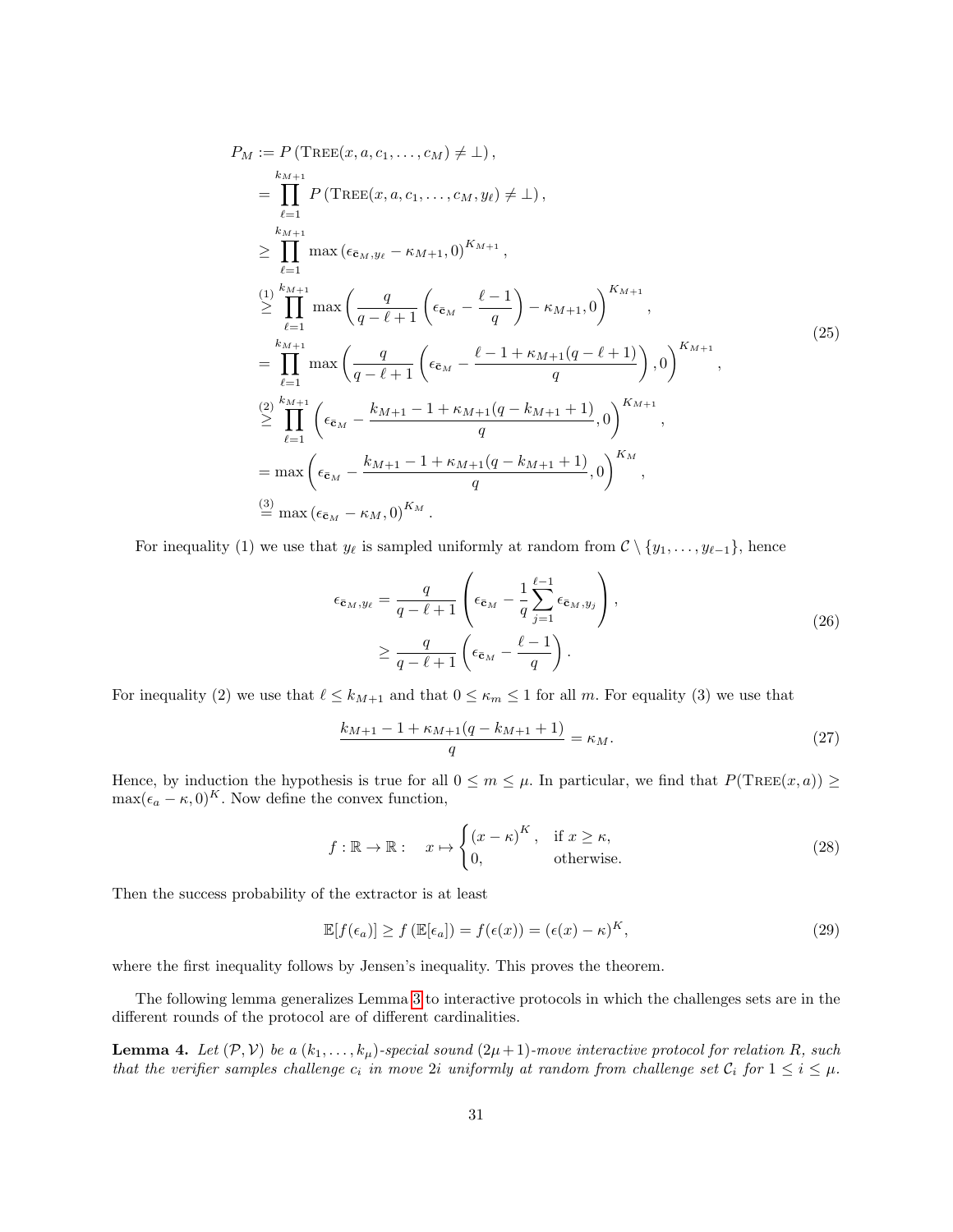Let x be some statement. Let  $n_i := |\mathcal{C}_i|$  and let  $\mathcal{P}^*$  be a prover such that  $(\mathcal{P}^*, \mathcal{V})$  accepts with probability  $\epsilon(x) > \kappa$ , where

$$
\kappa \le \sum_{i=1}^{\mu} \frac{k_i - 1}{n_i}.\tag{30}
$$

Then there exists a polynomial time extractor  $\mathcal E$  with rewindable black-box access to  $\mathcal P^*$  that on input x outputs a witness w for x with probability at least  $(\epsilon(x) - \kappa)^K$  in at most K calls to  $\mathcal{P}^*$ , where  $K = \prod_{i=1}^{\hat{\mu}} k_i$ .

The following lemma is a paraphrasing of Lemma 1 of  $[BCC^+16]$  $[BCC^+16]$  and it shows  $(k_1, \ldots, k_\mu)$ -special soundness implies witness extended emulation.

<span id="page-31-2"></span>**Lemma 5 (Witness Extended Emulation [\[BCC](#page-23-0)+16]).** Let  $(\mathcal{P}, \mathcal{V})$  be a  $(k_1, \ldots, k_\mu)$ -special sound interactive protocol for relation  $R$ , where  $\mathcal V$  samples each challenge uniformly at random from an exponentially sized challenge set. Suppose that  $K = \prod_{i=1}^{\mu} k_i$  is polynomial in the security parameter. Then  $(\mathcal{P}, \mathcal{V})$  has witness extended emulation.

### <span id="page-31-0"></span>B Amortization over Many Commitments

In this section we describe how, from a standard amortization technique, a prover can show correctness of s evaluations of the linear form L on s different committed vectors for essentially the costs of evaluating one standard Σ-protocol. Compression then follows as before by which logarithmic communication complexity is achieved. We denote the corresponding relation by  $R^{Am}$ , i.e., every element of  $R^{Am}$  is composed of s elements of R. More precisely,

$$
R^{\text{Am}} = \left\{ (P_1, \dots, P_s \in \mathbb{G}, L \in \mathcal{L}(\mathbb{Z}_q^n), y_1, \dots, y_s \in \mathbb{Z}_q; \mathbf{x}_1, \dots, \mathbf{x}_s \in \mathbb{Z}_q^n, \gamma_1, \dots, \gamma_s \in \mathbb{Z}_q \right\} : P_i = \mathbf{g}^{\mathbf{x}_i} h^{\gamma_i}, y_i = L(\mathbf{x}_i) \quad \forall i \right\}.
$$
\n
$$
(31)
$$

Note that the same linear form L is evaluated on different commitments.

Now note that for a uniform random challenge  $c \in \mathbb{Z}_q$ , the group element  $\tilde{P} = A \prod_{i=1}^s P_i^{c^i}$  is a Pedersen commitment to  $\tilde{\mathbf{x}} = \mathbf{r} + \sum_{i=1}^{s} \mathbf{x}_i c^i \in \mathbb{Z}_q^n$ , where A is a commitment to a (random) vector **r**. Moreover, it holds that  $L(\tilde{\mathbf{x}}) = L(\mathbf{r}) + \sum_{i=1}^{s} y_i c^i$ .

Furthermore, if there is a commitment  $P_j$  for which the prover does not know an opening then the prover knows an opening to P with probability at most  $s/q$ . Informally, a cheating prover succeeds when c is the zero of some polynomial of degree at most  $s$ . When  $s$  is polynomial and  $q$  exponential in the security parameter this probability is exponentially close to 0.

The first two moves of the amortized  $\Sigma$ -protocol, denoted by  $\Pi_0^{\text{Am}}$ , are identical to that of  $\Pi_0$ . In the third move, the prover sends an opening to  $\tilde{P}$ , instead of an opening of  $AP<sup>c</sup>$ , and the verifier performs the appropriate checks. Protocol  $\Pi_0^{\text{Am}}$  is  $(s+1)$ -special sound and knowledge soundness follows from Theorem [7](#page-26-1) (Appendix [A.1\)](#page-25-0). The discussion is summarized in the following theorem.

<span id="page-31-1"></span>**Theorem 9 (Basic Pivot Amortized).**  $\Pi_0^{Am}$  is a 3-move protocol for relation  $R^{Am}$ . It is perfectly complete, special honest-verifier zero-knowledge and unconditionally  $(s + 1)$ -special sound. Moreover, the communication costs are:

- $\mathcal{P} \rightarrow \mathcal{V}$ : 1 element of  $\mathbb{G}$  and  $n+2$  elements of  $\mathbb{Z}_q$ .
- $V \rightarrow \mathcal{P}$ : 1 element of  $\mathbb{Z}_q$ .

The compressed  $\Sigma$ -protocol  $\Pi_c^{\text{Am}} := \Pi_2 \diamond \Pi_1 \diamond \Pi_0^{\text{Am}}$  for relation  $R^{\text{Am}}$  achieves a logarithmic communication complexity. Its properties are summarized in the following theorem.

**Theorem 10 (Compressed Pivot Amortized).**  $\Pi_c^{Am}$  is a (2 $\mu$ +3)-move protocol for relation  $R^{Am}$ , where  $\mu = \lceil \log_2(n+1) \rceil - 1$ . It is perfectly complete, special honest-verifier zero-knowledge and computationally  $(s + 1, 2, k_1, \ldots, k_\mu)$ -special sound, under the discrete logarithm assumption, where  $k_i = 3$  for all  $1 \leq i \leq \mu$ . Moreover, the communication costs are: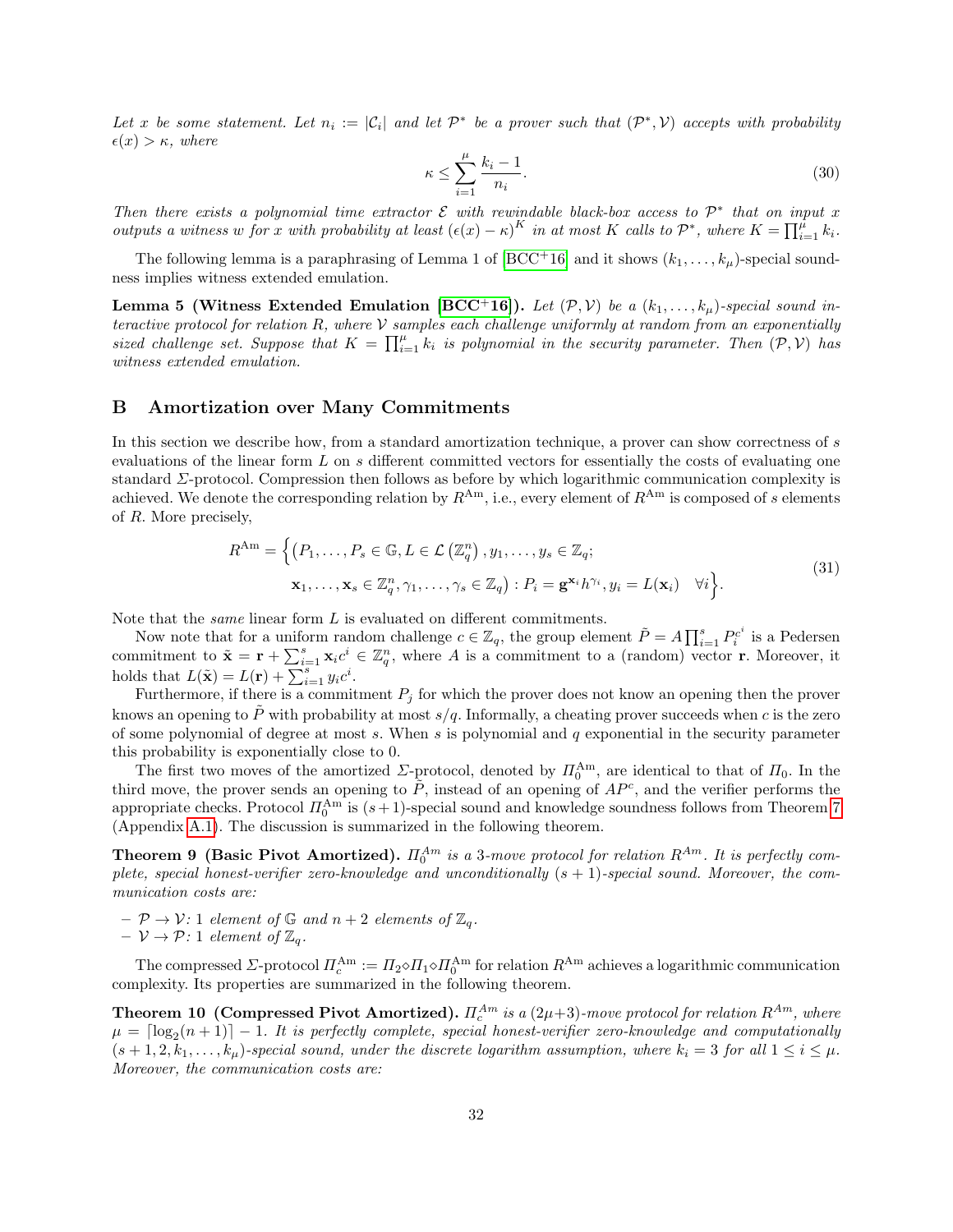$- \mathcal{P} \rightarrow \mathcal{V}$ : 2  $\lceil \log_2(n+1) \rceil - 1$  elements of  $\mathbb{G}$  and 3 elements of  $\mathbb{Z}_q$ .  $- \nu \rightarrow \mathcal{P}$ :  $\lceil \log_2(n+1) \rceil + 1$  elements of  $\mathbb{Z}_q$ .

### <span id="page-32-0"></span>C Compressed Pivot with Unconditional Soundness

In this section we describe two approaches to implement the compressed pivot with unconditional knowledge soundness, rather than computational.

First, observe that, in contrast to Bulletproofs  $[BBB<sup>+</sup>18]$  $[BBB<sup>+</sup>18]$ , our compression mechanism by itself achieves unconditional soundness. The reason is that our pivot only considers linear constraints and no quadratic ones. The only building block that does not achieve unconditional soundness is the reduction of protocol  $\Pi_1$ . To achieve unconditional soundness, we simply omit this reduction. Only minor adaptations of the compression mechanism are required. A negative consequence of this approach is that the communication costs, while still logarithmic, are increased by a factor 2.

Second, we describe an approach that achieves unconditional soundness without incurring this factor 2 loss in communication efficiency. To this end, we show a conceptual simplification of  $\Sigma$ -protocol  $\Pi_0$  that reduces the requirements for the compressed pivot to a minimum. Namely, to open linear forms, it turns out to be *sufficient* to have access to an efficient ZKPoK for just opening Pedersen vector commitments. Thus, in principle, a direct provision within the compressed pivot to show that a committed vector satisfies a linear constraint is no longer required.

We begin by showing that a ZK protocol for opening linear forms can be derived from a ZK protocol for only proving knowledge of an opening of a Pedersen vector commitment. More precisely, we show that a ZK protocol for relation

$$
R' = \{ (P \in \mathbb{G}; \mathbf{z} \in \mathbb{Z}_q^{n-1}, \gamma \in \mathbb{Z}_q) : \mathbf{k}^{\mathbf{z}} h^{\gamma} = P \},\tag{32}
$$

with public parameters  $\mathbf{k} \in \mathbb{G}^{n-1}$  and  $h \in \mathbb{G}$ , implies a ZK protocol for relation R of Equation [1.](#page-9-2)

The main observation is that proving that a committed vector  $\mathbf{x} \in \mathbb{Z}_q^n$  satisfies  $L(\mathbf{x}) = y$ , for some linear form L and scalar y, is equivalent to proving that **x** lies in the affine subspace  $A_{L,y} = \{ \mathbf{z} \in \mathbb{Z}_q^n : L(\mathbf{z}) = y \}.$ We assume (w.l.o.g.) that  $y = 0$  and that  $L \neq 0$ . Then  $V_L := A_{L,0} \subset \mathbb{Z}_q^n$  is a linear subspace of dimension  $n-1$ . Both prover and verifier use the same deterministic algorithm to compute a basis  $\mathbf{v}_1, \ldots, \mathbf{v}_{n-1}$  for  $V_L$  and a new set of generators  $\mathbf{k} := (\mathbf{g}^{\mathbf{v}_1}, \ldots, \mathbf{g}^{\mathbf{v}_{n-1}}) \in \mathbb{G}^{n-1}$ . Note that, since  $\mathbf{v}_1, \ldots, \mathbf{v}_{n-1}$  is a basis, a non-trivial discrete log relation between  $k_1, \ldots, k_{n-1}, h$  implies a non-trivial discrete log relation between  $g_1, \ldots, g_n, h$ .

By black-box application of the ZK protocol for relation  $R'$  the prover shows that it knows an opening of commitment P with respect to generators  $k_1, \ldots, k_{n-1}, h$ . From this it follows that the prover knows an opening  $(\mathbf{x}, \gamma)$  of P with respect to generators  $g_1, \ldots, g_n, h$  such that  $\mathbf{x} \in V_L$  and therefore  $L(\mathbf{x}) = 0$ , i.e.,  $(\mathbf{x}, \gamma)$  is a witness for relation R which completes the reduction.

Subsequently, we note that the simplified compressed pivot is immediately obtained from protocols  $\Pi_0$ and  $\Pi_2$  by "stripping them of their linear forms", i.e., all protocols steps involving the linear form L can be omitted. The reduction of protocol  $\Pi_1$  is no longer required. As a result, the minimized compressed pivot described here achieves unconditional soundness.

Although this view may be superior from a conceptual standpoint, it does increase the computational costs for both the prover and the verifier. Both have to compute a basis for  $V_L$  and a new set of generators of G. Moreover, at the point of writing, it is not clear how smoothly this approach carries over to assumptions other than the discrete log assumption. For these reasons, this paper is mainly based on the compressed pivot of Section [4.3.](#page-13-2)

### <span id="page-32-1"></span>D A Remark on Sublinear Communication Complexity

For his protocols Groth [\[Gro09\]](#page-23-15) made the observation that there is a trade-off between the communication complexity and the number of rounds. A similar trade-off applies to our situation. Protocol  $\Pi_2$  achieves a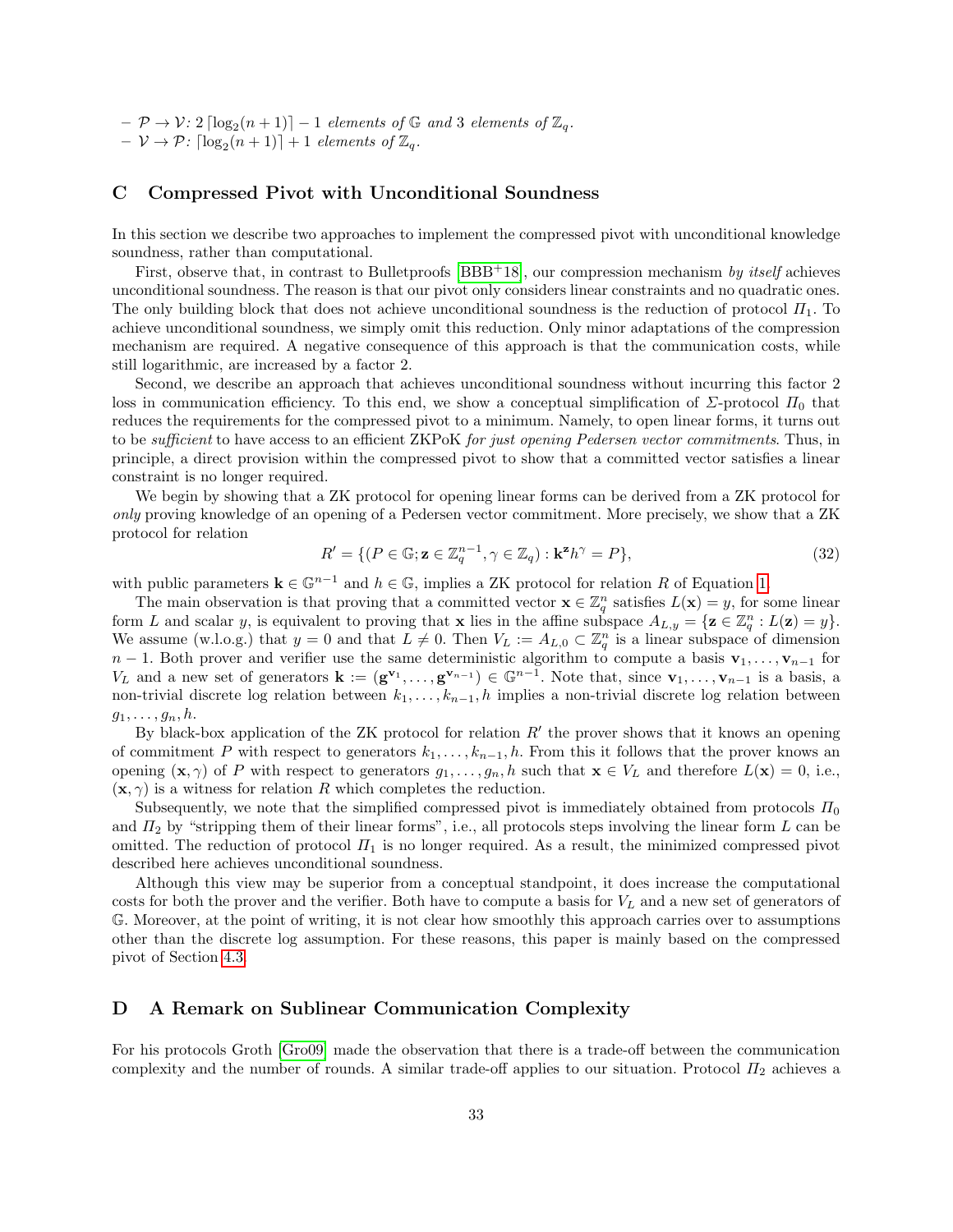logarithmic communication complexity at the cost of a logarithmic number of rounds. The protocol recursively divides the witness into two parts, left and right. This idea is easily generalized to the situation in which the witness  $\mathbf{x} \in \mathbb{Z}_q^n$  is divided into k parts.

For simplicity we assume  $n$  to be a power of  $k$ . A quick inspection of this generalization shows that instead of the two group elements A and B in the first round of  $\Pi_2$ , the prover has to sent  $2k-2$  group elements. Recursing the protocol  $\log_k(n) - 1$  times results in a total communication of  $(2k-2)\log_k(n) - 2k+2$ elements of  $\mathbb{G}$  and k elements of  $\mathbb{Z}_q$  from prover to verifier. It is easily seen that these communication costs are minimized for  $k = 2$ .

minimized for  $k = 2$ .<br>In contrast,  $k = \sqrt{n/2}$  results in a constant round protocol with sublinear communication costs of  $\sqrt{2n-2}$ In contrast,  $\kappa = \sqrt{n/2}$  results in a constant round protocol with submitted communication costs of  $\sqrt{2n-2}$  elements of  $\mathbb{Z}_q$  from  $\mathcal{P}$  to  $\mathcal{V}$ . Of course, in the non-interactive Fiat-Shamir mode the logarithmic variant might be preferable.

### E Compactifying a Vector of Commitments

This section describes two solutions for the two extreme ZK cases, where the prover wishes to show that some relation holds for data that has already been committed to. Recall the two cases from Section [5.3:](#page-16-0)

- **Case 1:** The prover is committed to the input data  $x$  in a *single* compact commitment.
- Case 2: The prover is committed to the coordinates of the input data  $x$  *individually.*

Both solutions reduce the situation to that of a prover with a single compact commitment  $[(x, aux)]$  to all relevant data (i.e., input data and auxiliary data). Applying the methods of Section [6](#page-17-0) serially, i.e., after these reductions, induces a factor 2 loss in the communication efficiency. Here, we show how these phases can be executed in parallel, amortizing their costs and thereby avoiding the factor 2 loss.

### <span id="page-33-0"></span>E.1 Case 1

The straightforward *serial* approach for this case is described in Section [5.3.](#page-16-0) It requires the prover to open one linear form on one compact commitment, and another linear form on another commitment. First, the amortized nullity checks on Pedersen commitment  $Q$  to  $(0, \text{aux}) \in \mathbb{Z}_q^{n+t}$  and, second, an opening on Pedersen commitment  $P' = PQ$  to  $(\mathbf{x}, \mathsf{aux}) \in \mathbb{Z}_q^{n+t}$  when applying the methods of Section [6.](#page-17-0) Recall that, here, P is a Pedersen commitment to the input data  $\mathbf{x} \in \mathbb{Z}_q^n$ . In this section we describe a  $\Sigma$ -protocol for precisely this amortization scenario where the linear form that is to be opened depends on the commitment.

More precisely, let us consider the two linear forms  $L_1, L_2 : \mathbb{Z}_q^n \to \mathbb{Z}_q$  and two compact commitments  $[\mathbf{x}_1]$  and  $[\mathbf{x}_2]$  to  $\mathbf{x}_1, \mathbf{x}_2 \in \mathbb{Z}_q^n$ . The goal is to efficiently open  $L_1(\mathbf{x}_1)$  and  $L_2(\mathbf{x}_2)$  in ZK. In particular, the cross-terms  $L_1(\mathbf{x}_2)$  and  $L_2(\mathbf{x}_1)$  are to remain secret.

The main idea is to build a *shell* around the compact commitments that allows the prover to mask linear form evaluations that are not supposed to be revealed, i.e., the cross-terms. Thereby, the problem can be reduced to a standard amortization scenario where the entire "matrix" of linear form evaluations

$$
\begin{pmatrix} L_1(\mathbf{x}_1) & L_1(\mathbf{x}_2) \\ L_2(\mathbf{x}_1) & L_2(\mathbf{x}_2) \end{pmatrix}
$$

is revealed. More precisely, intended evaluations, on the diagonal of this matrix, will return the correct value and unintended evaluations will return a random, i.e., masked, value.

The solution presented here is constructed at the level of our basic  $\Sigma$ -protocol  $\Pi_0$  (Section [3\)](#page-9-0). Black-box access to [·] is insufficient and we therefore focus on the Pedersen vector commitment scheme. It suffices to consider a solution with linear communication complexity. A compressed version of this  $\Sigma$ -protocol, with logarithmic communication complexity, directly follows from the compression techniques of Section [4.](#page-10-0)

Let us now consider the details of our solution. Taking from the public set-up information a new pair of generators  $k_1, k_2$  disjoint from the initial set that, supposedly, underlie Pedersen commitments  $[\mathbf{x}_1]$  and [ $\mathbf{x}_2$ ]. These additional generators allow the prover to incorporate additional (random) coefficients  $u, w \in \mathbb{Z}_q$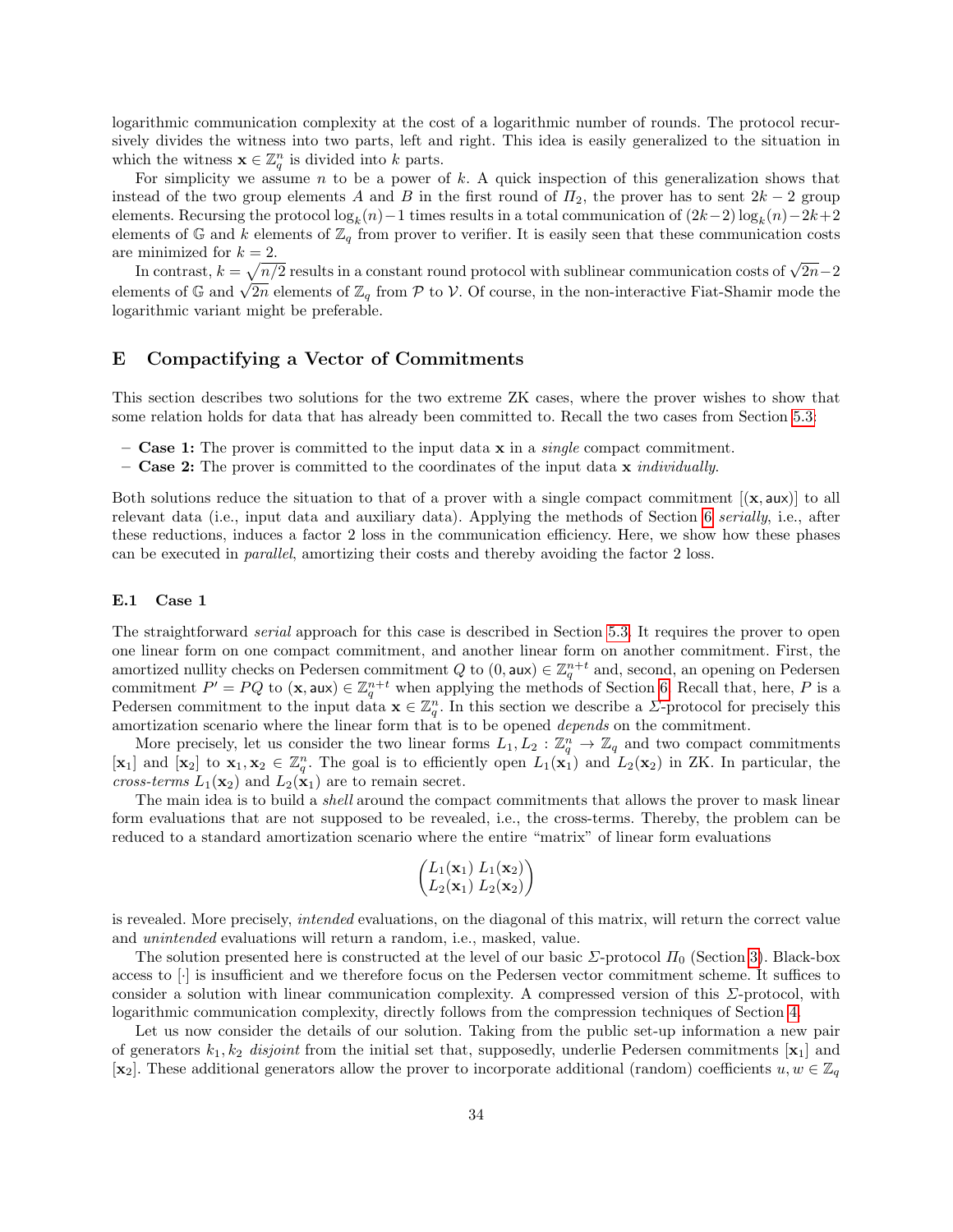in the commitments. However, it is essential that generator  $k_1$  is only used to equip commitment  $[\mathbf{x}_1]$  with a shell and generator  $k_2$  is only used to equip commitment  $\mathbf{x}_2$  with a shell. Shelled Pedersen commitments to  $\mathbf{x}_1$  and  $\mathbf{x}_2$  are obtained by multiplying  $[\mathbf{x}_1]$  and  $[\mathbf{x}_2]$  with shells  $k_1^u$  and  $k_2^w$ , respectively, and take the form  $[(\mathbf{x}_1, u, 0)]$  and  $[(\mathbf{x}_2, 0, w)]$ .

Altogether we have reduced the problem to finding a ZK protocol for the following relation,

$$
R_{\text{shell}} = \{ (P_1, P_2, L_1, L_2, y_1, y_2; \mathbf{x}_1, \mathbf{x}_2, u, w, \gamma_1, \gamma_2) : P_1 = \mathbf{g}^{\mathbf{x}_1} k_1^u h^{\gamma_1}, P_2 = \mathbf{g}^{\mathbf{x}_2} k_2^w h^{\gamma_2}, L_1(\mathbf{x}_1) = y_1, L_2(\mathbf{x}_2) = y_2 \},
$$
 (33)

where  $\mathbf{g} \in \mathbb{G}^n$  and  $k_1, k_2, h \in \mathbb{G}$  are public parameters,  $P_1, P_2 \in \mathbb{G}$ ,  $u, w, y_1, y_2, \gamma_1, \gamma_2 \in \mathbb{Z}_q$ ,  $\mathbf{x}_1, \mathbf{x}_2 \in \mathbb{Z}_q^n$  and  $L_1, L_2 : \mathbb{Z}_q^n \to \mathbb{Z}_q$  are linear forms.

Next, we describe how this relation can be reduced to the standard amortization scenario where cross terms are revealed. Simultaneously, we introduce amortized nullity checks on the appropriated coordinates of  $(\mathbf{x}_1, u, 0)$  and  $(\mathbf{x}_2, 0, w)$ . These nullity checks have to be incorporated at this stage of the protocol, otherwise they will again introduce cross terms that are to remain secret. So let  $\rho \in \mathbb{Z}_q \setminus \{-1\}$  be a uniform random challenge and let us consider the following linear forms:

$$
\widehat{L}_1: \mathbb{Z}_q^{n+2} \to \mathbb{Z}_q, \quad (\mathbf{x}, a, b) \mapsto L_1(\mathbf{x}) - y_1 + b(\rho + 1),
$$
  
\n
$$
\widehat{L}_2: \mathbb{Z}_q^{n+2} \to \mathbb{Z}_q, \quad (\mathbf{x}, a, b) \mapsto L_2(\mathbf{x}) - y_2 + a(\rho + 1).
$$
\n(34)

Note that to mask the cross terms it is essential that  $\rho \neq -1$ .

From these derived linear forms the following relation, with public cross-terms, arises:

$$
\widehat{R}_{shell} = \{ (\mathbf{g}, k_1, k_2, h, P_1, P_2, L_1, L_2, y_1, y_2, y_{11}, y_{21}; \mathbf{x}_1, \mathbf{x}_2, u, w, u', w', \gamma_1, \gamma_2) : \n P_1 = \mathbf{g}^{\mathbf{x}_1} k_1^u k_2^{w'} h^{\gamma_1}, P_2 = \mathbf{g}^{\mathbf{x}_2} k_1^{u'} k_2^{v} h^{\gamma_2}, \widehat{L}_1(\mathbf{x}_1, u, w') = \widehat{L}_2(\mathbf{x}_2, u', w) = 0, \n \widehat{L}_1(\mathbf{x}_2, u', w) = y_{12}, \widehat{L}_2(\mathbf{x}_1, u, w') = y_{21} \}.
$$
\n(35)

Standard amortization techniques directly yield a  $\Sigma$ -protocol for  $R_{shell}$  with the desired communication complexity. However, a ZKPoK for relation  $R_{\text{shell}}$  does not yield a ZKPoK for relation  $R_{\text{shell}}$ , since information about the masks  $u$  and  $w$  is revealed. For this reason, the prover first re-randomizes the shells by sending commitments  $R_1, R_2$  to  $s_1, s_2 \in \mathbb{Z}_q$  chosen uniformly at random under generators  $(k_1, h)$  and  $(k_2, h)$ , respectively. The prover and verifier compute the re-randomized commitments  $R_1P_1$  and  $R_2P_2$  and by two standard  $\Sigma$ -protocols the prover shows that commitments  $R_1$  and  $R_2$  exclusively involve the appropriate generators. After re-randomization the prover and verifier run a standard amortized  $\Sigma$ -protocol for relation  $R_{\text{shell}}$ .

To summarize, the ZKPoK for relation  $R_{\text{shell}}$  contains three components:

- 1. Amortized nullity checks on shelled commitments  $P_1$  and  $P_2$ .
- 2. Re-randomization of the shells, together with the basic  $\Sigma$ -protocols for  $R_1$  and  $R_2$ .
- 3. Amortized  $\Sigma$ -protocol for relation  $R_{\text{shell}}$ .

The protocol is formally described in Protocol [9](#page-36-0) and denoted by  $\Pi_{shell}$ . Theorem [11](#page-34-0) summarizes its main properties. To achieve logarithmic communication complexity, compression can be applied as before. Moreover, we note that a straightforward generalization allows the compactification of any  $s > 1$  compact commitments.

<span id="page-34-0"></span>**Theorem 11.**  $\Pi_{shell}$  is a 4-move protocol for relation  $R_{shell}$ . It is perfectly complete, special honest verifier zero-knowledge and computationally (2, 3)-special sound, under the discrete logarithm assumption. Moreover, the communication costs are:

 $-\mathcal{P} \rightarrow \mathcal{V}$ : 5 elements of  $\mathbb{G}$  and  $n+11$  elements of  $\mathbb{Z}_q$ .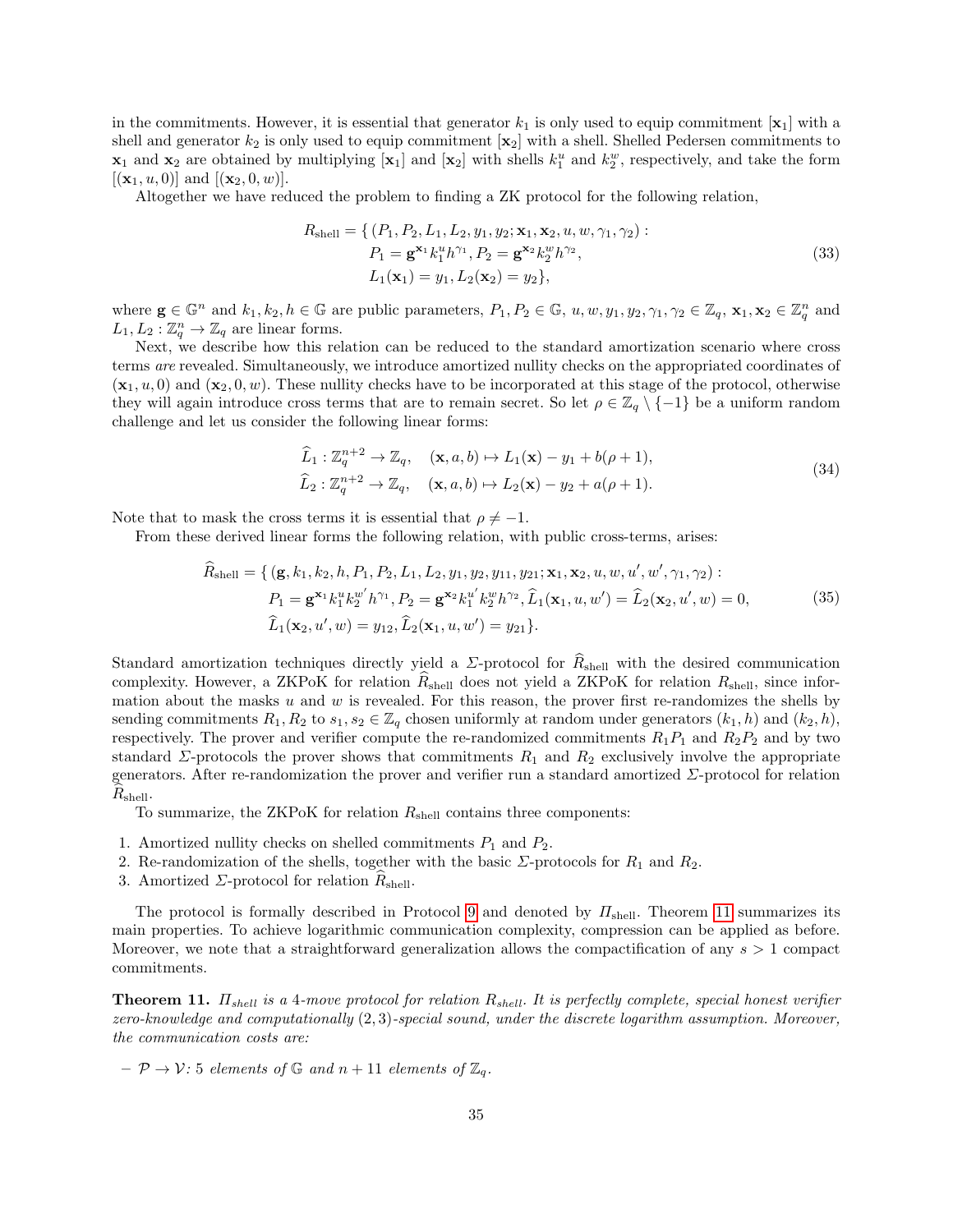$-\nu \rightarrow \mathcal{P}: 2$  elements of  $\mathbb{Z}_q$ .

Proof. **Completeness** directly follows.

**SHVZK**: On input  $\rho, c \in \mathbb{Z}_q$  with  $\rho \neq -1$ , the simulator samples  $R_1, R_2 \in \mathbb{G}$ ,  $y_{21}, y_{12}, z_1, z_2, \phi_1, \phi_2, \phi \in \mathbb{Z}_q$ and  $\mathbf{z} \in \mathbb{Z}_q^{n+2}$  uniformly at random. From these values the simulator computes:

$$
A = (\mathbf{g}, k_1, k_2)^{\mathbf{z}} h^{\phi} (P_1 R_1)^{-c} (P_2 R_2)^{-c^2},
$$
  
\n
$$
A_1 = k_1^{z_1} h^{\phi_1} R_1^{-c},
$$
  
\n
$$
A_2 = k_2^{z_2} h^{\phi_2} R_2^{-c},
$$
  
\n
$$
t_1 = \hat{L}_1(\mathbf{z}) - c^2 y_{12},
$$
  
\n
$$
t_2 = \hat{L}_2(\mathbf{z}) - c y_{21}.
$$
  
\n(36)

The resulting transcript tr is now easily seen to be accepting. Moreover, using the fact that  $\rho \neq -1$ , it follows that the probability distribution of tr is equal to that of an honest execution.

**Special Soundness:** Let us now show that  $\Pi_{\text{shell}}$  is (2, 3)-special sound. From three accepting transcripts with coinciding first and second messages and different challenges, the extractor uses standard techniques to extract elements  $\bar{\mathbf{z}}_1, \bar{\mathbf{z}}_2 \in \mathbb{Z}_q^{n+2}$  and  $\bar{\phi}_1, \bar{\phi}_2, \bar{z}_1, \bar{z}_2, \bar{\phi}_{11}, \bar{\phi}_{21} \in \mathbb{Z}_q$  for which it holds that

$$
(\mathbf{g}, k_1, k_2)^{\bar{\mathbf{z}}_1} h^{\bar{\phi}_1} = P_1 R_1, \qquad \qquad \widehat{L}_1(\bar{\mathbf{z}}_1) = 0, \qquad k_1^{\bar{z}_1} h^{\bar{\phi}_{11}} = R_1, \n(\mathbf{g}, k_1, k_2)^{\bar{\mathbf{z}}_2} h^{\bar{\phi}_2} = P_2 R_2, \qquad \qquad \widehat{L}_2(\bar{\mathbf{z}}_2) = 0, \qquad k_2^{\bar{z}_2} h^{\bar{\phi}_{21}} = R_2.
$$
\n(37)

Now let us define  $\hat{\mathbf{z}}_1 := \bar{\mathbf{z}}_1 - (0, \ldots, 0, \bar{z}_1, 0), \hat{\mathbf{z}}_1 := \bar{\mathbf{z}}_2 - (0, \ldots, 0, \bar{z}_2), \hat{\phi}_1 := \bar{\phi}_1 - \bar{\phi}_{11}$  and  $\hat{\phi}_2 := \bar{\phi}_2 - \bar{\phi}_{21}$ . Then it holds that

<span id="page-35-1"></span>
$$
(\mathbf{g}, k_1, k_2)^{\hat{\mathbf{z}}_1} h^{\phi_1} = P_1, \qquad \hat{L}_1(\hat{\mathbf{z}}_1) = 0,
$$
  
\n
$$
(\mathbf{g}, k_1, k_2)^{\hat{\mathbf{z}}_2} h^{\hat{\phi}_2} = P_2, \qquad \hat{L}_2(\hat{\mathbf{z}}_2) = 0.
$$
\n(38)

The remainder of the proof follows from an analysis of the polynomial amortization trick. Namely, rewinding once more and running the same procedure for a different first move challenge  $\rho'$  allows the extraction of another set of elements  $\tilde{\mathbf{z}}_1, \tilde{\mathbf{z}}_2, \phi_1, \phi_2$  and an affine form L satisfying the relations of Equation [38.](#page-35-1) Hence, either the extractor has found a non-trivial discrete log relation or  $\tilde{\mathbf{z}}_1 = \hat{\mathbf{z}}_1$ ,  $\tilde{\mathbf{z}}_2 = \hat{\mathbf{z}}_2$ ,  $\phi_1 = \phi_1$  and  $\phi_2 = \phi_2$ . In the latter case it follows that  $\hat{\mathbf{z}}_1 = (\hat{\mathbf{x}}_1, a_1, b_1)$  and  $\hat{\mathbf{z}}_2 = (\hat{\mathbf{x}}_2, a_2, b_2)$  satisfy  $b_1 = a_2 = 0$  and

$$
\mathbf{g}^{\hat{\mathbf{x}}_1} k_1^{a_1} h^{\hat{\phi}_1} = P_1, \qquad L_1(\hat{\mathbf{x}}_1) = 0, \n\mathbf{g}^{\hat{\mathbf{x}}_2} k_2^{b_2} h^{\hat{\phi}_2} = P_2, \qquad L_2(\hat{\mathbf{x}}_2) = 0.
$$
\n(39)

Hence, Protocol  $\Pi_{shell}$  is (2,3)-special sound which proves the Theorem.

### <span id="page-35-0"></span>E.2 Case 2

Let us consider the case where the prover has s individual Pedersen commitments  $P_i$  to  $v_i \in \mathbb{Z}_q$ . The goal is to construct an interactive protocol that takes as public input  $P_1, \ldots, P_s$ , as prover's private input  $v_1, \ldots, v_s$ and aux  $\in \mathbb{Z}_q^t$  and outputs a compact commitment to  $[(v_1,\ldots,v_s,\text{aux})]$ . In fact, our solution outputs a commitment  $[(v_1,\ldots,v_s,r,\mathsf{aux})]$  where  $r \in \mathbb{Z}_q$  is sampled uniformly at random. This additional coefficient r does not introduce any difficulties in applying the methods of Section [6.](#page-17-0) In contrast to Case 1, we will see that parallelization with this compactification technique immediately follows. Moreover, black-box access to our compressed pivot [·] suffices.

The main idea is to create a new compact commitment to  $(v_1, \ldots, v_s, r, \text{aux}) \in \mathbb{Z}_q^{s+t+1}$  and use a standard (amortized)  $\Sigma$ -protocol to prove correctness of this compact commitment. The amortized  $\Sigma$ -protocol was, for the more general Pedersen vector commitments, described in Appendix [B.](#page-31-0) More precisely, from the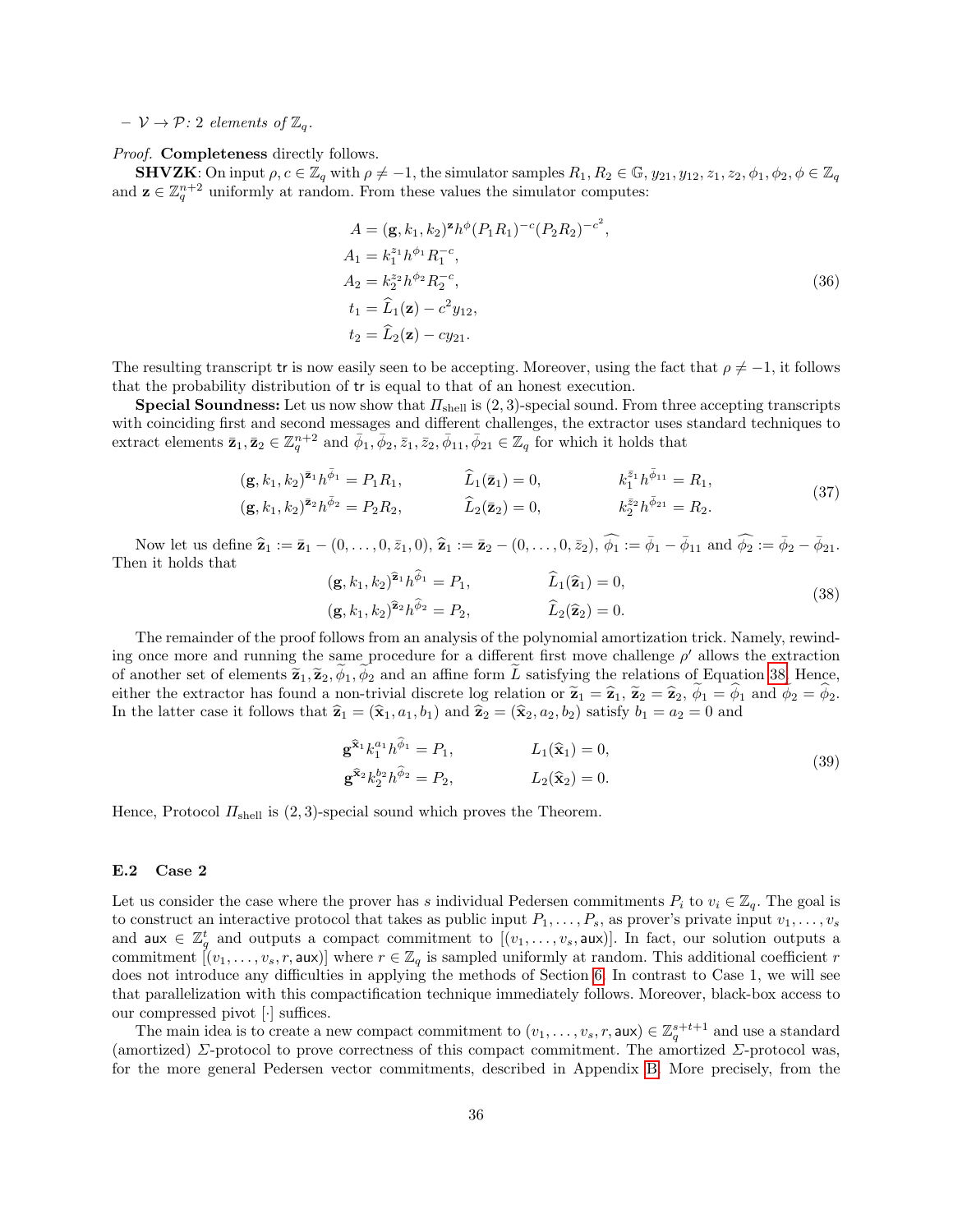|                                                                                                                                                                                                              | Amortizing the costs of opening two different linear forms on two different Pedersen vector commitments.                                                                                         |                                                                                                                     |
|--------------------------------------------------------------------------------------------------------------------------------------------------------------------------------------------------------------|--------------------------------------------------------------------------------------------------------------------------------------------------------------------------------------------------|---------------------------------------------------------------------------------------------------------------------|
|                                                                                                                                                                                                              | PUBLIC PARAMETERS : $\mathbf{g}, k_1, k_2, h$<br>INPUT $(P_1, P_2, L_1, L_2, y_1, y_2; \mathbf{x}_1, \mathbf{x}_2, u, w, \gamma_1, \gamma_2)$                                                    |                                                                                                                     |
|                                                                                                                                                                                                              | $P_1 = \mathbf{g}^{\mathbf{x}_1} k_1^u h^{\gamma_1} \in \mathbb{G}$<br>$P_2 = \mathbf{g}^{\mathbf{x}_2} k_2^w h^{\gamma_2} \in \mathbb{G}$<br>$y_1 = L_1(\mathbf{x}_1), y_2 = L_2(\mathbf{x}_2)$ |                                                                                                                     |
| Prover                                                                                                                                                                                                       |                                                                                                                                                                                                  | Verifier                                                                                                            |
|                                                                                                                                                                                                              |                                                                                                                                                                                                  | $\rho \leftarrow_R \mathbb{Z}_q \setminus \{-1\}$                                                                   |
|                                                                                                                                                                                                              | $\widehat{L}_1(\mathbf{x}, a, b) := L_1(\mathbf{x}) - y_1 + b(\rho + 1)$<br>$\widehat{L}_2(\mathbf{x}, a, b) := L_2(\mathbf{x}) - y_2 + a(\rho + 1)$                                             |                                                                                                                     |
| $s_1, s_2, \psi_1, \psi_2 \leftarrow_R \mathbb{Z}_q$<br>$R_1 = k_1^{s_1} h^{\psi_1}, R_2 = k_2^{s_2} h^{\psi_2}$                                                                                             |                                                                                                                                                                                                  |                                                                                                                     |
| $y_{21} = \widehat{L}_2(\mathbf{x}_1, u + s_1, 0)$<br>$y_{12} = \widehat{L}_1(\mathbf{x}_2, 0, w + s_2)$                                                                                                     |                                                                                                                                                                                                  |                                                                                                                     |
| $r_1, r_2, \eta_1, \eta_2 \leftarrow \mathbb{Z}_q$<br>$A_1 = k_1^{r_1} h^{\eta_1}, A_2 = k_2^{r_2} h^{\eta_2}$                                                                                               |                                                                                                                                                                                                  |                                                                                                                     |
| $\mathbf{r} \leftarrow_R \mathbb{Z}_q^{n+2}, \omega \leftarrow_R \mathbb{Z}_q$<br>$t_1 = \widehat{L}_1(\mathbf{r}), t_2 = \widehat{L}_2(\mathbf{r})$<br>$A = (\mathbf{g}, k_1, k_2)^{\mathbf{r}} h^{\omega}$ | $R_1, R_2, A, A_1, A_2, y_{21}, y_{12}, t_1, t_2$                                                                                                                                                |                                                                                                                     |
|                                                                                                                                                                                                              |                                                                                                                                                                                                  | $c \leftarrow_R \mathbb{Z}_q$                                                                                       |
| $z = (x_1, u + s_1, 0)c +$                                                                                                                                                                                   | $\boldsymbol{c}$                                                                                                                                                                                 |                                                                                                                     |
| $({\bf x}_2, 0, w + s_2)c^2 + {\bf r}$                                                                                                                                                                       |                                                                                                                                                                                                  |                                                                                                                     |
| $\phi = (\gamma_1 + \psi_1)c + (\gamma_2 + \psi_2)c^2 + \omega$<br>$\tilde{z}_1 = cs_1 + r_1$<br>$\phi_1 = c\psi_1 + \eta_1$<br>$\tilde{z}_2 = cs_2 + r_2$<br>$\phi_2 = c\psi_2 + \eta_2$                    |                                                                                                                                                                                                  |                                                                                                                     |
|                                                                                                                                                                                                              | $\mathbf{z},\phi,\tilde{z}_1,\phi_1,\tilde{z}_2,\phi_2$                                                                                                                                          | $(\mathbf{g}, k_1, k_2)^{\mathbf{z}} h^{\phi} \stackrel{?}{=} A (P_1 R_1)^c (P_2 R_2)^{c^2}$                        |
|                                                                                                                                                                                                              |                                                                                                                                                                                                  | $\widehat{L}_1(\mathbf{z}) \stackrel{?}{=} c^2 y_{12} + t_1$                                                        |
|                                                                                                                                                                                                              |                                                                                                                                                                                                  | $\widehat{L}_2(\mathbf{z}) \stackrel{?}{=} cy_{21} + t_2$<br>$k_1^{\tilde{z}_1}h^{\phi_1} \stackrel{?}{=} A_1R_1^c$ |
|                                                                                                                                                                                                              |                                                                                                                                                                                                  | $k_2^{\tilde{z}_2}h^{\phi_2} \stackrel{?}{=} A_2R_2^c$                                                              |

<span id="page-36-0"></span>**Protocol 9** Zero-Knowledge Proof of Knowledge  $\Pi_{shell}$  for relation  $R_{shell}$ 

amortized  $\Sigma$ -protocol for proving knowledge of openings to  $P_1, \ldots, P_s$ , we construct a new protocol  $\Pi_P$ . The first message of the basic  $\Sigma$ -protocol is appended with a compact commitment  $[\mathbf{y}] = [(v_1, \ldots, v_s, r, \mathsf{aux})],$ where r is the random element to which the prover committed in the first round of the  $\Sigma$ -protocol. After the final round of the  $\Sigma$ -protocol, the prover and verifier run the interactive nullity check on compact commitment [y] and affine form  $L_c(\mathbf{x}) - z = x_{s+1} + \sum_{i=1}^s c^i x_i - z$ , where c is the verifier's challenge and z is the prover's response. This nullity check shows that the commitment [y] is of the correct form.

Note that it is immaterial that  $P$  is a Pedersen commitment. Any other commitment scheme with a Σ-protocol that satisfies some linearity constraints suffices. In particular, the thirds message should be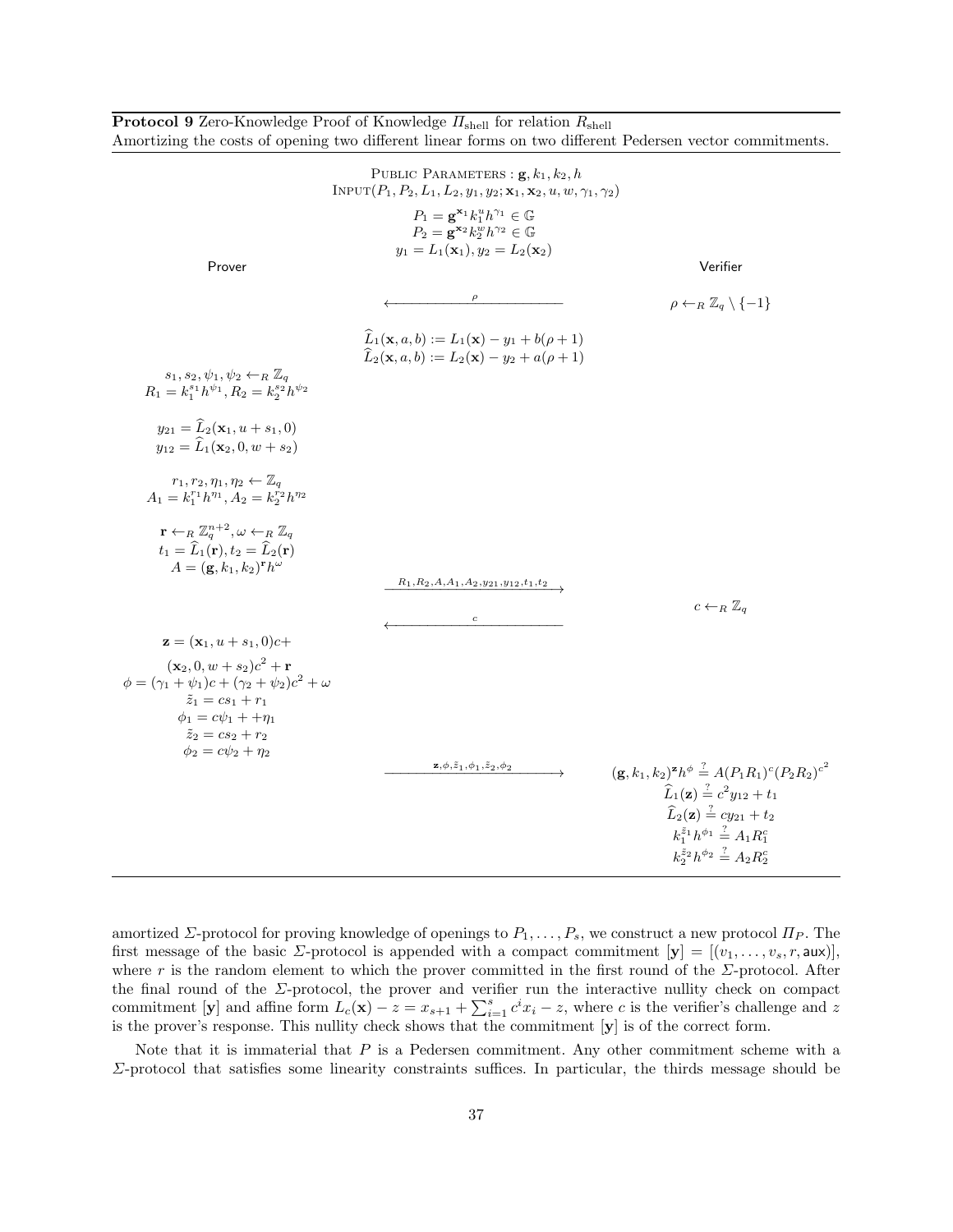computed as the evaluation of a public linear form parameterized by the challenge c. Moreover, because  $\Pi_P$ only performs a nullity check on compact commitment [y], parallelization with the methods of Section [6](#page-17-0) directly follows. Namely, these methods follow from partial openings of exactly the same vector  $[y]$ .

The protocol is formally described in Protocol [10.](#page-38-0) It outputs a vector commitment [y] and is a ZK protocol for the following relation

$$
R_P = \{ (P_1, \ldots, P_s, [\mathbf{y}]; v_1, \gamma_1, \ldots v_s, \gamma_s, \mathbf{y}) : P_j = g^{v_j} h^{\gamma_j}, v_j = y_j \quad 1 \le j \le s \}.
$$
 (40)

<span id="page-37-1"></span>The properties of  $\Pi_P$  are summarized in Theorem [12.](#page-37-1)

**Theorem 12.**  $\Pi_P$  is a  $(2\mu + 5)$ -move protocol for relation  $R_P$ , where  $\mu = \lfloor \log_2(s + t + 2) \rfloor - 1$ . It is perfectly complete, special honest-verifier zero-knowledge and computationally  $(s + 1, 2, 2, k_1, \ldots, k_\mu)$ -special sound, under the discrete logarithm assumption, where  $k_i = 3$  for all  $1 \le i \le \mu$ . Moreover, the communication costs are:

 $- \mathcal{P} \rightarrow \mathcal{V}$ :  $2 \lceil \log_2(s+t+2) \rceil + 1$  elements of  $\mathbb{G}$  and 5 elements of  $\mathbb{Z}_q$ .  $- \nu \rightarrow \mathcal{P}$ :  $\lceil \log_2(s+t+2) \rceil + 2$  elements of  $\mathbb{Z}_q$ .

*Proof.* Completeness and SHVZK follow from the associated properties of the  $\Sigma$ -protocol and  $\Pi_{\text{NULLITY}}$ .

**Special soundness:** We first recall the proof that shows that the basic amortized  $\Sigma$ -protocol is  $(s+1)$ special sound. Let  $(A, c_j, \mathbf{z}_j, \phi_i)$  be accepting transcripts for  $0 \leq j \leq s$  with  $c_i \neq c_j$  for all  $i \neq j$ . Let V be the  $(s+1)\times(s+1)$  Vandermonde matrix generated by  $c_0,\ldots,c_s$ . Since the challenges are distinct, it follows that V is invertible. Let  $V^{-1} = (a_{i,j})_{0 \le i,j \le s}$  and, for  $1 \le \ell \le s$ , let

$$
\bar{z}_{\ell} := \sum_{j=0}^{s} a_{\ell,j} \mathbf{z}_{j},
$$
  

$$
\bar{\gamma}_{\ell} := \sum_{j=0}^{s} a_{\ell,j} \phi_{j}.
$$
 (41)

Then, it holds that  $g^{\bar{z}_{\ell}} h^{\bar{\gamma}_{\ell}} = P_{\ell}$  for all  $\ell$ , which proves that the basic amortized  $\Sigma$ -protocol is  $(s + 1)$ -special sound.

Special soundness of the compound protocol now follows by the  $(2, 2, k_1, \ldots, k_\mu)$ -special soundness of  $\Pi_{\text{NULITY}}$  and the fact that for all  $\ell$ 

$$
\sum_{j=0}^{s} a_{\ell,j} L_{c_j}(\mathbf{x}) = x_{\ell}.
$$
 (42)

### <span id="page-37-0"></span>F Range Proof

In this section we show how two variations of range proofs can be derived as an immediate consequence of the circuit ZK protocols of Section [6.](#page-17-0) First, we treat the basic scenario where a prover wishes to commit to a secret integer v and show that this integer is in a public range, say  $[0, 2^{n-1}]$ . Second, we consider the scenario where the prover wishes to convince a verifier that many different integer commitments are all in some fixed range.

#### F.1 Basic Range Proofs

In the basic scenario the prover commits to the integer  $v \in \{0, \ldots, 2^{n-1}\}\$  and the required auxiliary data aux at once in a single compact commitment. In the following solution the prover does not commit to the integer v explicitly, but only via its bit-decomposition  $\mathbf{b} \in \mathbb{Z}_q^n$ . Namely, note that v can be computed as linear form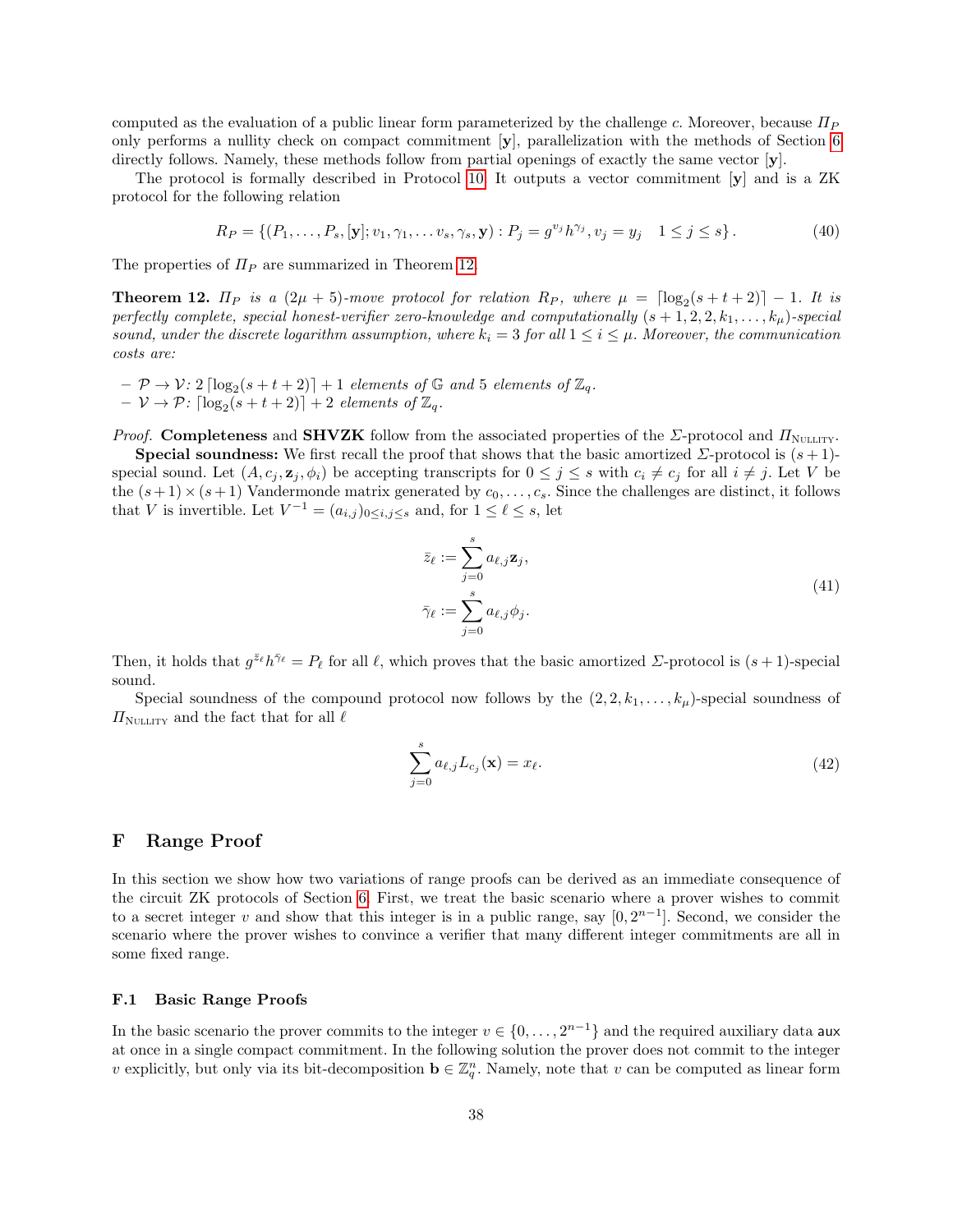<span id="page-38-0"></span>

| <b>Protocol 10</b> Extended $\Sigma$ -protocol $\Pi_P$ for s Pedersen commitments |  |
|-----------------------------------------------------------------------------------|--|
|-----------------------------------------------------------------------------------|--|

|                                                                                                                                      | $INPUT(P_1, \ldots, P_s; v_1, \gamma_1, \ldots v_s, \gamma_s, \text{aux})$<br>$\text{OUTPUT}([v_1, \ldots, v_s, r, \text{aux}])$ |                                                       |
|--------------------------------------------------------------------------------------------------------------------------------------|----------------------------------------------------------------------------------------------------------------------------------|-------------------------------------------------------|
| Prover                                                                                                                               | $P_i = q^{v_j} h^{\gamma_j}$<br>$L_a(\mathbf{x}) := x_{s+1} + \sum_{i=1}^s a^i x_i$                                              | Verifier                                              |
| $r \leftarrow_R \mathbb{Z}_q, \rho \leftarrow_R \mathbb{Z}_q$<br>$A=q^rh^\rho$<br>$\mathbf{y} = (v_1, \ldots, v_s, r, \mathsf{aux})$ |                                                                                                                                  |                                                       |
|                                                                                                                                      | $A, [\mathbf{y}]$<br>$\mathbf{c}$                                                                                                | $c \leftarrow_R \mathbb{Z}_q$                         |
| $z = r + \sum_{i=1}^{s} c^i v_i$<br>$\phi = \rho + \sum_{i=1}^s c^i \gamma_i$                                                        | $z, \phi \rightarrow$                                                                                                            |                                                       |
|                                                                                                                                      | $\Pi_{\text{NULITY}}\left( \mathbf{y} , L_c - z; \mathbf{y}\right)$                                                              | $q^zh^{\phi} \stackrel{?}{=} A \prod_{i=1}^s P^{c^i}$ |

evaluated at b, hence a compact commitment to b is an *implicit* commitment to v. To show that v is in the range  $[0, 2^{n-1}]$ , the prover now only has to convince the verifier that the committed vector **b** is comprised of 0's and 1's, which can be done by a simple application of the circuit ZK protocol  $\Pi_{cs}$ .

To this end, let  $C: \mathbb{Z}_q^n \to \mathbb{Z}_q^n$ ,  $\mathbf{x} \mapsto \mathbf{x} * (1 - \mathbf{x})$ . Prover and verifier run  $\overline{\Pi}_{cs}$  on input  $(C; \mathbf{b})$  to obtain a ZK protocol for relation

$$
R_r = \{ (C; \mathbf{b}) : C(\mathbf{b}) = 0 \}.
$$
 (43)

Minor improvements to the protocol are obtained by observing that:

- 1. All multiplication gates have inputs of the form  $\alpha$  and  $1 \alpha$ . Hence, instead of sampling a random polynomial  $q(X)$  for the right inputs of multiplication gates we take  $q(X) = 1 - f(X)$ .
- 2. All outputs of multiplications gates are 0, hence  $h(1) = h(2) = \cdots = h(n) = 0$  and these values do not have to be included in the compact commitment.

The full protocol, denoted by  $\Pi_r$ , is described in Protocol [11.](#page-39-1) Theorem [13](#page-38-1) shows that  $\Pi_r$  is a SHVZK argument of knowledge for relation  $R_r$ .

<span id="page-38-1"></span>**Theorem 13 (Basic Range Proof).**  $\Pi_r$  is a  $(2\mu + 7)$ -move protocol for relation  $R_r$ , where  $\mu$  $\lceil \log_2(2n+3) \rceil - 1$ . It is perfectly complete, special honest-verifier zero-knowledge and computationally  $(2n+1, n+2, 2, 2, k_1, \ldots, k_\mu)$ -special sound, under the discrete logarithm assumption, where  $k_i = 3$  for all  $1 \leq i \leq \mu$ . Moreover, the communication costs are:

 $- \mathcal{P} \rightarrow \mathcal{V}$ : 2  $\lceil \log_2(2n+3) \rceil$  elements of  $\mathbb{G}$  and 5 elements of  $\mathbb{Z}_q$ .  $- \nu \rightarrow \mathcal{P}$ :  $\lceil \log_2(2n+3) \rceil + 3$  elements of  $\mathbb{Z}_q$ .

### F.2 Compactifying Many Pedersen Commitments

Let us now consider the case of a prover that wishes to show that s Pedersen commitments to  $v_1, \ldots, v_s \in \mathbb{Z}_q$ are all in the range  $[0, 2^{n-1}]$ . For the corresponding relation we write  $R_r^{(s)}$ . The protocol, denoted by  $\Pi_r^{(s)}$ , is constructed by deploying a minor adaptation of the "Case 2" compactification techniques of Section [5.3.](#page-16-0) The compactification techniques are easily adapted to obtain a single compact commitment to the ns bits of the s committed values together with the auxiliary data required to prove their correctness. The properties of  $\Pi_r^{(s)}$  are given by the following theorem.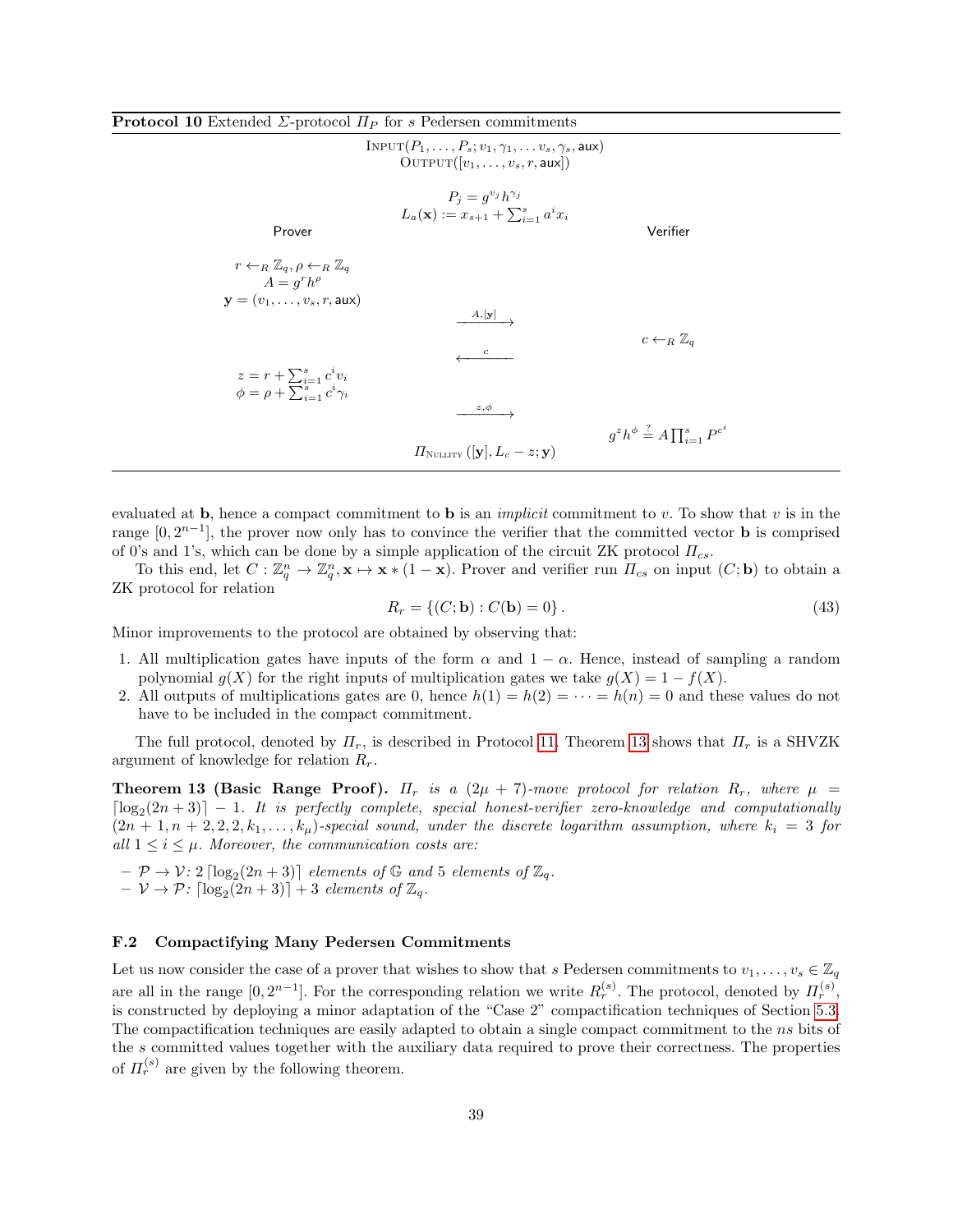<span id="page-39-1"></span>**Protocol 11** Range proof  $\Pi_r$ 

The polynomial f is sampled uniformly at random such that its evaluations at  $1, \ldots, n$  correspond to **b**.

|                                                                                                                                                        | INPUT(C; b)                                                                                                                                          |                                                          |
|--------------------------------------------------------------------------------------------------------------------------------------------------------|------------------------------------------------------------------------------------------------------------------------------------------------------|----------------------------------------------------------|
| Prover                                                                                                                                                 | $C: \mathbb{Z}_q^n \to \mathbb{Z}_q^n$ ,<br>$\mathbf{x} \mapsto \mathbf{x} * (1 - \mathbf{x})$<br>$C(\mathbf{b})=0$                                  | Verifier                                                 |
| $f \leftarrow_R \mathbb{Z}_q[X]_{\leq n}$<br>$h(X) = f(X)(1 - f(X))$<br>$\mathbf{y} = (\mathbf{b}, f(0), h(0), h(n+1), \ldots, h(2n))$<br>$z_1 = f(c)$ | $\mathbf{y}$<br>$\mathfrak{c}$                                                                                                                       | $c \leftarrow_R \mathbb{Z}_q \setminus \{1, \ldots, n\}$ |
| $z_2 = h(c)$                                                                                                                                           | $z_1, z_2$<br>$\prod_{\text{NULLITY}}\left(\begin{aligned}\nC(\mathbf{b}) \\ \mathbf{y}, f(c) - z_1; \mathbf{y} \\ h(c) - z_2\n\end{aligned}\right)$ | $z_2 \stackrel{?}{=} z_1(1-z_1)$                         |

**Theorem 14 (Range Proof Case 2).**  $\Pi_r^{(s)}$  is a  $(2\mu + 7)$ -move protocol for relation  $R_r^{(s)}$ , where  $\mu$  =  $\lceil \log_2(2ns + 4) \rceil - 1$ . It is perfectly complete, special honest-verifier zero-knowledge and computationally (s +  $1, 2ns + 1, ns + 3, 2, 2, k_1, \ldots, k_\mu$ )-special sound, under the discrete logarithm assumption, where  $k_i = 3$  for all  $1 \leq i \leq \mu$ . Moreover, the communication costs are:

 $- \mathcal{P} \rightarrow \mathcal{V}$ : 2  $\lceil \log_2(2ns + s + 4) \rceil + 1$  elements of  $\mathbb{G}$  and 7 elements of  $\mathbb{Z}_q$ .  $- \mathcal{V} \rightarrow \mathcal{P}$ :  $\lceil \log_2(2ns + s + 4) \rceil + 4$  elements of  $\mathbb{Z}_q$ .

### <span id="page-39-0"></span>G Strong-RSA Assumption

In this appendix we informally sketch the approach of [\[BFS20\]](#page-23-3) along with our adaptations to allow for the opening of arbitrary linear forms. This adaptations can be used to base our pivot on assumptions derived from the Strong-RSA assumption.

#### G.1 Integer Commitment Scheme

We briefly recall the integer commitment scheme of  $[DF02]$ . The commitment space of this scheme is a group G of unknown order, such as an RSA group or a class group. Although the exact order of G is unknown, we do assume to know an upper bound B on the order, i.e.,  $|\mathbb{G}| \leq B$ .

The setup phase of the commitment scheme generates two random group elements  $g, h \in \mathbb{G}$  such that they both generate the same subgroup of G. In this case the distribution of  $h^{\gamma}$  for  $\gamma$  chosen uniformly at random from  $[0, B \cdot 2^{\kappa})$ , where  $\kappa$  is the security parameter, will be exponentially close to the uniform distribution on  $\langle g \rangle$ . Hence for an arbitrary integer x, the element  $[x] = g^x h^\gamma \in \mathbb{G}$  statistically hides x.

Intuitively, the binding property follows from the assumption that the prover does not know the order of G. Formally, the binding property can be shown to follow from the root assumption [\[DF02,](#page-23-18) [BFS20\]](#page-23-3).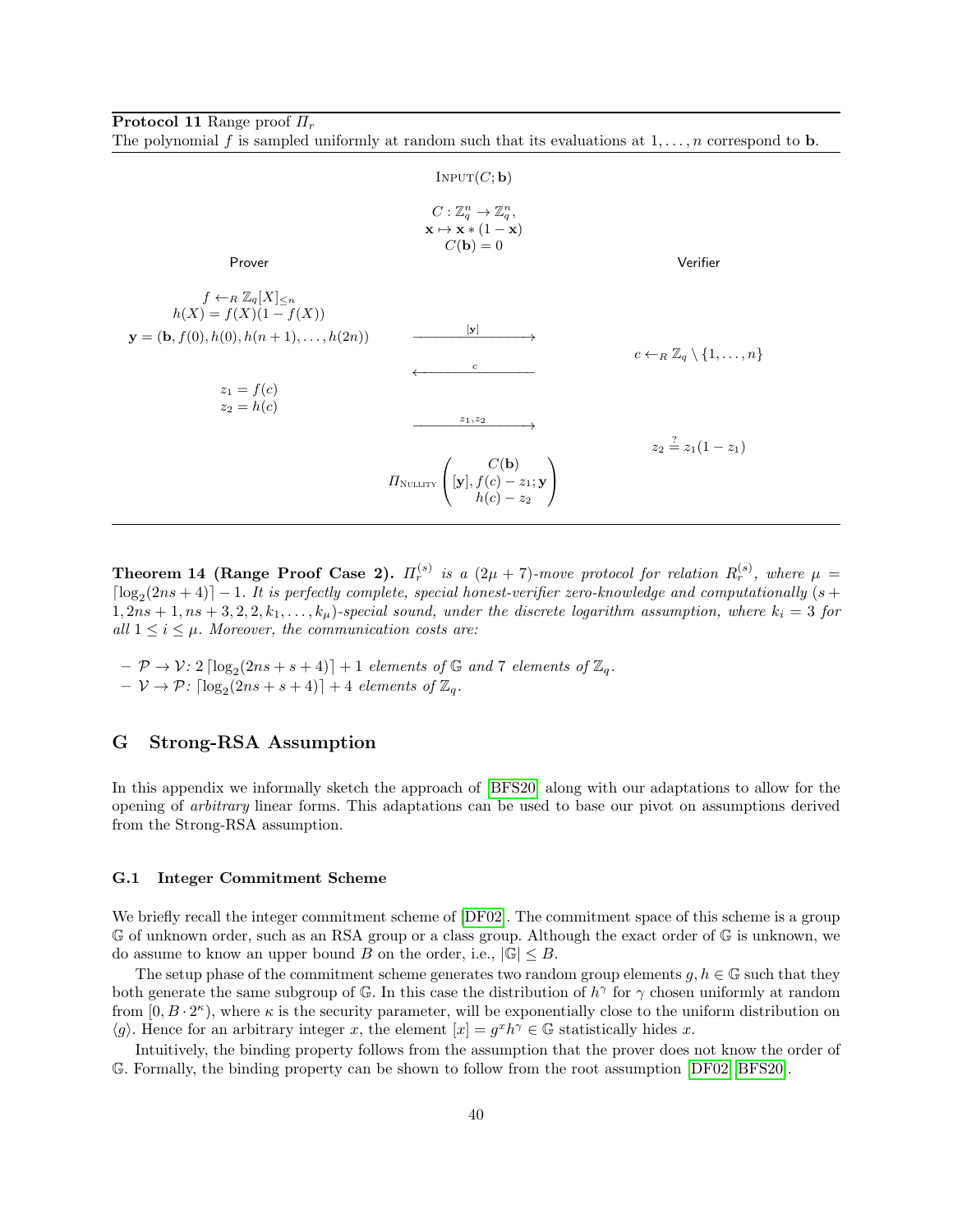#### G.2 Vector Encoding

The vector encoding scheme of [\[BFS20\]](#page-23-3) first lifts vectors  $\mathbf{x} \in \mathbb{Z}_q^n$  to their unique representatives in  $\mathbb{Z}(\frac{q-1}{2})^n =$  $\left\{ \mathbf{x} \in \mathbb{Z}^n : ||\mathbf{x}||_{\infty} \leq \frac{q-1}{2} \right\}$ . Subsequently, for any  $b \in \mathbb{Z}$  and  $Q > 2b$  the following encoding is applied:

$$
\text{Encode}: \mathbb{Z}(b)^n \to \mathbb{Z}, \quad \mathbf{x} \mapsto \sum_{i=1}^n x_i Q^{i-1}.
$$
\n
$$
(44)
$$

This encoding is injective since  $Q > 2b$ . For both  $\mathbf{x} \in \mathbb{Z}_q^n$  and  $\mathbf{x} \in \mathbb{Z}$  (b)<sup>n</sup>, we will write  $\hat{\mathbf{x}} \in \mathbb{Z}$  for their integer encodings. A commitment [**x**] to a vector  $\mathbf{x} \in \mathbb{Z}_q^n$  or  $\mathbf{x} \in \mathbb$ 

#### G.3 Σ-Protocol

The above thus generates a compact vector commitment scheme  $[\cdot] : \mathbb{Z}_q^n \to \mathbb{G}$ . For a linear form  $L : \mathbb{Z}_q^n \to \mathbb{Z}_q$ , this commitment scheme has a basic  $\varSigma\text{-protocol}$  for the relation

$$
R_{\mathbb{Z}_q} = \left\{ \left( P \in \mathbb{G}, u \in \mathbb{Z}_q, Q \in \mathbb{Z}, L; \mathbf{x} \in \mathbb{Z}_q^n, \gamma \in \mathbb{Z}_q \right) : P = g^{\mathbf{\hat{x}}h\gamma}, L(\mathbf{x}) = \mathbf{u}, Q > q \right\}.
$$
 (45)

The main differences between this  $\Sigma$ -protocol and protocol  $\Pi_0$  from Section [3](#page-9-0) is that the protocol is statistically hiding and all exponents are sampled from subsets of Z. For this reason, the verifier has to check that the final response is of bounded norm. A similar Σ-protocol is described in [\[BFS20\]](#page-23-3).

| <b>Protocol 12</b> Basic $\Sigma$ -protocol for inner product relation $R_{\mathbb{Z}_q}$ |  |  |  |  |  |
|-------------------------------------------------------------------------------------------|--|--|--|--|--|
|-------------------------------------------------------------------------------------------|--|--|--|--|--|

|                                                                                                                                                                 | PUBLIC PARAMETERS : $q, h$<br>INPUT $(P, Q, L; \mathbf{x}, \gamma)$                            |                                                                                                                                            |
|-----------------------------------------------------------------------------------------------------------------------------------------------------------------|------------------------------------------------------------------------------------------------|--------------------------------------------------------------------------------------------------------------------------------------------|
| Prover                                                                                                                                                          | $P = q^{\hat{\mathbf{x}}} h^{\gamma} \in \mathbb{G}$<br>$u = L(\mathbf{x}) \in \mathbb{Z}_q^m$ | Verifier                                                                                                                                   |
| $\mathbf{r} \leftarrow_R \mathbb{Z} ((q-1)^2 2^{\kappa-2})^n$<br>$\rho \leftarrow_R [0, B \cdot 2^{\kappa})$<br>$t = L(r) \mod q$<br>$A=q^{\mathbf{r}}h^{\rho}$ |                                                                                                |                                                                                                                                            |
|                                                                                                                                                                 | t,A<br>$\boldsymbol{c}$                                                                        | $c \leftarrow_R \left[-\frac{q-1}{2}, \frac{q-1}{2}\right]$                                                                                |
| $\mathbf{z} = c\mathbf{x} + \mathbf{r} \in \mathbb{Z}^n$<br>$\phi = c\gamma + \rho \in \mathbb{Z}$                                                              | $\phi, z$                                                                                      |                                                                                                                                            |
|                                                                                                                                                                 |                                                                                                | $g^{\mathbf{z}}h^{\phi} \stackrel{?}{=} P^cA$<br>$\ \mathbf{z}\ _{\infty} \leq \frac{2}{3} q^2 2^{\kappa - 1}$<br>$L(\mathbf{z}) = cu + t$ |

#### G.4 Compressed Σ-Protocol

The protocol can be compressed by observing that the response z is, in fact, a trivial PoK for the relation  $R_{\mathbb{Z}}$ .

$$
R_{\mathbb{Z}} = \left\{ (P \in \mathbb{G}, u \in \mathbb{Z}_q, Q, b \in \mathbb{Z}, L; \mathbf{x} \in \mathbb{Z}^n) : ||\mathbf{x}||_{\infty} \le b < q, P = g^{\widehat{\mathbf{x}}}, L(\mathbf{x}) = u \mod p \right\}.
$$
 (46)